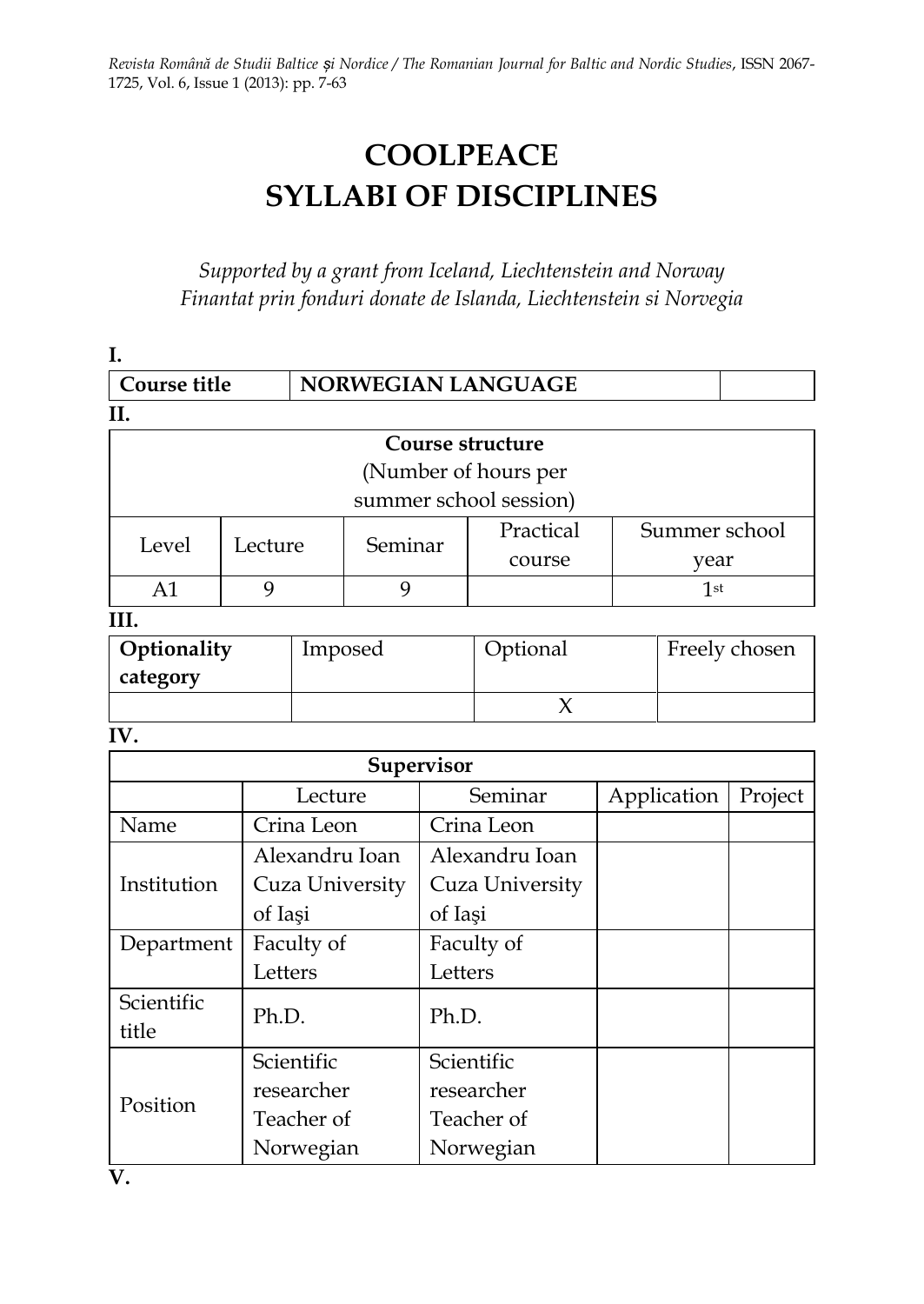# **Objectives**

The course aims to develop the students' ability to understand, express and interpret thoughts, feelings and facts both orally and in writing in a variety of socio-cultural contexts, in the Norwegian language. According to the Common European Framework of Reference for Languages the linguistic level reached is A1.

**VI.** 

| Course structure                                                                         | No.          |  |  |
|------------------------------------------------------------------------------------------|--------------|--|--|
| VI.1. Lectures                                                                           | hours        |  |  |
| Lecture 1: The linguistic situation in Norway. Introducing oneself.<br>Asking questions. | $\mathbf{1}$ |  |  |
| Lecture 2: Asking for information regarding address, age, spoken                         |              |  |  |
| languages.                                                                               |              |  |  |
| Lecture 3: Expressing time. The daily programme. The days of the<br>week.                | $\mathbf{1}$ |  |  |
| Lecture 4: Giving and asking for food and drink. Telling one's<br>preferences.           | 1            |  |  |
| Lecture 5: Telling about one's activities.                                               | 1            |  |  |
| Lecture 6: Communicating at the post office, bank, library etc.                          | $\mathbf{1}$ |  |  |
| Lecture 7: Talking about weather. The months of the year and the                         | 1            |  |  |
| seasons. Filling in a form.                                                              |              |  |  |
| Lecture 8: Asking and giving information in a shop. Asking about                         |              |  |  |
| colours, sizes and prices.                                                               | 1            |  |  |
| Lecture 9: Final evaluation.                                                             |              |  |  |
| Total:                                                                                   | q            |  |  |
|                                                                                          | hours        |  |  |
| VI.2. Seminar                                                                            |              |  |  |
| During the seminars the students read and translate the lessons                          | 9            |  |  |
| and do exercises based on the grammar and vocabulary acquired                            |              |  |  |
| during the lectures.                                                                     |              |  |  |
|                                                                                          | 9            |  |  |
| Total:                                                                                   | hours        |  |  |
| VI.3. Application (if the case)                                                          |              |  |  |
| VI.4. Project topic (if the case)                                                        |              |  |  |

**VII.** 

| Syllabus outline |
|------------------|
|                  |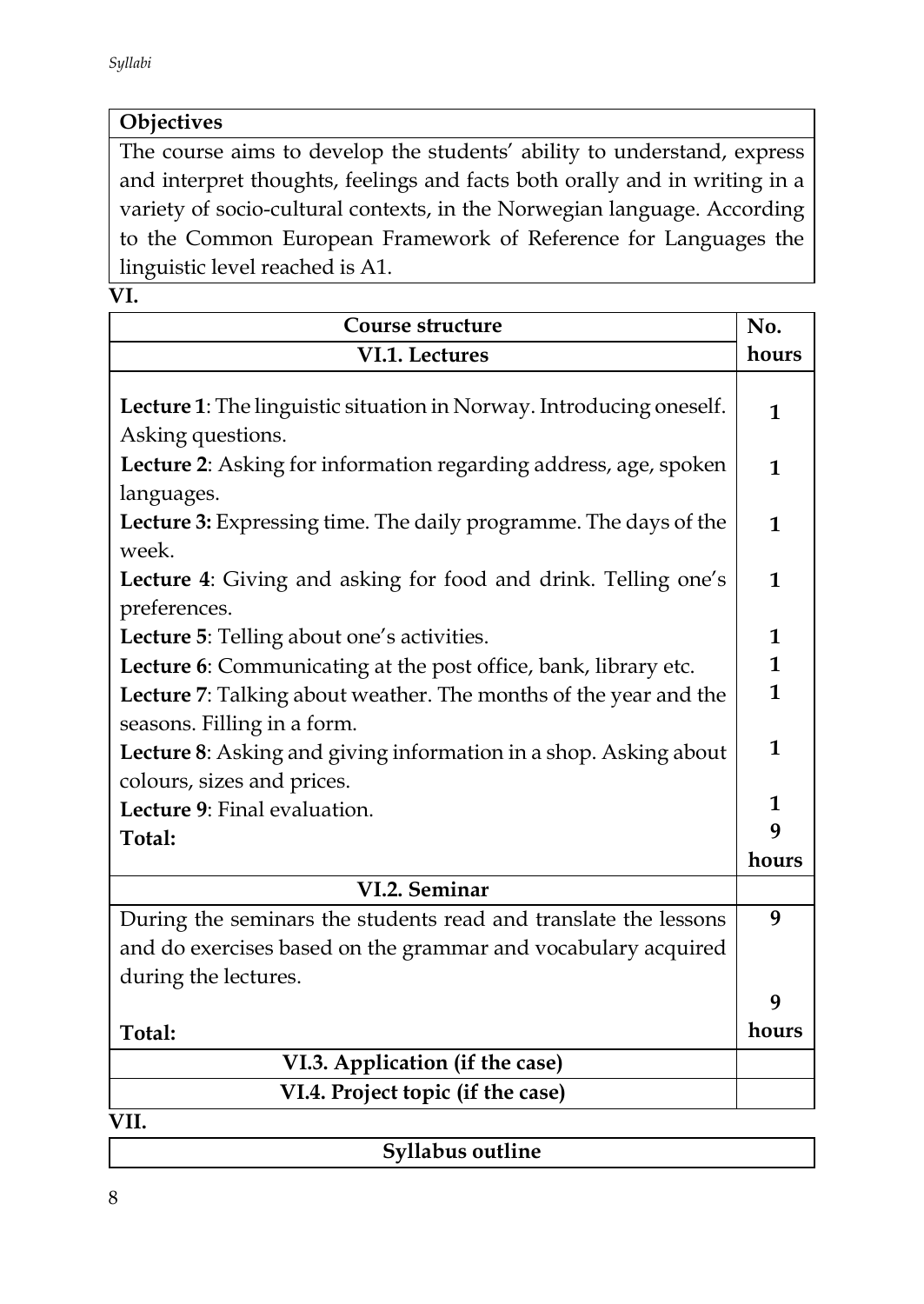| VII.1. Grammar                                                             |  |  |  |  |
|----------------------------------------------------------------------------|--|--|--|--|
| Verb: tenses (present, future), modal verbs                                |  |  |  |  |
| Noun: gender, number, genitive case                                        |  |  |  |  |
| Pronoun: personal, possessive, interrogative                               |  |  |  |  |
| Adjective: agreement of the adjective with the noun, the adjective "liten" |  |  |  |  |
| Number: cardinal, ordinal                                                  |  |  |  |  |
| <b>Adverb</b> : short and long forms, inversion after an adverb            |  |  |  |  |
| <b>Preposition:</b> verbs with fixed prepositions                          |  |  |  |  |
| Article: definite, indefinite                                              |  |  |  |  |
| VII.2. Vocabulary                                                          |  |  |  |  |
| Greetings and goodbyes                                                     |  |  |  |  |
| Introducing oneself                                                        |  |  |  |  |
| Common questions                                                           |  |  |  |  |
| The family                                                                 |  |  |  |  |
| The time: clock, seasons, months, days of the week                         |  |  |  |  |
| Food and drink                                                             |  |  |  |  |
| At the post office, bank, library                                          |  |  |  |  |
| The weather                                                                |  |  |  |  |
| Colours                                                                    |  |  |  |  |
| Clothes                                                                    |  |  |  |  |
| VIII.                                                                      |  |  |  |  |

### **References**

Halvorsen, Arne, *Dicţionar român-norvegian (Rumensk-norsk ordbok)*, Polirom, Iaşi, 2008

Leon, Crina, *Dicţionar de buzunar norvegian-român/român-norvegian (Norskrumensk/rumensk-norsk lommeordbok)*, Polirom, Iaşi, 2009

Leon, Crina, *Ghid de conversaţie român-norvegian (Rumensk-norsk parlør)*, Polirom, Iaşi, 2007

Manne, Gerd; Nilsen, Gölin Kaurin, *Ny i Norge: tekstbok*, Fagbokforlaget, Bergen, 2010

Manne, Gerd; Nilsen, Gölin Kaurin, *Ny i Norge: arbeidsbok*,

Fagbokforlaget, Bergen, 2010

Tomescu Baciu, Sanda, *Velkommen! Manual de conversaţie în limba norvegiană*, Polirom, Iaşi, 2010

**IX.** 

| Forms of | Methods and techniques used in the |
|----------|------------------------------------|
|          | teaching process                   |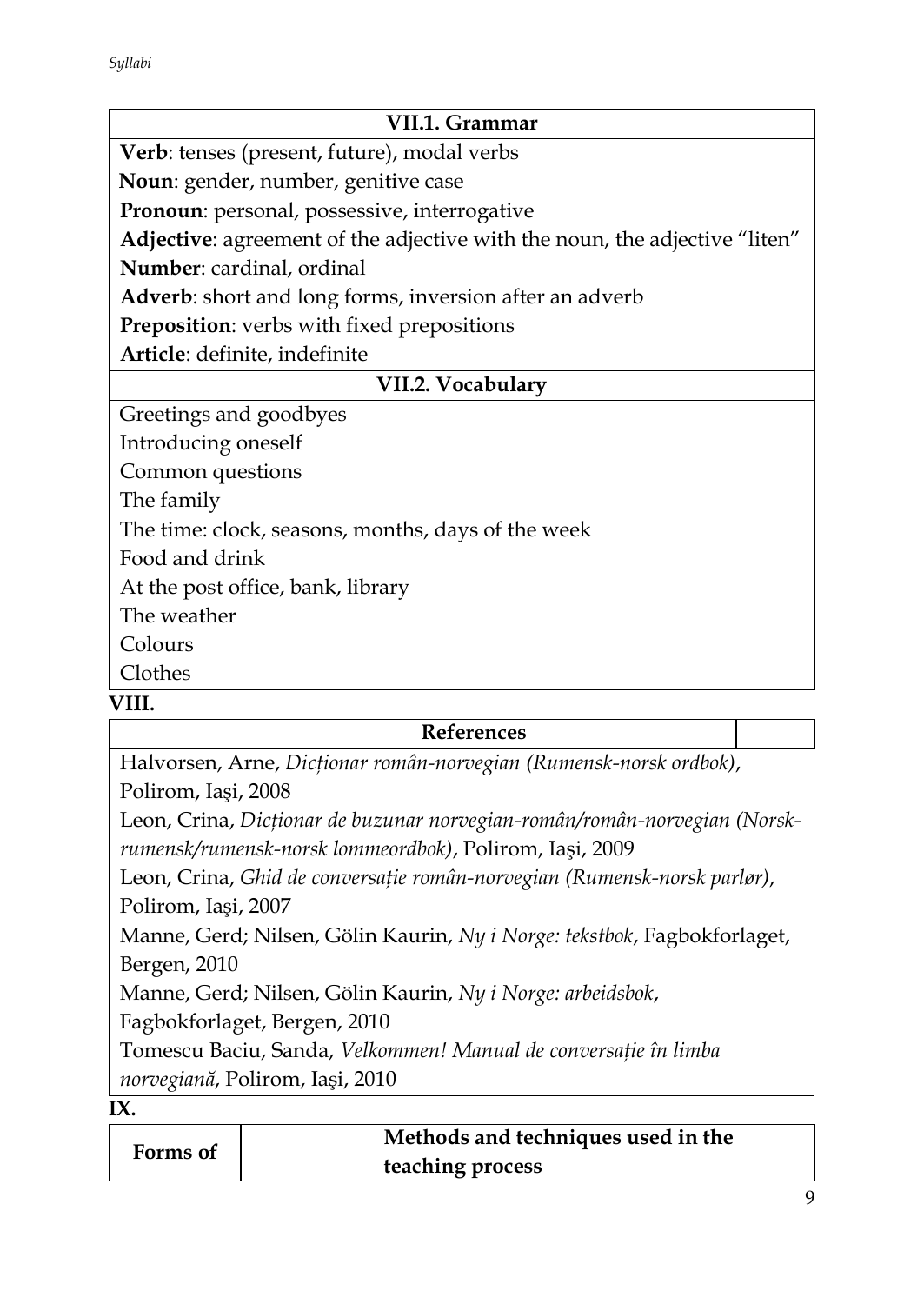| activity    |                                                      |
|-------------|------------------------------------------------------|
| Lecture     | Thematic lectures, CD-player, whiteboard, projector. |
| Seminar     | Oral and written exercises, reading, translation.    |
| Application |                                                      |
| Project     |                                                      |

**X.** 

| <b>Type</b> | Assessment system (written,     |  |
|-------------|---------------------------------|--|
|             | written and oral, oral, others) |  |
| Exam        | Written examination (for the    |  |
|             | lectures)                       |  |
| Colloquium  |                                 |  |
| Continuous  | Continous assessment (for the   |  |
| assessment  | seminars)                       |  |
| Project     |                                 |  |

# **I.**

| Course title | DANISH LANGUAGE |
|--------------|-----------------|
| Η.           |                 |

| Course structure       |         |         |           |               |  |  |
|------------------------|---------|---------|-----------|---------------|--|--|
| (Number of hours per   |         |         |           |               |  |  |
| summer school session) |         |         |           |               |  |  |
| Level                  | Lecture | Seminar | Practical | Summer school |  |  |
|                        |         |         | course    | year          |  |  |
| 1st                    |         |         |           |               |  |  |
|                        |         |         |           |               |  |  |

#### **III.**

| Optionality | Imposed | Optional | Freely chosen |
|-------------|---------|----------|---------------|
| category    |         |          |               |
|             |         |          |               |

**IV.** 

| Supervisor  |             |             |             |         |  |
|-------------|-------------|-------------|-------------|---------|--|
|             | Lecture     | Seminar     | Application | Project |  |
| Name        | Lucia       | Lucia       |             |         |  |
|             | Alexandroae | Alexandroae |             |         |  |
|             | University  | University  |             |         |  |
| Institution | College of  | College of  |             |         |  |
|             | Nordjylland | Nordjylland |             |         |  |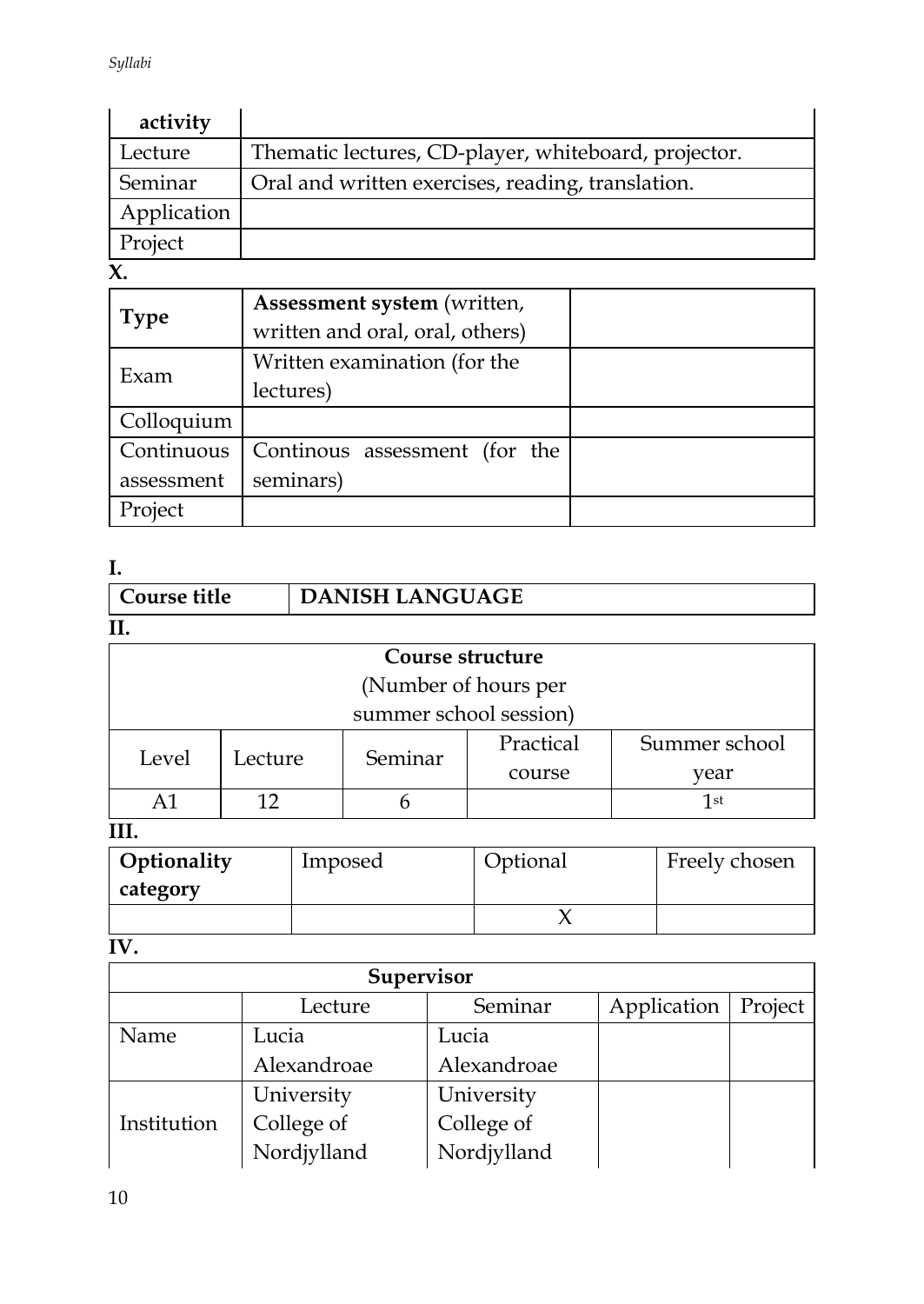| Department   Marketing |            | Marketing  |  |
|------------------------|------------|------------|--|
|                        | Management | Management |  |
| Scientific<br>title    | AP         | АP         |  |
| Position               | Graduate   | Graduate   |  |

**V.**

# **Objectives**

The aim of the course is to enable students to function at a basic everyday survival level (basic vocabulary, grammar, morphology, syntax and phonetics).

On completion of the course students should be able to communicate in and understand the language on a number of practical everyday matters. Language learning skills, including autonomous learning and how to approach authentic material, will be developed. Some transferable skills will also be covered.

**VI.** 

| Course structure                                | No.            |
|-------------------------------------------------|----------------|
| VI.1. Lectures                                  | hours          |
|                                                 |                |
| Lecture 1: Presentation                         | $\overline{2}$ |
| Lecture 2: Family                               | $\overline{2}$ |
| Lecture 3: Education and work                   | $\overline{2}$ |
| Lecture 4: Everyday life and weekends           | $\overline{2}$ |
| Lecture 5: Food and shopping                    | $\overline{2}$ |
| Lecture 6: Denmark, Final evaluation,           | $\overline{2}$ |
|                                                 |                |
| Total:                                          | 12             |
|                                                 | hours          |
| VI.2. Seminar                                   |                |
| <b>Seminar 1: Introduction</b>                  | 1              |
| <b>Seminar 2: Education system</b>              | 1              |
| <b>Seminar 3:</b> The Danish lifestyle          | 1              |
| <b>Seminar 4: Culture</b>                       | 1              |
| <b>Seminar 5:</b> We love green                 | 1              |
| <b>Seminar 6:</b> Happiest country in the world | 1              |
|                                                 |                |
| Total:                                          | 6              |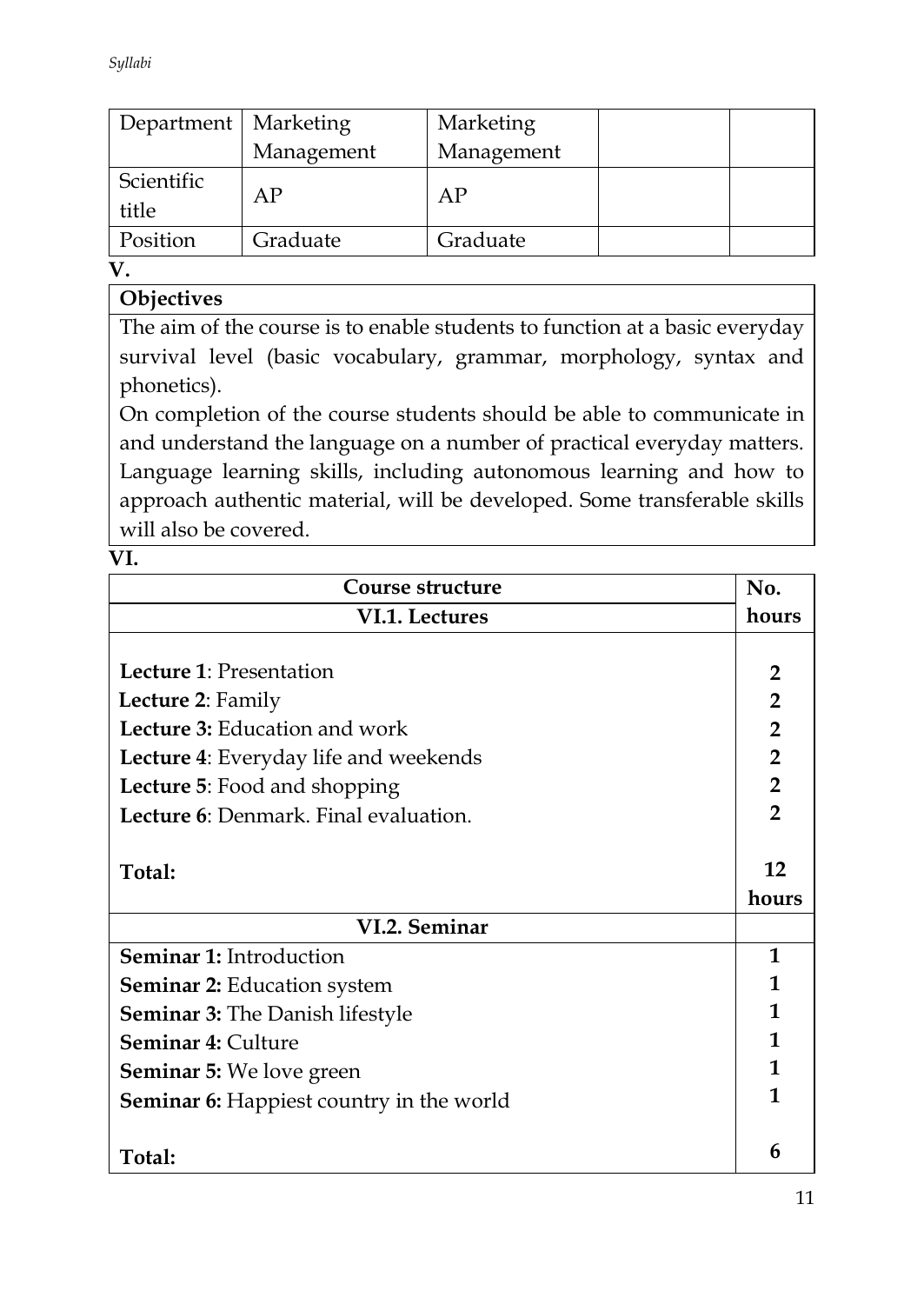|                                   | hours |
|-----------------------------------|-------|
| VI.3. Application (if the case)   |       |
| VI.4. Project topic (if the case) |       |

| <b>Syllabus outline</b> |              |                |  |
|-------------------------|--------------|----------------|--|
| VII.1. Grammar          |              |                |  |
| Nouns                   | Adjectives   | <b>Numbers</b> |  |
| Verbs                   | Adverbs      | Interjections  |  |
| Pronouns                | Conjunctions | Prepositions   |  |
| VII.2. Vocabulary       |              |                |  |

Phrases, Translation, Dictionary, Keyboard, Radio, TV, Colors, Numbers, Body, Time, Days, Food, Animals, Places, Objects, Habits, Biking, Clothes, Nature, Weather, People, Words, Culture, History, Geography, Tips and Tricks.

# **VIII.**

# **References**

Gelbek, Kirsten, *Tempo 1*, Alfabeta, 2010

Lecocq, Ben, *5 nye emner*, Alfabeta, 2011

Slotorup, Fanny and Neel Jersild Moreira, *Dansk for DU 3*, Alfabeta, 2011 Thorborg, Lisbet and Mayanna J. Riis, *På vej til dansk*, Forlaget Synope, 2011

#### **IX.**

| Forms of    | Methods and techniques used in the                     |                                                              |  |  |
|-------------|--------------------------------------------------------|--------------------------------------------------------------|--|--|
|             |                                                        | teaching process                                             |  |  |
| activity    |                                                        |                                                              |  |  |
| Lecture     |                                                        | Thematic lectures, CD player, projector, whiteboard.         |  |  |
|             |                                                        | DRILLS - As a form of repetition, drills enable one to focus |  |  |
|             | sharply on particular points of grammar, vocabulary,   |                                                              |  |  |
| Seminar     | pronunciation and spelling.                            |                                                              |  |  |
|             | BUZZ GROUPS - Ability to exchange ideas drawn from     |                                                              |  |  |
|             | their collective abilities, knowledge and experiences. |                                                              |  |  |
|             |                                                        | BRAINSTORMING Generating a large number of ideas             |  |  |
| Application |                                                        | as quickly as possible                                       |  |  |
|             | <b>ROLE PLAY</b>                                       | Students use their own experience                            |  |  |
| Project     |                                                        | and creativity to imitate a real life                        |  |  |
|             |                                                        | situation                                                    |  |  |

**X.**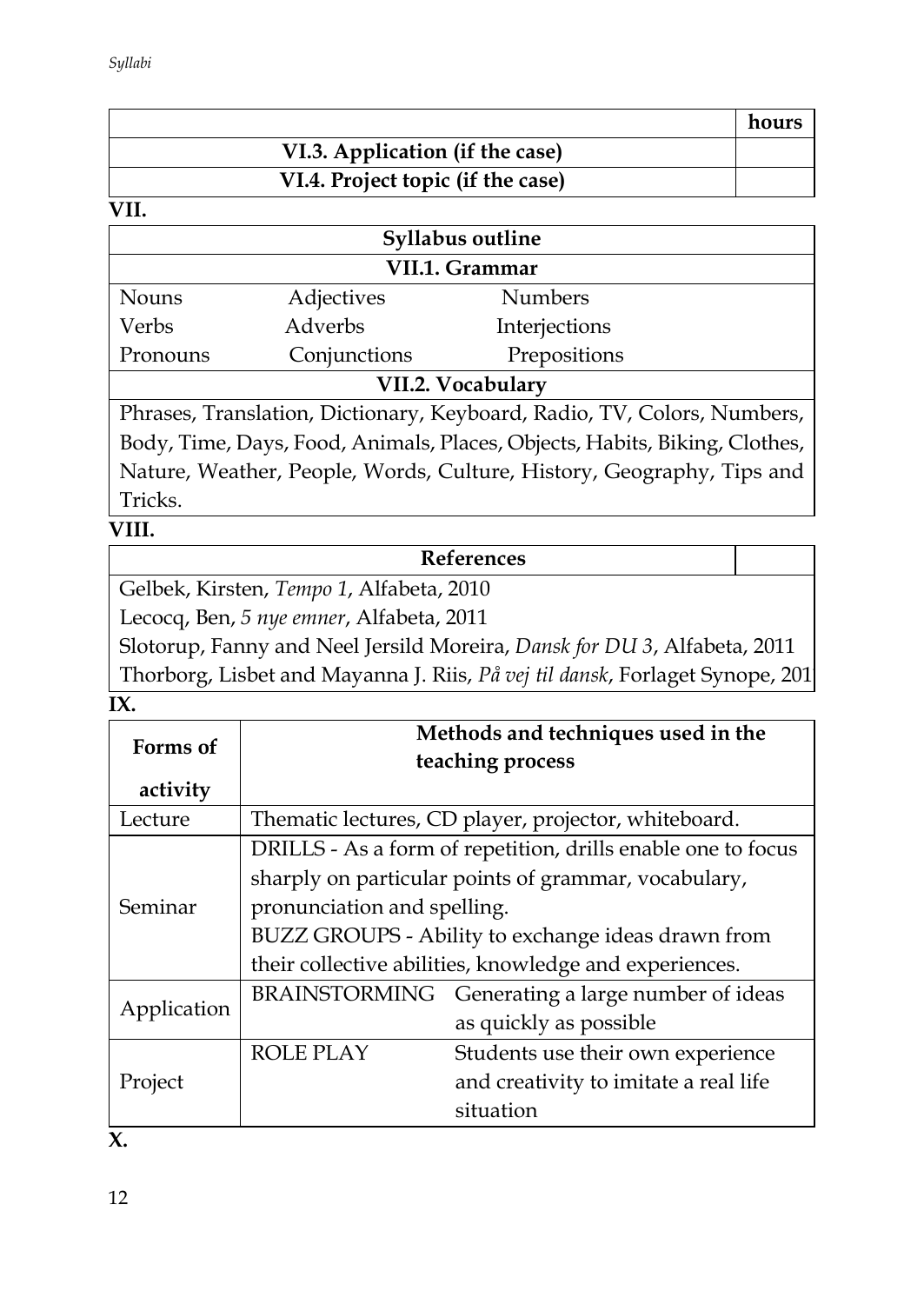| <b>Type</b> | Assessment system (written,<br>written and oral, oral, others) |  |
|-------------|----------------------------------------------------------------|--|
| Exam        | Written                                                        |  |
| Colloquium  | Oral                                                           |  |
| Continuous  | Written and oral                                               |  |
| assessment  |                                                                |  |
| Project     |                                                                |  |

**I.**

| Course title | <b>SWEDISH LANGUAGE</b> |  |
|--------------|-------------------------|--|
|              |                         |  |
|              | Course structure        |  |

| Course su acture       |         |         |           |               |  |  |
|------------------------|---------|---------|-----------|---------------|--|--|
| (Number of hours per   |         |         |           |               |  |  |
| summer school session) |         |         |           |               |  |  |
| Level                  | Lecture | Seminar | Practical | Summer school |  |  |
|                        |         |         | course    | vear          |  |  |
|                        |         |         |           | 1st           |  |  |
|                        |         |         |           |               |  |  |

# **III.**

| Optionality<br>category | Imposed | Optional | Freely chosen |
|-------------------------|---------|----------|---------------|
|                         |         |          |               |

# **IV.**

| Supervisor  |                  |                  |             |                  |  |
|-------------|------------------|------------------|-------------|------------------|--|
|             | Lecture          | Seminar          | Application | Project          |  |
| Name        | Roxana-          | Roxana-          |             | Roxana-          |  |
|             | Andreea          | Andreea          |             | Andreea          |  |
|             | Dragu            | Dragu            |             | Dragu            |  |
| Institution | University of    | University of    |             | University of    |  |
|             | <b>Bucharest</b> | <b>Bucharest</b> |             | <b>Bucharest</b> |  |
| Department  | Faculty of       | Faculty of       |             | Faculty of       |  |
|             | Foreign          | Foreign          |             | Foreign          |  |
|             | Languages        | Languages        |             | Languages        |  |
|             | and              | and              |             | and              |  |
|             | Literatures      | Literatures      |             | Literatures      |  |
| Scientific  | $MA.$ (B.A. in   | $MA.$ (B.A. in   |             | $M.A.$ (B.A. in  |  |
| title       | Philology,       | Philology,       |             | Philology,       |  |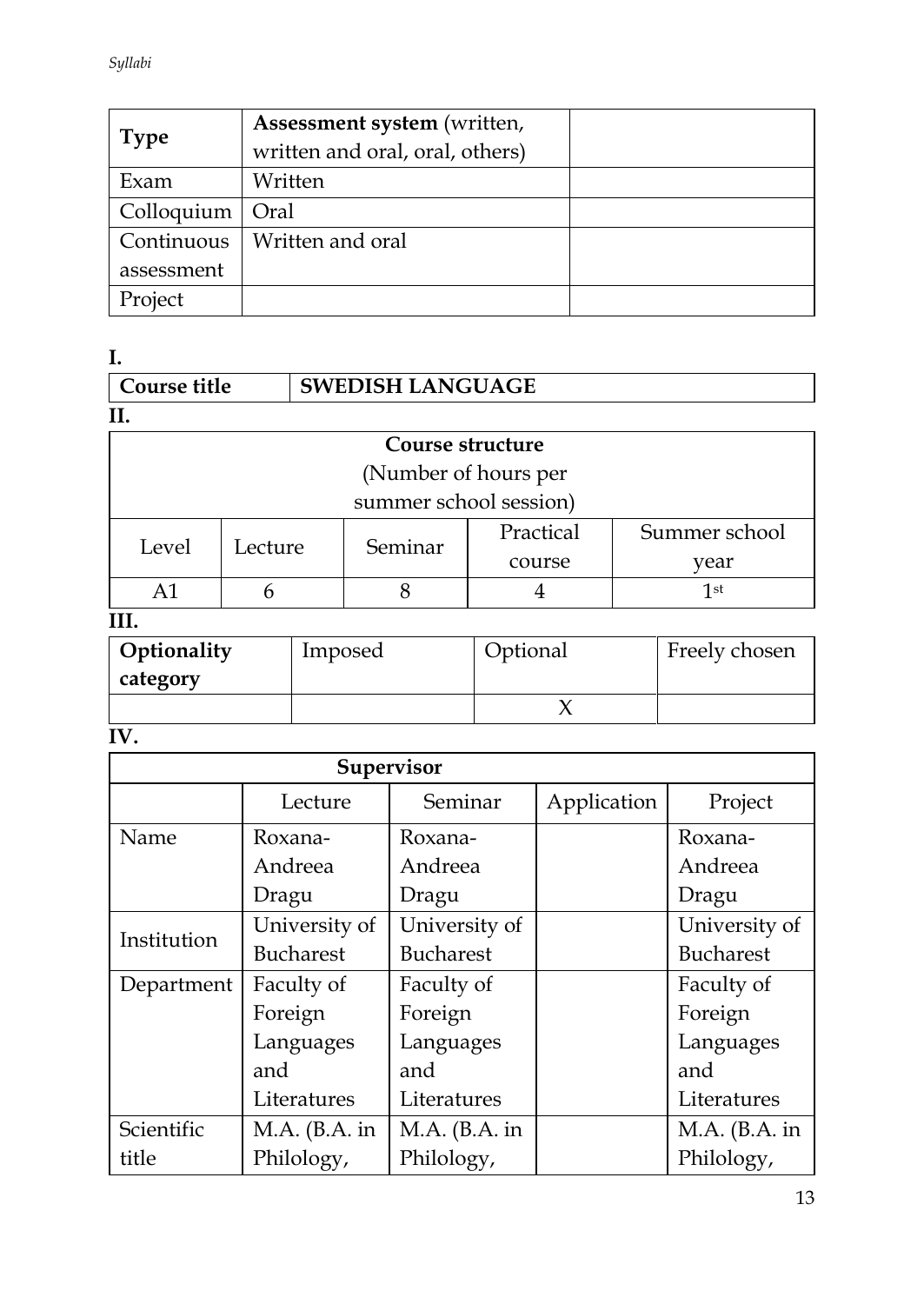*Syllabi*

|          | English-           | English-           | English-           |
|----------|--------------------|--------------------|--------------------|
|          | Swedish)           | Swedish)           | Swedish)           |
|          | Teacher of         | Teacher of         | Teacher of         |
|          | Swedish -          | Swedish -          | Swedish -          |
| Position | <b>Bridge</b>      | <b>Bridge</b>      | <b>Bridge</b>      |
|          | Language           | Language           | Language           |
|          | <b>Study House</b> | <b>Study House</b> | <b>Study House</b> |

**V.**

# **Objectives**

By the end of this course, students will be able to introduce themselves and others in Swedish, to give and ask for personal information, use numbers in various everyday contexts and speak about daily activities in Swedish.

They will also become acquainted with the basics of Swedish pronunciation and with some representative elements of Swedish culture.

**VI.** 

| Course structure                           | No.   |
|--------------------------------------------|-------|
| VI.1. Lectures                             | hours |
|                                            |       |
| Lecture 1: 'Hi, my name is'                | 1     |
| <b>Lecture 2:</b> The sound of Swedish     | 1     |
| Lecture 3: Tell me a little about yourself | 1     |
| Lecture 4: Can I see what's in your bag?   | 1     |
| <b>Lecture 5:</b> What time is it?         | 1     |
| Lecture 6: Daily activities                | 1     |
| Total:                                     | 6     |
|                                            | hours |
| <b>VI.2. Seminars</b>                      |       |
|                                            | 8     |
| Total:                                     | hours |
| VI.3. Project                              |       |
| Learning Swedish through movie making      | 4     |
| Total:                                     | hours |

#### **VII.**

| Syllabus outline |  |
|------------------|--|
| VII.1. Grammar   |  |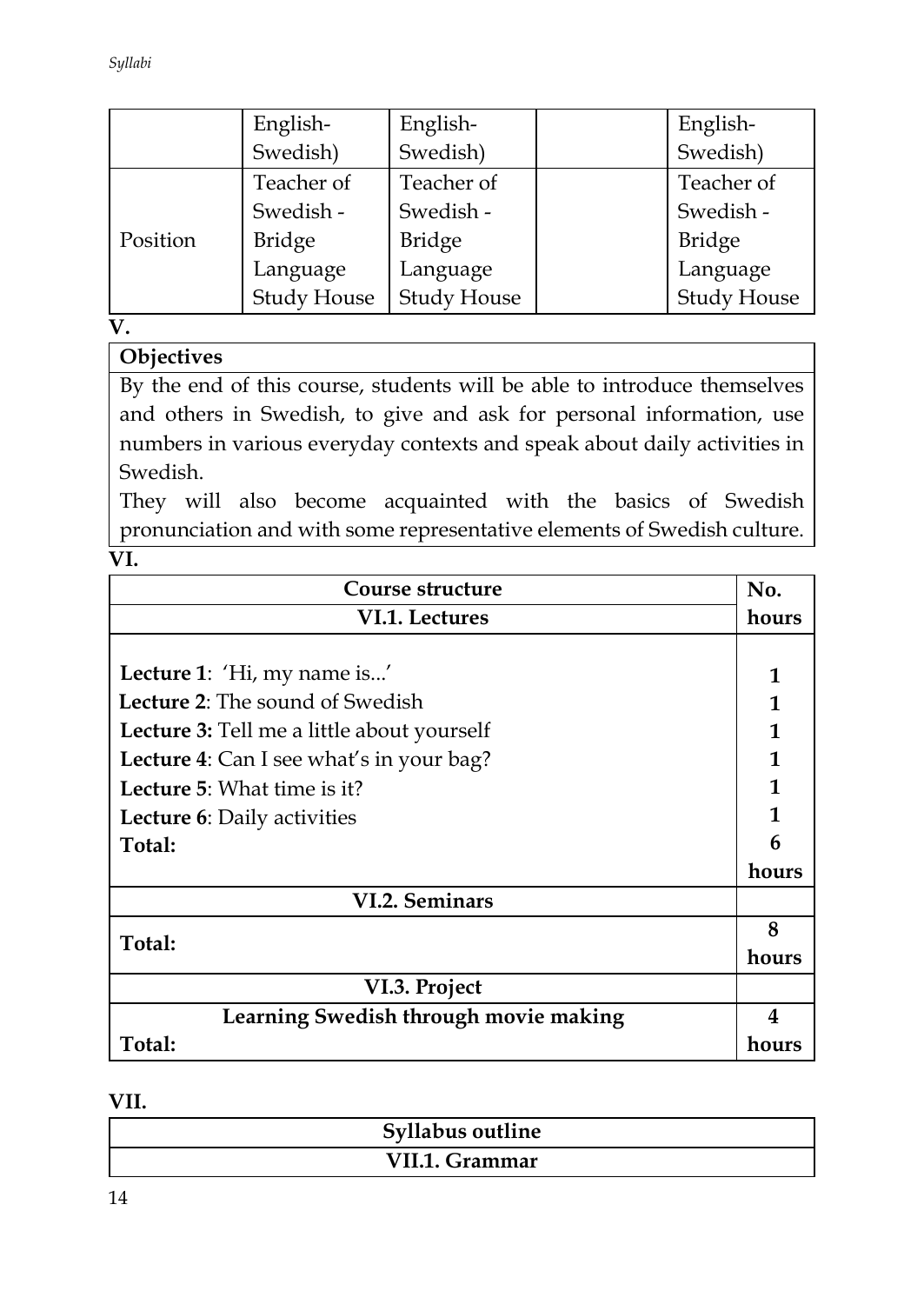# The verb – the present tense The noun – singular and plural Personal pronouns Interrogative pronouns and adverbs Word order

# **VII.2. Vocabulary**

Greetings Countries and languages

Family

Work and study

Telling the time

Basic conversation

Daily activities

### **VIII.**

| <b>References</b>                                                 |  |
|-------------------------------------------------------------------|--|
| Levy Scherrer, Paula & Karl Lindemalm, Rivstart A1+A2 Textbok,    |  |
| Stockholm: Natur och Kultur, 2007                                 |  |
| Levy Scherrer, Paula & Karl Lindemalm, Rivstart A1+A2 Övningsbok, |  |
| Stockholm: Natur och Kultur, 2007                                 |  |

# **IX.**

| Forms of<br>activity | Methods and techniques used in the<br>teaching process                         |
|----------------------|--------------------------------------------------------------------------------|
| Lecture              | Presentations, brainstorming, discussions, audio-video<br>materials            |
| Seminar              | Role-playing, exercises, listening comprehension, games,<br>story-telling etc. |
| Application          |                                                                                |
| Project              | Movie making                                                                   |

**X.** 

| <b>Type</b> | Assessment system (written,<br>written and oral, oral, others) |  |
|-------------|----------------------------------------------------------------|--|
| Exam        |                                                                |  |
| Colloquium  |                                                                |  |
| Continuous  |                                                                |  |
| assessment  |                                                                |  |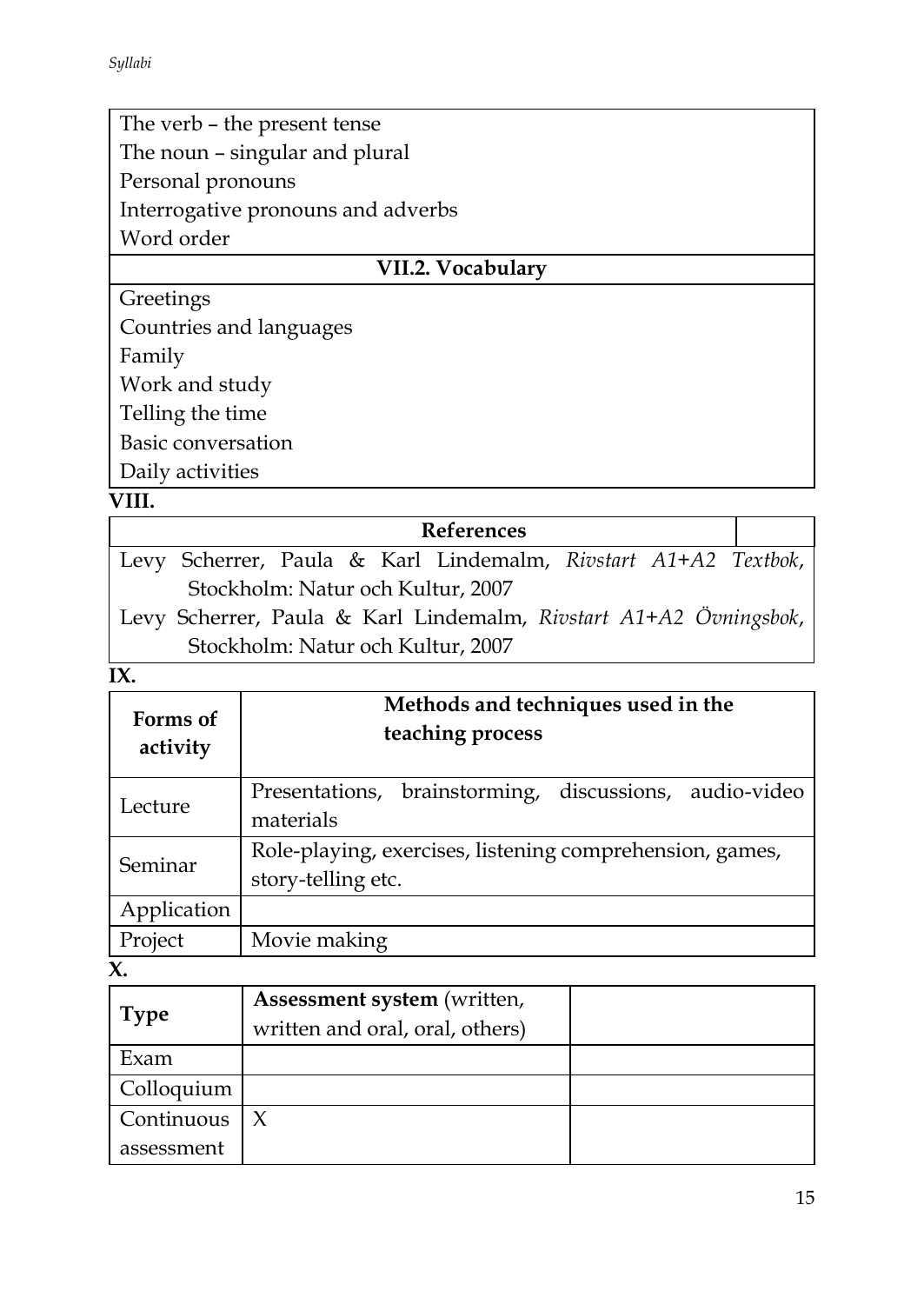| - |  |
|---|--|

#### **I.**

| Course title | <b>FINNISH LANGUAGE</b> |  |
|--------------|-------------------------|--|
| II.          |                         |  |

| Course structure       |                      |         |           |               |
|------------------------|----------------------|---------|-----------|---------------|
|                        | (Number of hours per |         |           |               |
| summer school session) |                      |         |           |               |
| Level                  | Lecture              | Seminar | Practical | Summer school |
| course<br>year         |                      |         |           |               |
|                        |                      |         |           | 1st           |

#### **III.**

| Optionality | Imposed | Optional | Freely chosen |
|-------------|---------|----------|---------------|
| category    |         |          |               |
|             |         |          |               |

#### **IV.**

| Supervisor       |               |               |             |         |
|------------------|---------------|---------------|-------------|---------|
|                  | Lecture       | Seminar       | Application | Project |
| Name             | Adél FURU     | Adél FURU     |             |         |
|                  | Babeș-Bolyai  | Babeș-Bolyai  |             |         |
| Institution      | University,   | University,   |             |         |
|                  | Cluj-Napoca   | Cluj-Napoca   |             |         |
| Department       | Department of | Department of |             |         |
|                  | Hungarian and | Hungarian     |             |         |
|                  | General       | and General   |             |         |
|                  | Linguistics   | Linguistics   |             |         |
| Scientific title | Ph.D. student | Ph.D. student |             |         |
| Position         |               |               |             |         |

**V.**

# **Objectives**

- learning the basics of the Finnish language (beginning with the alphabet); - the students should: understand the message communicated orally; be able to convey a message correctly (phonetically and grammatically); be able to extract important information from a written text; be able to write a text respecting the spelling rules of the Finnish langauge.

**VI.**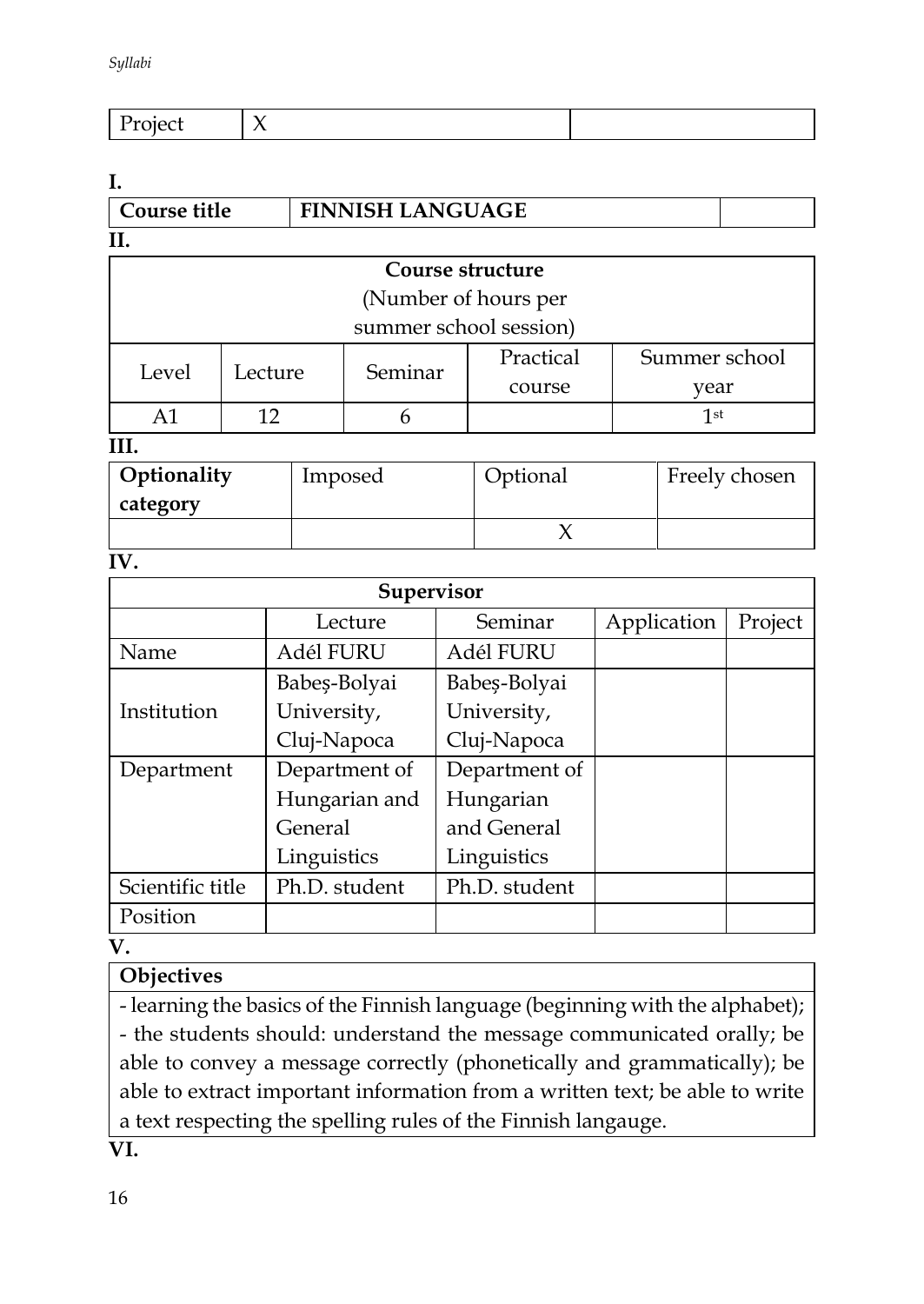| Course structure                                                       | No.            |
|------------------------------------------------------------------------|----------------|
| VI.1. Lectures                                                         | hours          |
|                                                                        |                |
| <b>Lecture 1:</b> Hello and welcome! Hei ja tervetuloa!                | $\overline{2}$ |
| <b>Lecture 2:</b> The characters of the book. <i>Kirjan henkilöt</i> . | $\overline{2}$ |
| Lecture 3: Exercises. Harjoitukset.                                    | $\overline{2}$ |
| Lecture 4: What nationality are you? Minkämaalainen sinä olet?         | $\overline{2}$ |
| Lecture 5: At the ice-cream stall. Jäätelökioskilla.                   | $\overline{2}$ |
| Lecture 6: Finnish consonant gradation. K-p-t-vaihtelu.                | $\mathbf{2}$   |
|                                                                        |                |
| Total:                                                                 | 12             |
|                                                                        | hours          |
| VI.2. Seminar                                                          |                |
| Revision. Sumary.                                                      |                |
| Finnish puns:                                                          |                |
| balalaikka / dilileikka / hilihuikka / huliheikka.                     | 6              |
| Finnish songs.                                                         | hours          |
| Finnish children's books.                                              |                |
| Total:                                                                 |                |
| VI.3. Application (if the case)                                        |                |
| VI.4. Project topic (if the case)                                      |                |

| Syllabus outline                              |  |
|-----------------------------------------------|--|
| VII.1. Grammar                                |  |
| The verb to be.                               |  |
| Vowel harmony.                                |  |
| Conjugation of verbs, present simple, type 1. |  |
| Interrogative pronouns.                       |  |
| Interrogative particle.                       |  |
| Adverbs of place.                             |  |
| Genitive.                                     |  |
| Possessive pronouns.                          |  |
| VII.2. Vocabulary                             |  |
| The alphabet.                                 |  |
| Greetings (formal, informal).                 |  |
| The days of the week.                         |  |
| Numerals.                                     |  |
| 17                                            |  |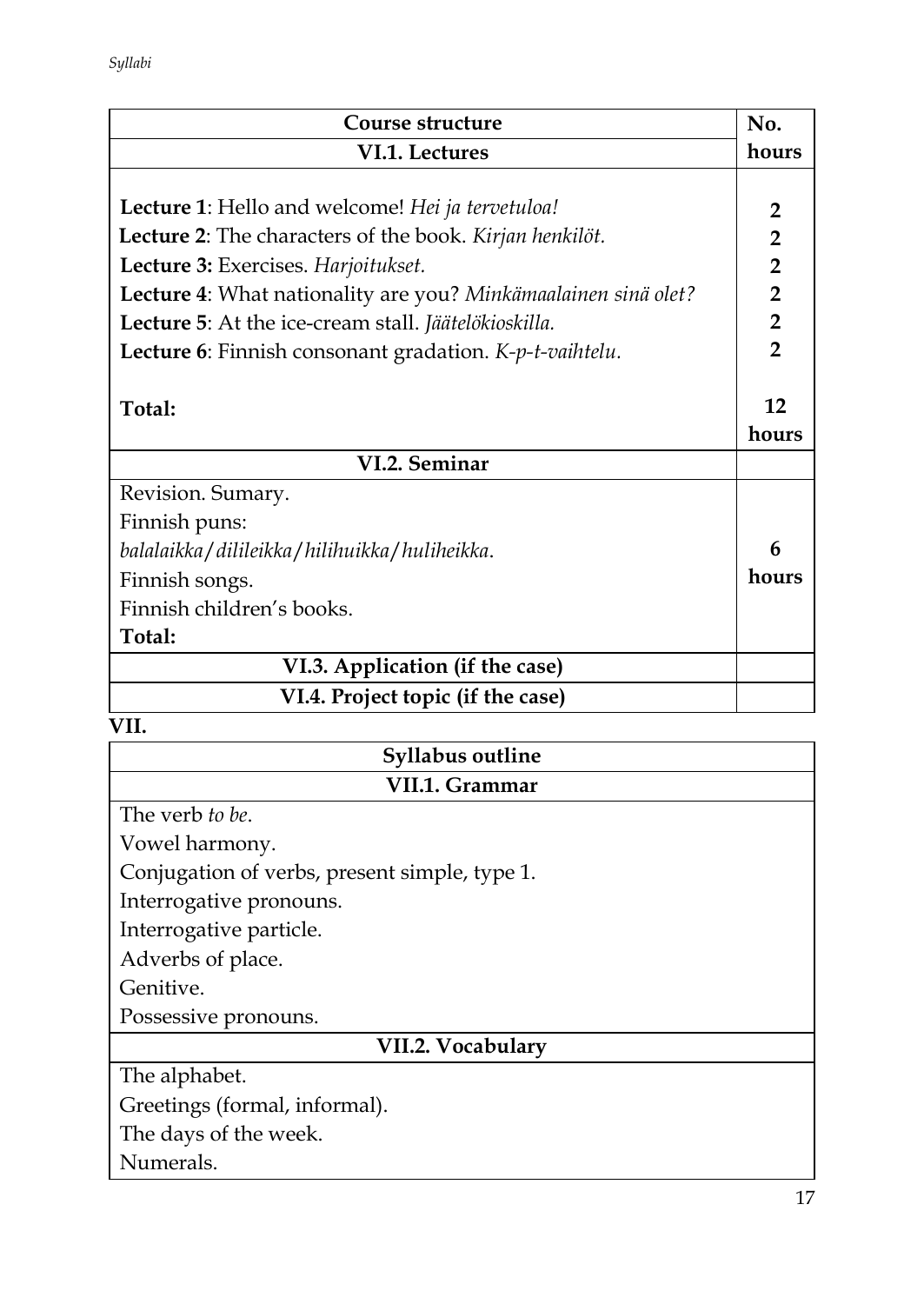Personal pronouns.

Countries, nationalities, languages.

The weather.

Shopping.

# **VIII.**

*Suomen mestari 1.*

# **IX.**

| Forms of<br>activity | Methods and techniques used in the<br>teaching process     |
|----------------------|------------------------------------------------------------|
| Lecture              | pair work activities; dialogue; listening activities (CD); |
| Seminar              | problem solving; class participation; recitation;          |
| Application          |                                                            |
| Project              |                                                            |

**X.** 

| <b>Type</b> | <b>Assessment system</b><br>(written, written and oral,<br>oral, others) |                                                                                                                                                           |
|-------------|--------------------------------------------------------------------------|-----------------------------------------------------------------------------------------------------------------------------------------------------------|
| Exam        | written                                                                  | conjugation of verbs<br>(affirmative, negative);<br>RO-FI translation<br>of<br>vocabulary;<br>translation of cardinal<br>numbers;<br>- sentence formation |
| Colloquium  |                                                                          |                                                                                                                                                           |
| Continuous  |                                                                          |                                                                                                                                                           |
| assessment  |                                                                          |                                                                                                                                                           |
| Project     |                                                                          |                                                                                                                                                           |

**I.** 

| Course title | <b>ESTONIAN LANGUAGE</b> |
|--------------|--------------------------|
| Η.           |                          |
|              |                          |

# **Course structure** (Number of hours per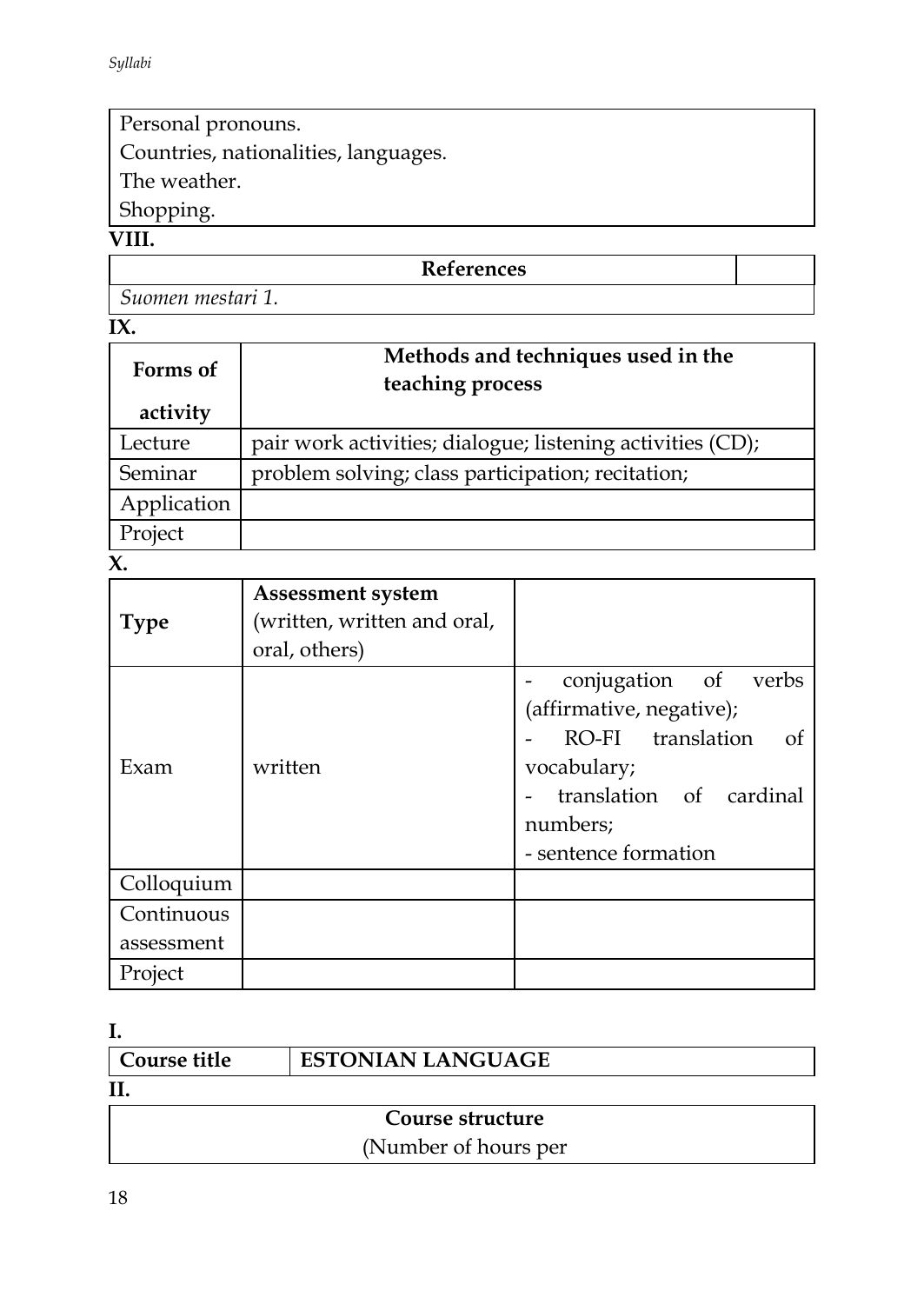| summer school session) |         |         |               |           |               |  |
|------------------------|---------|---------|---------------|-----------|---------------|--|
| Level                  | Lecture |         | Seminar       | Practical | Summer school |  |
|                        |         |         |               | course    | year          |  |
|                        |         |         |               |           | 1st           |  |
|                        |         |         |               |           |               |  |
| Optionality<br>Imposed |         | rtional | Freely chosen |           |               |  |

| Optionality | Imposed | Optional | Freely chosen |
|-------------|---------|----------|---------------|
| category    |         |          |               |
|             |         |          |               |

**IV.** 

| Supervisor       |               |               |             |         |  |  |
|------------------|---------------|---------------|-------------|---------|--|--|
|                  | Lecture       | Seminar       | Application | Project |  |  |
| Name             | Mihaela       | Mihaela       |             |         |  |  |
|                  | Moagher       | Moagher       |             |         |  |  |
| Institution      | University of | University of |             |         |  |  |
|                  | Tartu         | Tartu         |             |         |  |  |
| Department       | Philosophy    | Philosophy    |             |         |  |  |
| Scientific title | MA student    | MA student    |             |         |  |  |
| Position         |               |               |             |         |  |  |

**V.**

# **Objectives**

To introduce Estonian language (vocabulary and grammar) to students.

| $\sim$ |
|--------|

| Course structure                                                   |   |  |
|--------------------------------------------------------------------|---|--|
| VI.1. Lectures                                                     |   |  |
| <b>Lecture 1</b> : Tere! Ma olen – Hi! I am                        | 1 |  |
| <b>Lecture 2:</b> Minu pere - My family                            |   |  |
| Lecture 3: Mulle meeldib numbrid ja värvid – I like numbers        |   |  |
| and colors                                                         |   |  |
| Lecture 4: Söögid ja joogid - Food and beverages                   |   |  |
| <b>Lecture 5:</b> Mis kell on? Millal? – What is the time? When?   |   |  |
| <b>Lecture 6</b> : Mul on, sul on, tal on - I have, you have, he / |   |  |
| she has                                                            |   |  |
| <b>Final evaluation</b>                                            |   |  |
| Total:                                                             |   |  |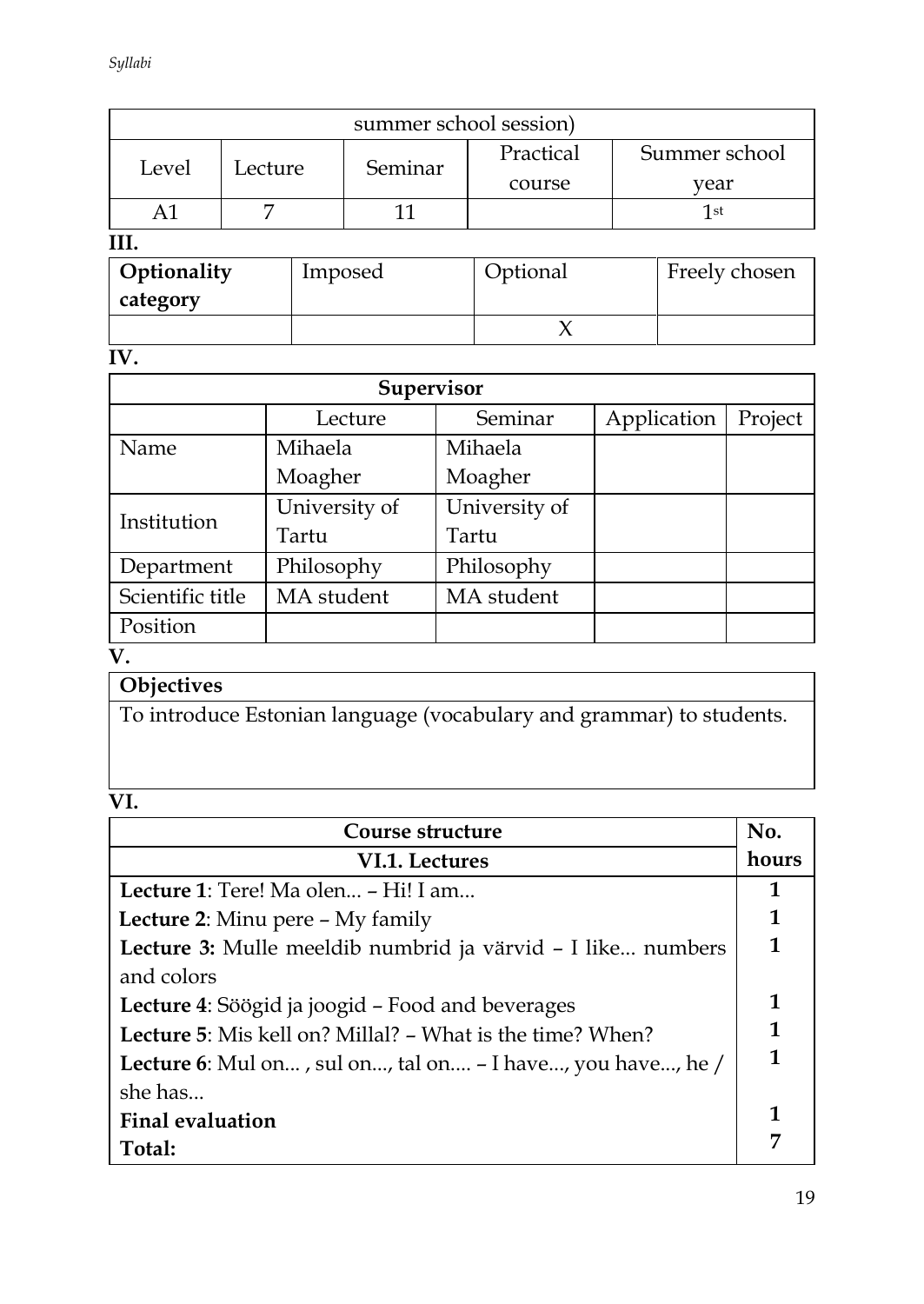|                                                                | hours          |  |
|----------------------------------------------------------------|----------------|--|
| VI.2. Seminar                                                  |                |  |
| 1. Tere! Ma olen - Hi! I am                                    | $\mathbf{2}$   |  |
| 2. Minu pere – My family                                       | $\overline{2}$ |  |
| 3: Mulle meeldib numbrid ja värvid – I like numbers and colors | $\overline{2}$ |  |
| 4. Söögid ja joogid - Food and beverages                       |                |  |
| 5. Mis kell on? Millal? – What is the time? When?              |                |  |
| 6. Mul on, sul on, tal on – I have, you have, he / she has     |                |  |
|                                                                |                |  |
| Total:                                                         | hours          |  |
| VI.3. Application (if the case)                                |                |  |
| VI.4. Project topic (if the case)                              |                |  |

# **Syllabus outline VII.1. Grammar**

Present tense; personal and possessive pronouns; Estonian language cases and postpositions; *-ma* and *–da* infinitive; *to have* construction

#### **VII.2. Vocabulary**

Greetings; names of different countries, cities and places within the city; name of the family members and other relatives; numbers and colors; names of food and beverages; days of the week, name of the year's months, name of the seasons.

#### **VIII.**

# **References** Jänese, Katrin 2011. Eesti keele grammatika. Unpublished Course. University of Tartu Toomet, Piret 2011. Introduction to Estonian Language. Unpublished

Course. University Of Tartu

**IX.** 

| Forms of    | Methods and techniques used in the<br>teaching process |  |
|-------------|--------------------------------------------------------|--|
| activity    |                                                        |  |
| Lecture     | Expository method, demonstration                       |  |
| Seminar     | Collaboration, teaching games, exercise-based learning |  |
| Application |                                                        |  |
| Project     |                                                        |  |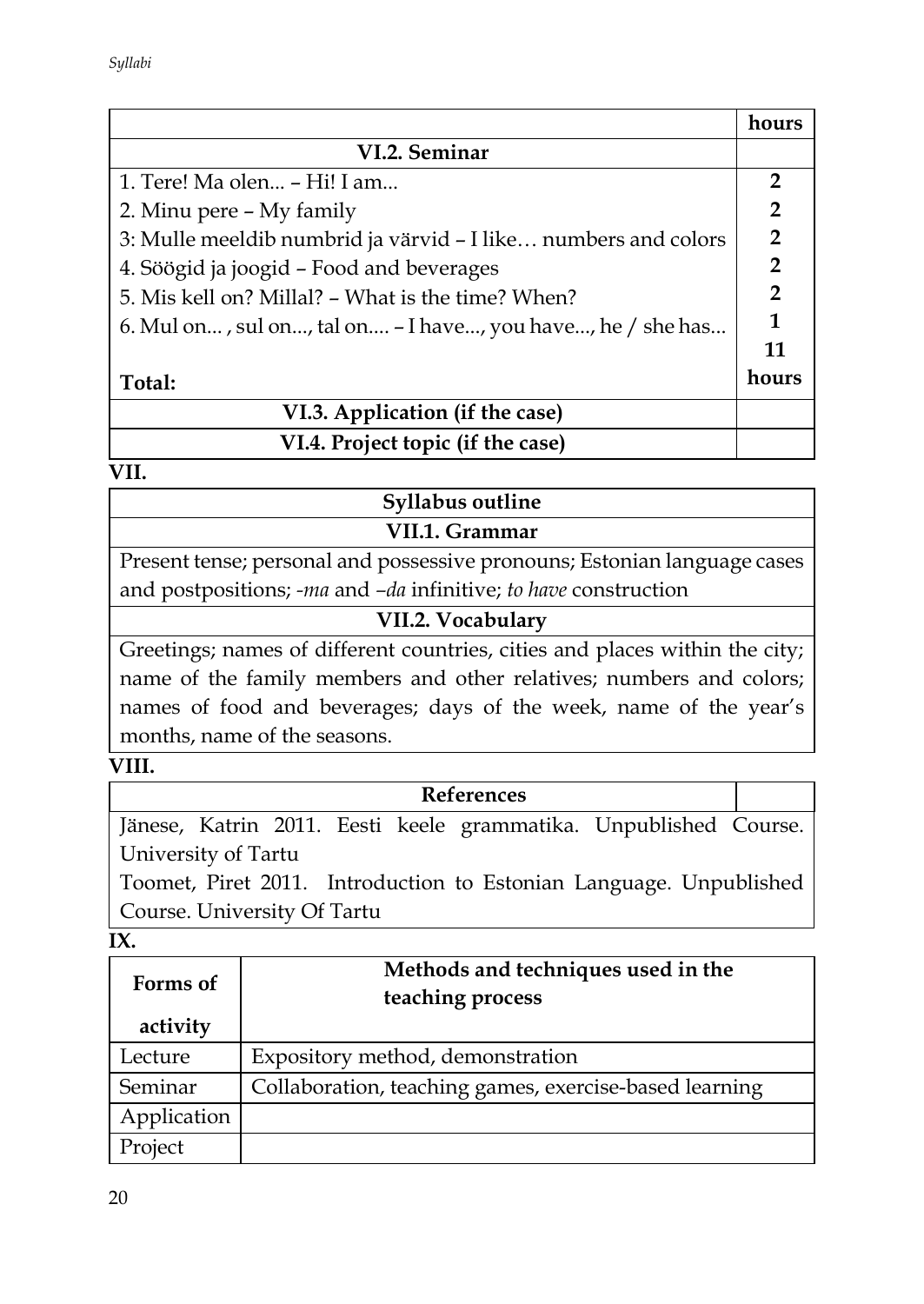# **X.**

| <b>Type</b> | Assessment system (written,<br>written and oral, oral, others) |  |
|-------------|----------------------------------------------------------------|--|
| Exam        | Written                                                        |  |
| Colloquium  |                                                                |  |
| Continuous  |                                                                |  |
| assessment  |                                                                |  |
| Project     |                                                                |  |

**I.** 

| Course title | LATVIAN LANGUAGE |  |
|--------------|------------------|--|
| II.          |                  |  |

# **Course structure** (Number of hours per

summer school session)

|       | Lecture | Seminar | Practical | Summer school |
|-------|---------|---------|-----------|---------------|
| Level |         |         | course    | vear          |
|       |         |         |           | 1st           |

**III.**

| Optionality<br>category | Imposed |  | Freely chosen |
|-------------------------|---------|--|---------------|
|                         |         |  |               |

**IV.** 

| Supervisor       |                |          |             |         |  |  |
|------------------|----------------|----------|-------------|---------|--|--|
|                  | Lecture        | Seminar  | Application | Project |  |  |
| Name             |                | Indra    |             |         |  |  |
|                  | Indra Lapinska | Lapinska |             |         |  |  |
| Institution      | Latvian        | Latvian  |             |         |  |  |
|                  | Language       | Language |             |         |  |  |
|                  | Agency         | Agency   |             |         |  |  |
| Department       |                |          |             |         |  |  |
| Scientific title |                |          |             |         |  |  |
| Position         |                |          |             |         |  |  |
| TT.              |                |          |             |         |  |  |

**V.**

**Objectives**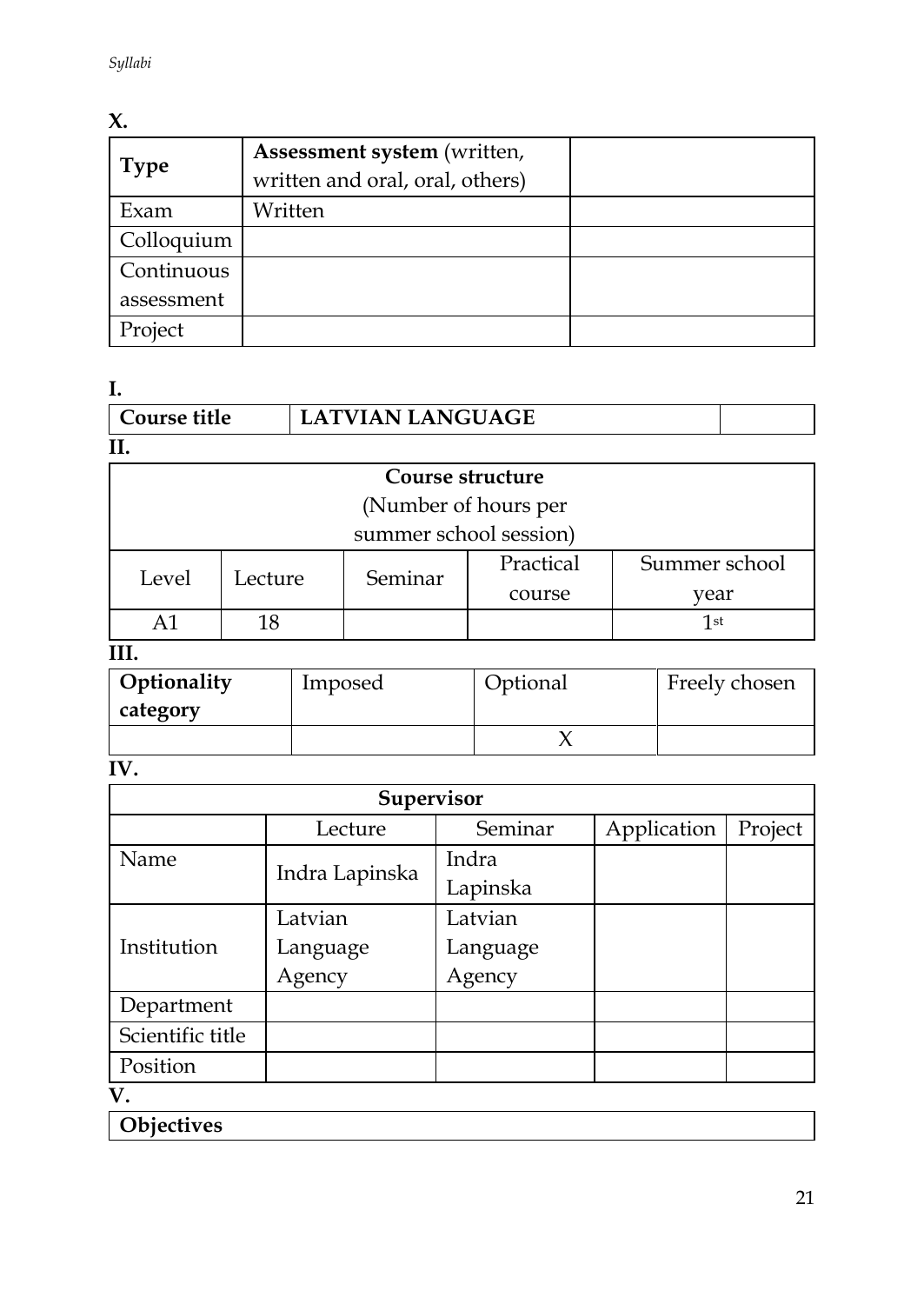$\overline{\mathbf{V}}$ 

The course is offered for students who would like to learn basics of Latvian and get acquainted with the phonetic, grammatical and semantic structure of the language. It is based on the communicative approach in Latvian as a foreign language teaching.

The aim of the course is

- to develop the ability to start using Latvian in everyday speech, to feel at ease in Latvian society as well as make contacts,
- to develop students socio-cultural competence to give short information about modern culture and customs.

The course is provided for beginners, based on thematic planning as well as on tasks that develop four skills – listening, reading, writing, and speaking. The main questions of Latvian grammar are trained in each lesson. It is a breakthrough course which provides the first steps into Latvian. The set target level is the A1.1 level according to the scale of language proficiency levels defined by the European Common Framework of Reference: Learning, Teaching, Assessment.

|           | No.                            |                |
|-----------|--------------------------------|----------------|
|           | hours                          |                |
| Lecture 1 | Me.                            |                |
|           | Es.                            | $\mathbf{2}$   |
| Lecture 2 | My country.                    |                |
|           | Mana valsts.                   | $\mathbf{2}$   |
| Lecture 3 | My nationality, my language.   |                |
|           | Mana tautība, valoda.          | $\overline{2}$ |
| Lecture 4 | My relatives.                  |                |
|           | Mani radinieki.                | $\mathbf{2}$   |
| Lecture 5 | My family.                     | $\mathbf{2}$   |
|           | Mana ģimene.                   |                |
| Lecture 6 | My town.                       | $\mathbf{2}$   |
|           | Mana pilsēta.                  |                |
| Lecture 7 | My address. My home.           | $\mathbf{2}$   |
|           | Mana adrese. Mana māja.        |                |
| Lecture 8 | My occupation. My work.        | $\mathbf{2}$   |
|           | Mana nodarbošanās. Mans darbs. |                |
| Lecture 9 | My time.                       | 2              |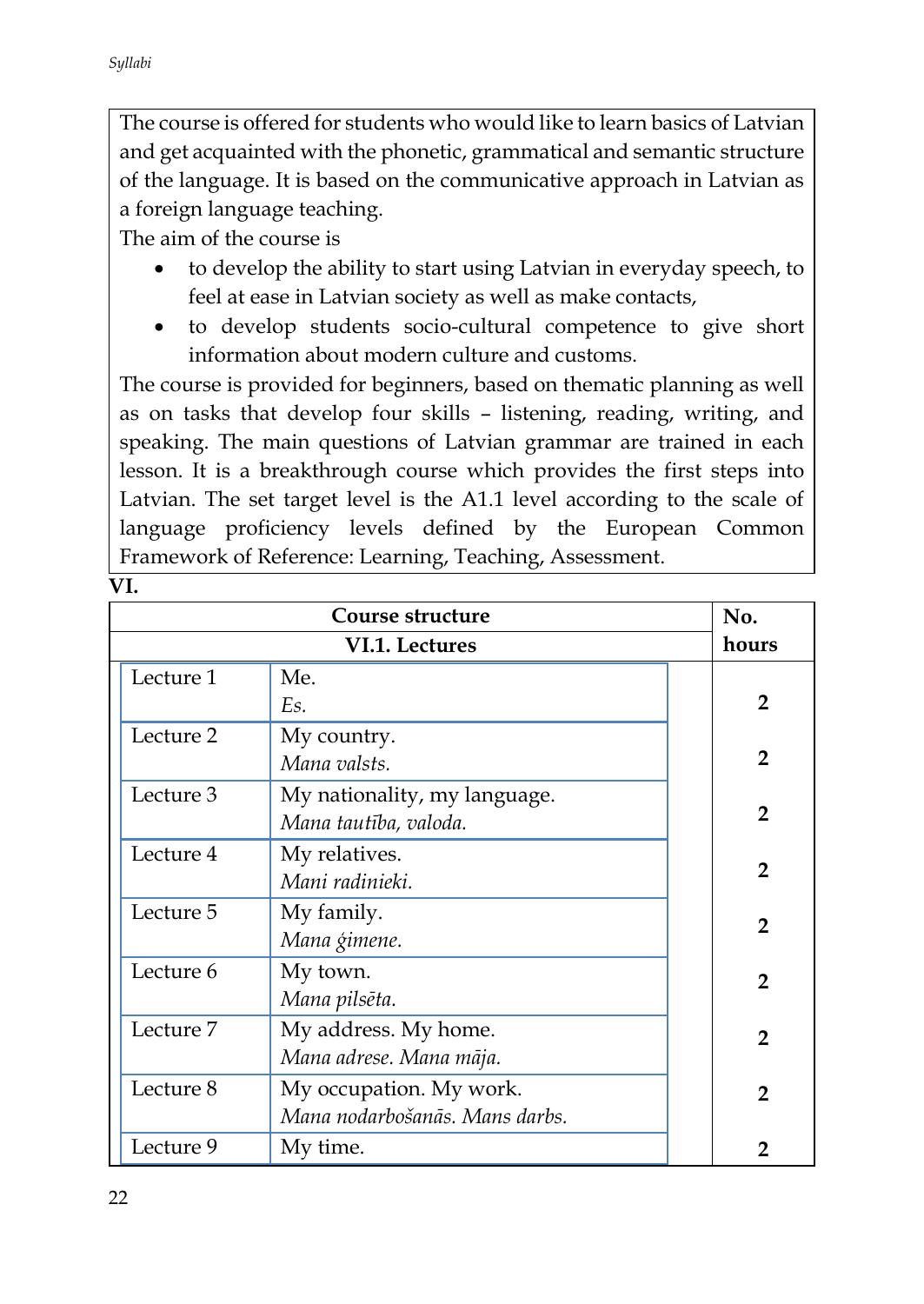|        | Mans laiks. Revision (Lecture 1-9). Test. | 18    |
|--------|-------------------------------------------|-------|
|        |                                           | hours |
|        | VI.2. Seminar                             |       |
| Total: |                                           |       |
|        | VI.3. Application (if the case)           |       |
|        | VI.4. Project topic (if the case)         |       |

| <b>Syllabus outline</b> |                                                                          |  |  |  |  |
|-------------------------|--------------------------------------------------------------------------|--|--|--|--|
| VII.1. Grammar          |                                                                          |  |  |  |  |
| Lecture 1               | Latvian alphabet. Pronunciation and spelling.                            |  |  |  |  |
|                         | Questions kas? kā? (who?/what?), yes/no-questions.                       |  |  |  |  |
|                         | Personal pronouns (the Nominative and Accusative                         |  |  |  |  |
|                         | case). The Nominative endings of nouns. Conjugation                      |  |  |  |  |
|                         | of the irregular verb būt (to be), verb saukt, present                   |  |  |  |  |
|                         | tense I k. Negative sentence.                                            |  |  |  |  |
| Lecture 2               | Questions No kurienes jūs esat? (Where are you from?)                    |  |  |  |  |
|                         | Kā jums klājas? (How are you?). Personal pronouns (the                   |  |  |  |  |
|                         | Dative case). The Genitive endings of nouns. Latvian                     |  |  |  |  |
|                         | alphabet.                                                                |  |  |  |  |
| Lecture 3               | Question Kādā valodā jūs runājat? (What language do                      |  |  |  |  |
|                         | you speak?)                                                              |  |  |  |  |
|                         | The Locative endings of nouns. Conjugation of the                        |  |  |  |  |
|                         | verb runāt (to speak), present tense II k.                               |  |  |  |  |
| Lecture 4               | Possessive, demonstrative pronouns. The Locative                         |  |  |  |  |
|                         | endings of nouns.                                                        |  |  |  |  |
|                         | Agreement of pronoun and substantive endings.                            |  |  |  |  |
| Lecture 5               | Questions Kurt jūs dzīvojat? (Where do you live?) Kas                    |  |  |  |  |
|                         | jūs esat? Ko jūs darāt? (What do you do?) Vai jūs esat ?                 |  |  |  |  |
|                         | (Are you ?) Vai jums ir (Do you have ?) .The                             |  |  |  |  |
|                         | Locative endings of nouns. Conjugation of the verb                       |  |  |  |  |
|                         | $dz\bar{v}\omega t$ , strādāt, studēt (to live, to work, to study) + the |  |  |  |  |
|                         | Locative case, present tense II k.                                       |  |  |  |  |
| Lecture 6               | Questions Cik liela? Cik veca? Cik daudz? (How big?                      |  |  |  |  |
|                         | How old? How many/much?). The Locative endings                           |  |  |  |  |
|                         | of nouns. Ordinal numerals. Agreement of noun and                        |  |  |  |  |
|                         | adjective endings.                                                       |  |  |  |  |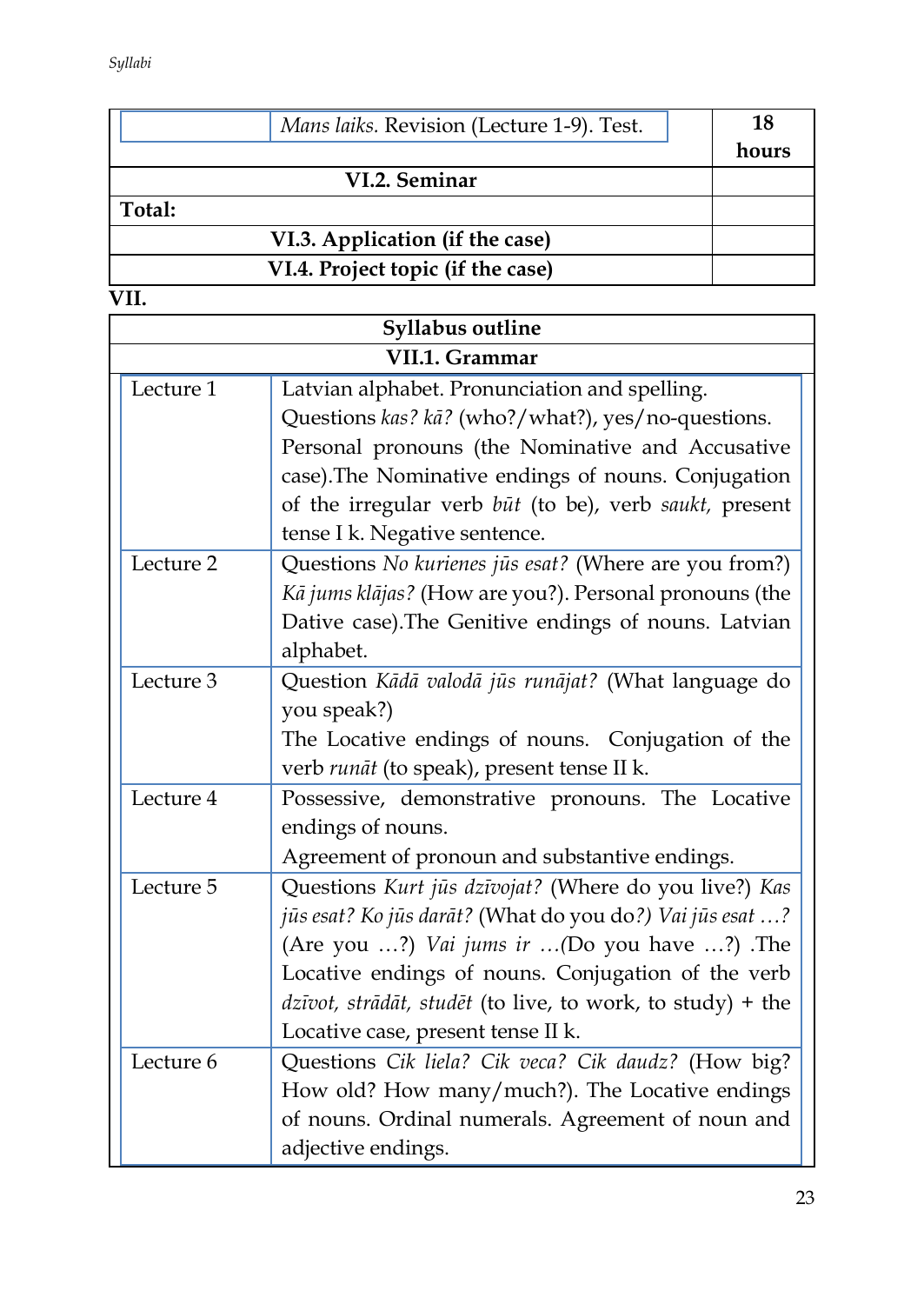| Lecture 7            | Question Kāda ir jūsu adrese? (What is your address?)                                  |  |  |  |  |
|----------------------|----------------------------------------------------------------------------------------|--|--|--|--|
|                      | The Dative and Accusative endings of nouns.                                            |  |  |  |  |
|                      | Communication on phone. Cardinal numerals.                                             |  |  |  |  |
|                      | The reflexive verb <i>atrasties</i> . Conjugation of the verbs                         |  |  |  |  |
|                      | braukt, iet +uz (the Locative case), present tense I k. The                            |  |  |  |  |
|                      | Genitive endings of noun. Agreement of noun and                                        |  |  |  |  |
|                      | adjective endings. Direct Object. The Accusative                                       |  |  |  |  |
|                      | endings of noun. Prepositions $uz$ (on), $pie$ (at), $virs$                            |  |  |  |  |
|                      | (above), $zem$ (under) + the Genitive case. Conjugation                                |  |  |  |  |
|                      | of the verbs apciemot, dāvināt (to visit, to give a present),                          |  |  |  |  |
|                      | present tense. The phrase man patik (I like).                                          |  |  |  |  |
| Lecture 8            | Questions Kāda ir jūsu nodarbošanās? (What is your                                     |  |  |  |  |
|                      | occupation?)                                                                           |  |  |  |  |
|                      | Kur jūs strādājat? Kur jūs mācāties/studējat? (Where do                                |  |  |  |  |
|                      | you work/study?)                                                                       |  |  |  |  |
|                      | Conjugation of the verb darīt, lasīt, rakstīt, rēķināt (to do,                         |  |  |  |  |
|                      | to read, to write, to calculate) $+$ the Accusative case,                              |  |  |  |  |
|                      | present tense III k. Reflexive verb mācīties (to learn).                               |  |  |  |  |
|                      | Ordinal numerals. The phrase man patik (I like).                                       |  |  |  |  |
| Lecture 9            | Questions Kad jūs ejat uz darbu? (When do you go for                                   |  |  |  |  |
|                      | work?) Cik pulkstenis? Cikos? (What time is it? At what                                |  |  |  |  |
|                      | time?). Conjugation of the verbs braukt, iet +uz (the Acc.                             |  |  |  |  |
|                      | case), present tense I k. Conjugation of the verb plānot                               |  |  |  |  |
|                      | (to plan) + the Acc. case, present tense II k.                                         |  |  |  |  |
|                      |                                                                                        |  |  |  |  |
|                      | Overview - Latvian noun and verb system.<br>Revision exercises.                        |  |  |  |  |
|                      | VII.2. Vocabulary                                                                      |  |  |  |  |
| Lecture 1            | Lexis: greetings. Getting acquainted.                                                  |  |  |  |  |
| Lecture 2            |                                                                                        |  |  |  |  |
| Lecture 3            | Lexis: country names in Latvian.                                                       |  |  |  |  |
| Lecture 4            | Lexis: languages, nationalities in Latvian.                                            |  |  |  |  |
| Lecture 5            | Lexis: family members, relatives.<br>Lexis: place of living, occupation, civil status. |  |  |  |  |
| Lecture 6            | Lexis: numerals, Latvia, Riga in numbers, city objects.                                |  |  |  |  |
| Lecture <sub>7</sub> | address,<br>talking<br>Lexis:<br>phone<br>(phrases),<br>on                             |  |  |  |  |
|                      | description of location; rooms, furniture                                              |  |  |  |  |
|                      |                                                                                        |  |  |  |  |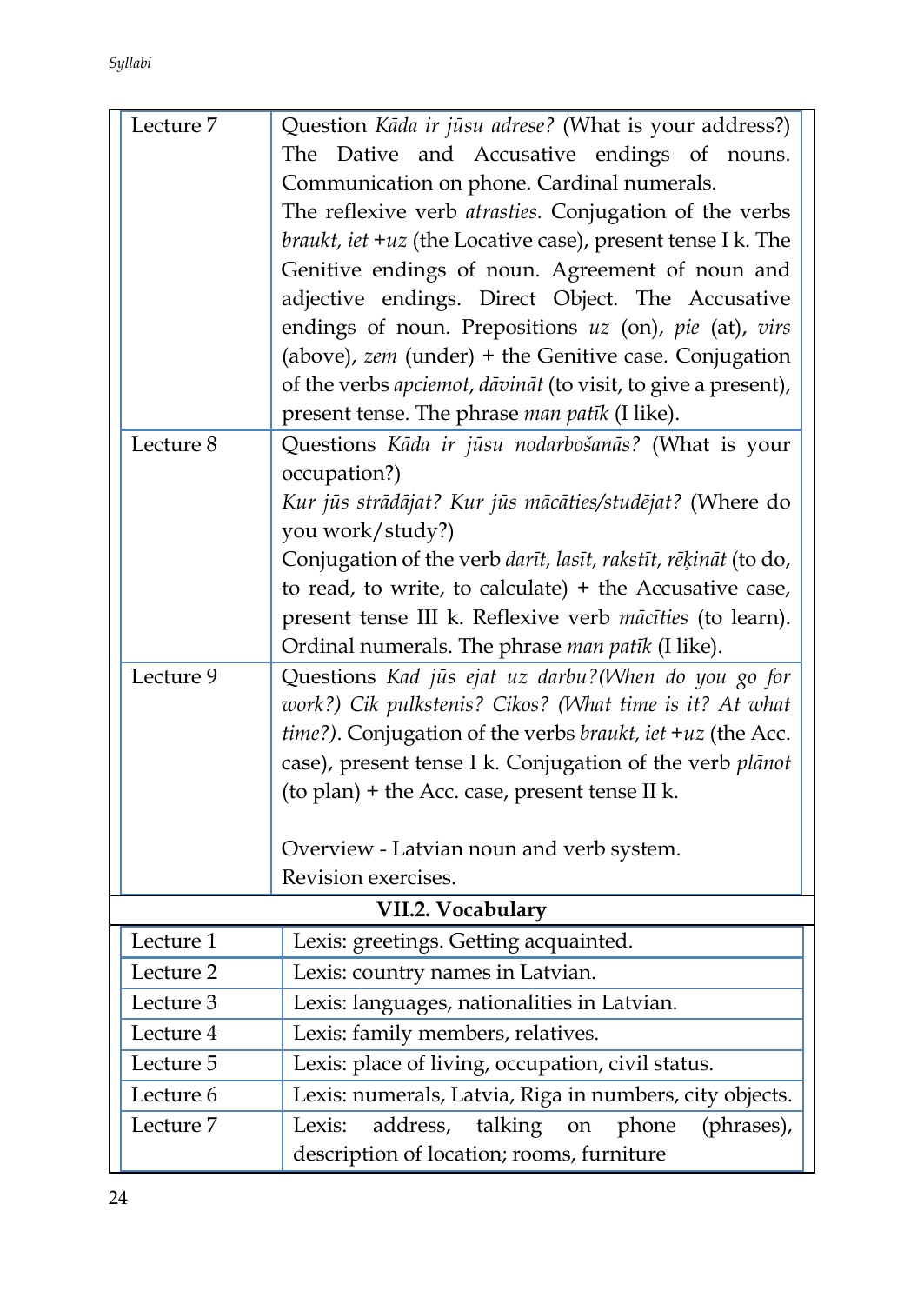| Lecture 8 | Lexis: occupations, description of an institution,<br>school, university |
|-----------|--------------------------------------------------------------------------|
| Lecture 9 | Lexis: days of the week, time<br>Revision of vocabulary learned          |

# **VIII.**

### **References**

During the course several materials will be used:

- The book for secondary school students *Atvērsim vārtus!, LVA 2011*
- The book Latvian for Foreign Students *Latviešu valoda studentiem. Mācību līdzeklis latviešu valodas kā svešvalodas apgūšanai. I. Klēvere-Velhli, Nikola Naua, Rīga 2012*
- The exercise book *Palīgā 1, I.Budviķe, Br.Šiliņa, LVAVA 2009*
- different internet sources, dictionaries.

**IX.** 

| Forms of    | Methods and techniques used in the<br>teaching process       |  |
|-------------|--------------------------------------------------------------|--|
| activity    |                                                              |  |
| Lecture     | Interactive tasks, group work, pair work shall be organized. |  |
| Seminar     |                                                              |  |
| Application |                                                              |  |
| Project     |                                                              |  |

**X.** 

| <b>Type</b> | Assessment system (written,<br>written and oral, oral, others) |  |
|-------------|----------------------------------------------------------------|--|
| Exam        |                                                                |  |
| Colloquium  |                                                                |  |
| Continuous  | X, written test                                                |  |
| assessment  |                                                                |  |
| Project     |                                                                |  |

**I.** 

| Course title | <b>CRASH COURSE OF LITHUANIAN</b> |  |  |  |  |  |
|--------------|-----------------------------------|--|--|--|--|--|
|              | LANGUAGE AND CULTURE              |  |  |  |  |  |
|              |                                   |  |  |  |  |  |
|              | Course structure                  |  |  |  |  |  |

# (Number of hours per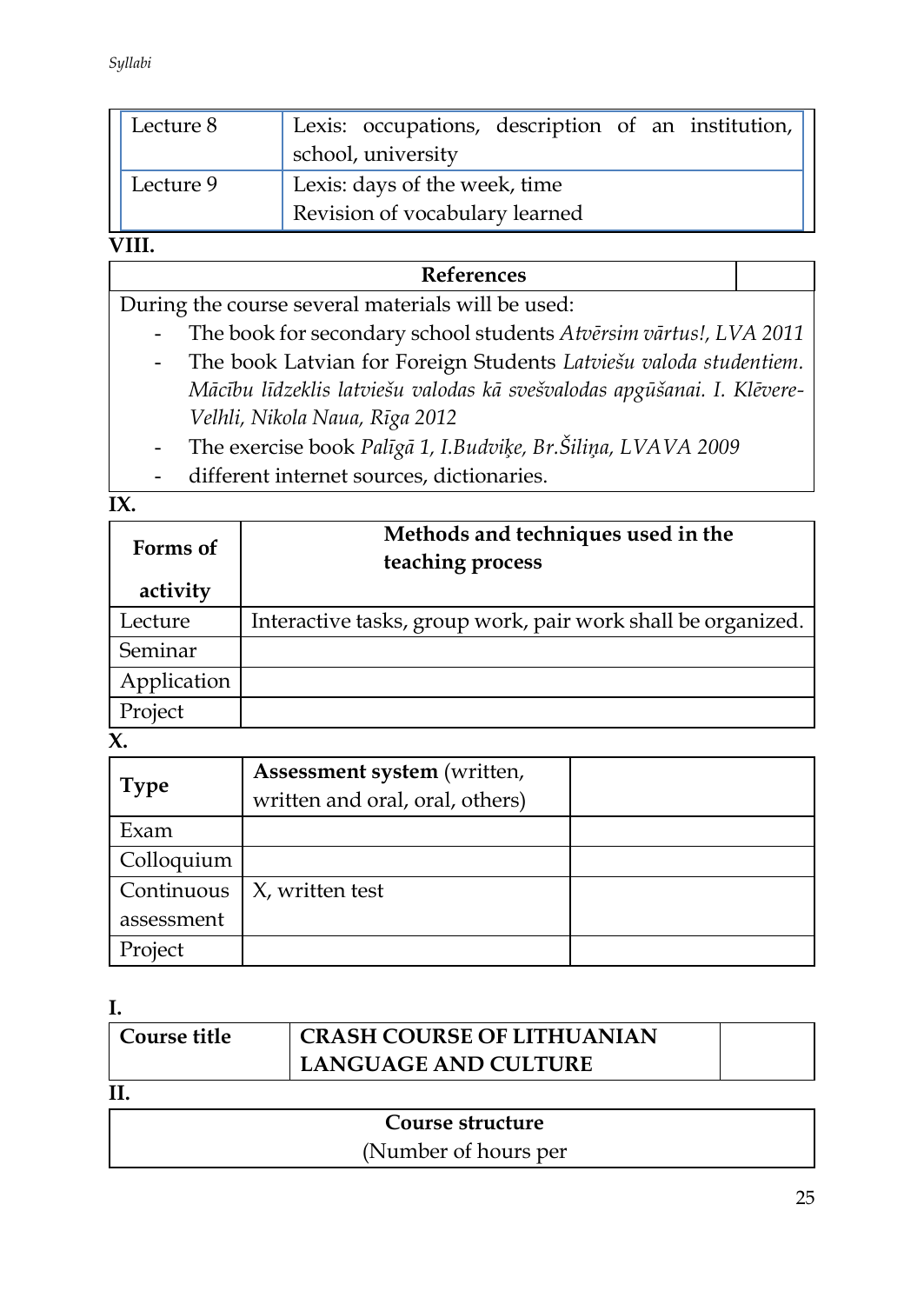| summer school session) |  |  |         |           |               |  |
|------------------------|--|--|---------|-----------|---------------|--|
| Level<br>Lecture       |  |  | Seminar | Practical | Summer school |  |
|                        |  |  |         | course    | vear          |  |
|                        |  |  |         | 13        | 1st           |  |
|                        |  |  |         |           |               |  |
| Optionality            |  |  | Imposed | Optional  | Freely chosen |  |

| Optionality | Imposed | Optional | Freely chosen |
|-------------|---------|----------|---------------|
| category    |         |          |               |
|             |         |          |               |

**IV.** 

| Supervisor       |                  |                     |             |        |  |
|------------------|------------------|---------------------|-------------|--------|--|
|                  | Lecture          | Seminar             | Application | Projec |  |
| Name             | Jūratė Derukaitė | Jūratė<br>Derukaitė |             |        |  |
| Institution      | Klaipėda         | Klaipėda            |             |        |  |
|                  | University       | University          |             |        |  |
| Department       | Faculty of       | Faculty of          |             |        |  |
|                  | Humanities,      | Humanities,         |             |        |  |
|                  | Centre for       | Centre for          |             |        |  |
|                  | Languages and    | Languages           |             |        |  |
|                  | Cultures         | and Cultures        |             |        |  |
| Scientific title | МA               | МA                  |             |        |  |
|                  | Director of the  | Director of the     |             |        |  |
|                  | Centre for       | Centre for          |             |        |  |
| Position         | Languages and    | Languages           |             |        |  |
|                  | Cultures;        | and Cultures;       |             |        |  |
|                  | lecturer         | lecturer            |             |        |  |

**V.**

# **Objectives**

1. To give basic knowledge of Lithuanian language at beginners' level (short introductory course).

2. Along with the linguistic preparation, to acquaint students with the Lithuanians' national character, traditions, customs.

3. To provide with the basic cultural content (Lithuania in the past and nowadays).

**VI.**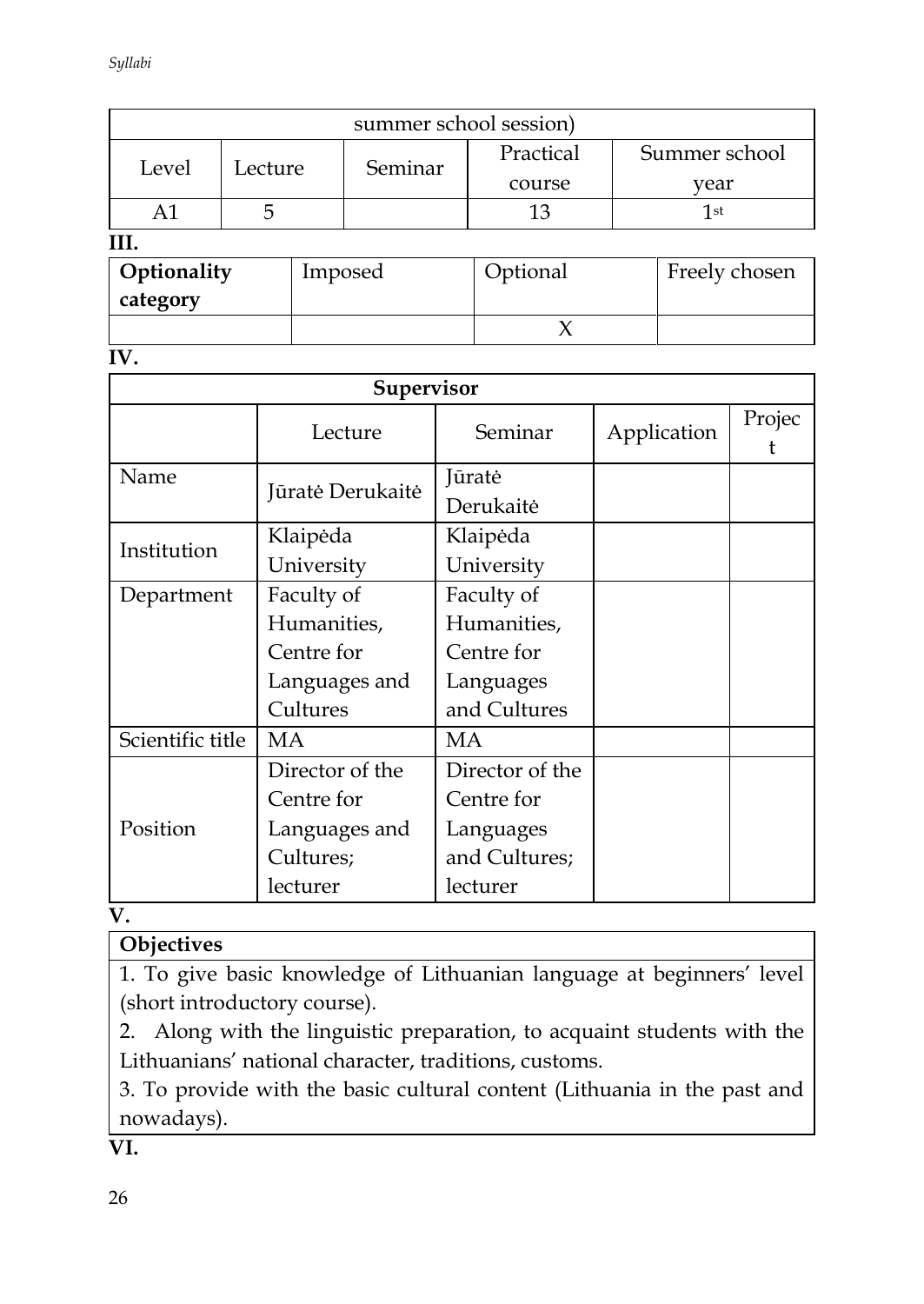| <b>Course structure</b>                                            | No.            |
|--------------------------------------------------------------------|----------------|
| VI.1. Lectures                                                     | hours          |
| Lecture 1: Vocabulary: Meeting people. Main acquaintance and       | $\overline{2}$ |
| presentation phrases. Lithuanian names and surnames. Names of      |                |
| the countries. Grammar: Personal pronouns. Nouns: number,          |                |
| gender, cases. Verb būti ('to be'). Introduction of nominative and |                |
| genitive cases. Culture: Lithuania. Lithuanian language.           |                |
| Lecture 2: Vocabulary: Lithuanian names and surnames. Grammar:     | $\overline{2}$ |
| Main survival verbs. Introduction into verbs tenses. Culture:      |                |
| Famous people of Lithuania.                                        |                |
| Lecture 3: Vocabulary: Numerals. Cardinal numerals. Telling the    |                |
| age. Money. Grammar: Numerals with nouns. Culture: Lithuanian      | $\overline{2}$ |
| currency.                                                          |                |
| Lecture 4: Vocabulary: Getting around in town. Grammar:            | $\overline{2}$ |
| prepositions of direction and place. Culture: Vilnius, the capital |                |
| of Lithuania                                                       |                |
| Lecture 5: Vocabulary: Telling the date and time. Grammar:         | 3              |
| Interrogatives. Culture: National festive days.                    |                |
| Lecture 6: Vocabulary: Food. Grammar: practising singular and      | 3              |
| plural forms of nouns. Culture: Lithuanian national cuisine        |                |
| Lecture 7: Vocabulary: Describing people and things. Grammar:      | $\overline{2}$ |
| practising adjectives with nouns. Culture: Places and things of    |                |
| interest in Lithuania                                              |                |
| Lecture 8: Ethnographical regions of Lithuania. Curious things     | $\overline{2}$ |
| about Lithuanian dialects. Singing Lithuanian folk songs. The      |                |
| evaluation of the course.                                          | 18             |
| Total:                                                             | hours          |
| VI.2. Seminar                                                      |                |
| VI.3. Application (if the case)                                    |                |
| VI.4. Project topic (if the case)                                  |                |

| Syllabus outline                                                             |
|------------------------------------------------------------------------------|
| VII.1. Grammar                                                               |
| Phonetical system. Basic knowledge of the grammatical system: nouns,         |
| verbs, numbers, adjectives, pronouns, prepositions. Afirmative and           |
| negative sentences. Interrogatives. Peculiarities of the syntactical system. |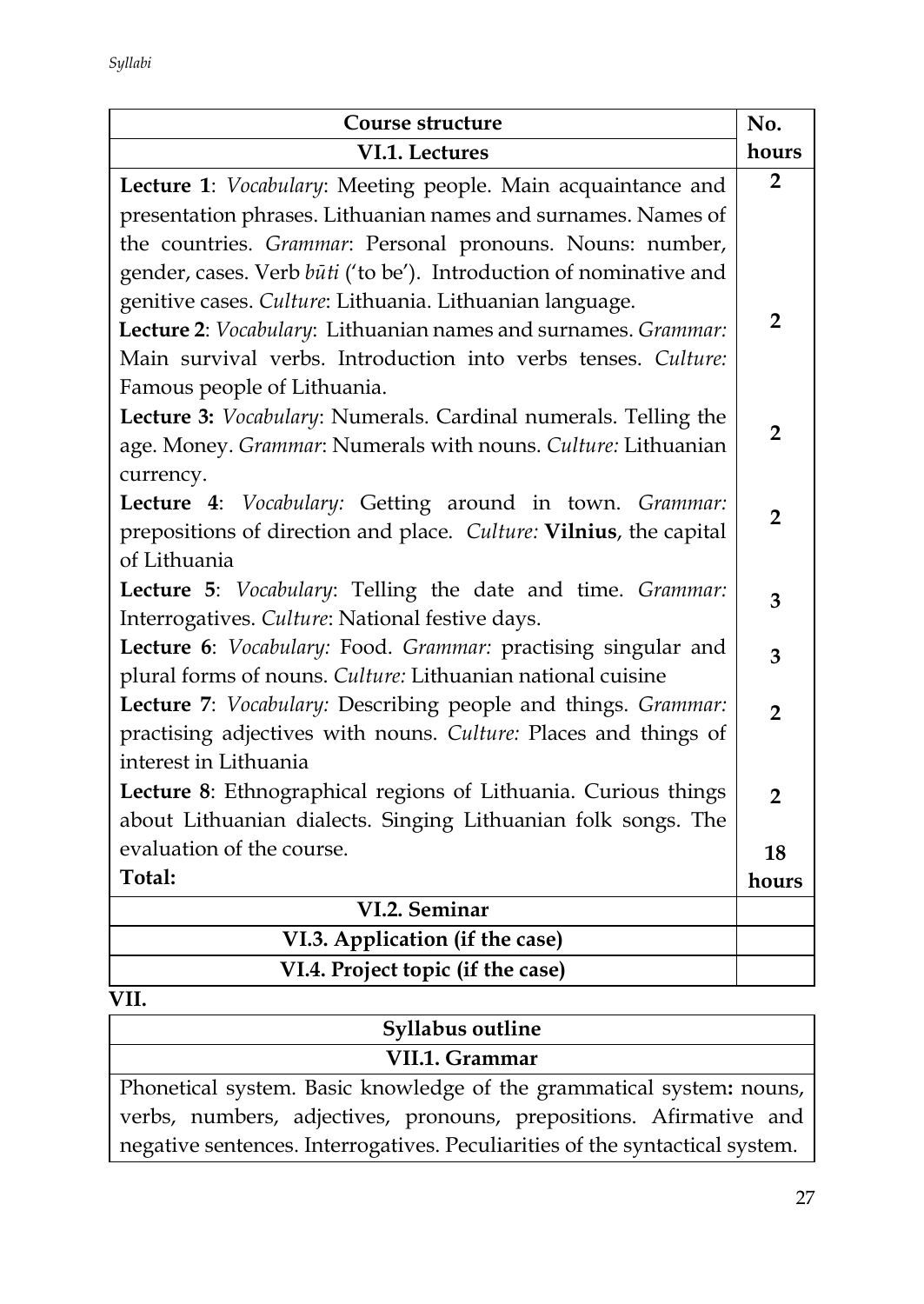### **VII.2. Vocabulary**

Meeting people. Main acquaintance and presentation phrases. Lithuanian names and surnames. Names of the countries.

Numerals. Cardinal numerals. Telling the age. Money.

Getting around in town.

Telling the date and time.

Food.

Describing people and things.

#### **VIII.**

#### **References**

Stumbrienė V., Kaškelevičienė A. Nė dienos be lietuvių kalbos. Vilniu Gimtasis žodis, 2011.

Jurgaitytė V., Derukaitė J. LABAS: Klaipėdos universitetas, 2013

http://www.oneness.vu.lt/lt/

http://www.online.lt/

http://www.surfacelanguages.com/language/Lithuanian

Other related websites

**IX.** 

| Forms of    | Methods and techniques used in the<br>teaching process  |  |
|-------------|---------------------------------------------------------|--|
| activity    |                                                         |  |
| Lecture     | Activities and techniques typical for the Communicative |  |
|             | Approach                                                |  |
| Seminar     |                                                         |  |
| Application |                                                         |  |
| Project     |                                                         |  |

**X.** 

| <b>Type</b> | Assessment system (written,     |  |
|-------------|---------------------------------|--|
|             | written and oral, oral, others) |  |
| Exam        | Written and oral                |  |
| Colloquium  |                                 |  |
| Continuous  | Written and oral                |  |
| assessment  |                                 |  |
| Project     |                                 |  |

**I.**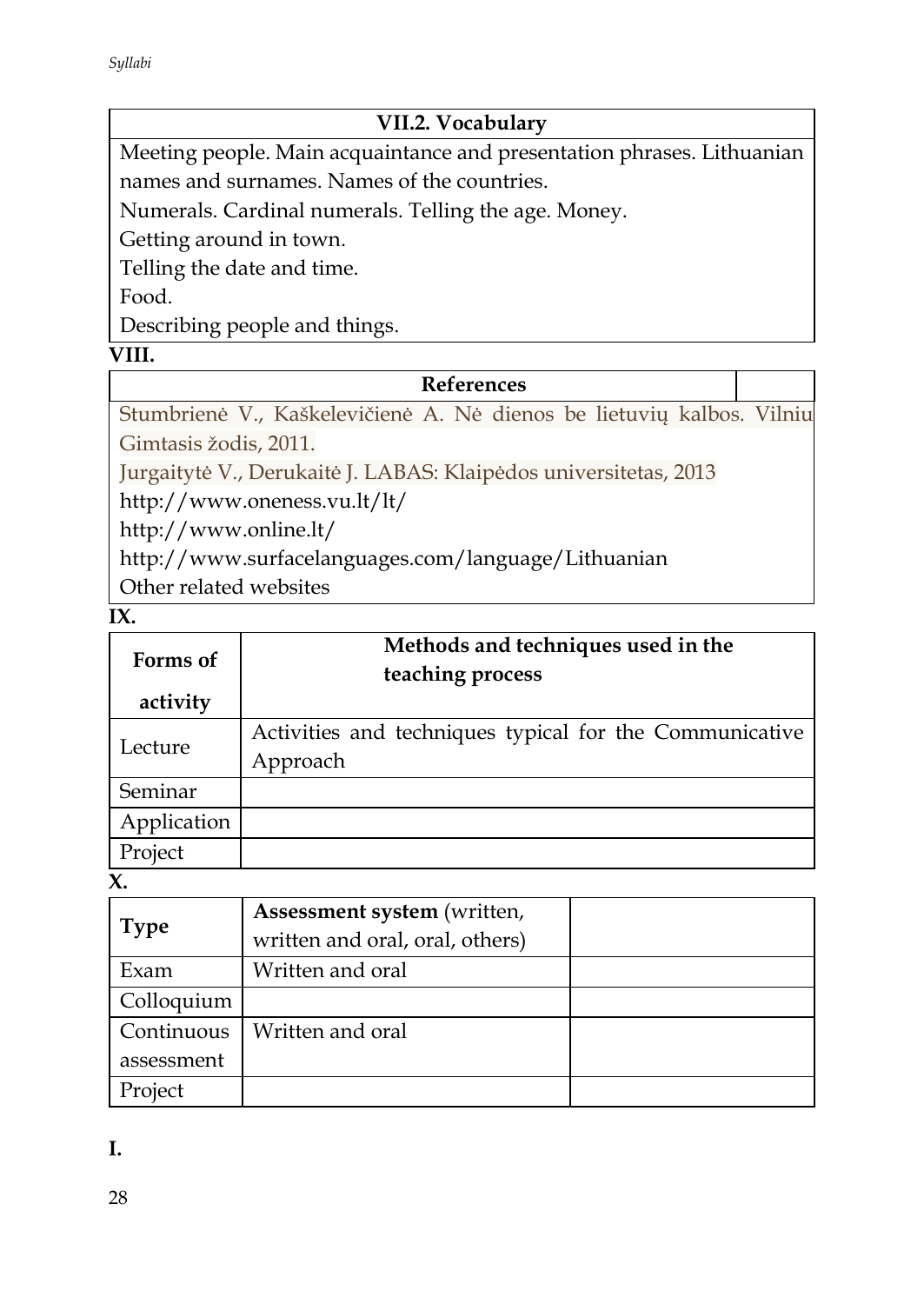| Course title | THE NORWEGIAN CONSTITUTION AT 200 |
|--------------|-----------------------------------|
|              | <b>YEARS</b>                      |

|                  |                        | Course structure     |           |               |  |
|------------------|------------------------|----------------------|-----------|---------------|--|
|                  |                        | (Number of hours per |           |               |  |
|                  | summer school session) |                      |           |               |  |
| Level            | Lecture                | Seminar              | Practical | Summer school |  |
|                  |                        |                      | course    | year          |  |
| <b>Beginners</b> | 12                     |                      |           | 1st           |  |
|                  |                        |                      |           |               |  |

| Optionality | Imposed | Optional | Freely chosen |
|-------------|---------|----------|---------------|
| category    |         |          |               |
|             |         |          |               |

**IV.** 

| Supervisor       |                |               |             |         |
|------------------|----------------|---------------|-------------|---------|
|                  | Lecture        | Seminar       | Application | Project |
| Name             | Ola Mestad     | Ola Mestad    |             |         |
| Institution      | University of  | University of |             |         |
|                  | Oslo           | Oslo          |             |         |
| Department       | Faculty of Law | Faculty of    |             |         |
|                  |                | Law           |             |         |
| Scientific title | Ph.D.          | Ph.D.         |             |         |
| Position         | Professor      | Professor     |             |         |
| τz               |                |               |             |         |

**V.**

# **Objectives**

The course aims to make students learn how the Constitution was adopted in Norway in 1814 and how it developed throughout 200 years.

**VI.** 

| Course structure                                                       |                |
|------------------------------------------------------------------------|----------------|
| VI.1. Lectures                                                         | hours          |
| Lecture 1: 1814 - A year of miracles for Norwegians?                   | 2              |
| Lecture 2: The Constitution making process and content                 | $\overline{2}$ |
| <b>Lecture 3:</b> Constitutional survival of war and union with Sweden |                |
| 1814-1905                                                              |                |
| Lecture 4: Constitutional transformations                              | 2              |
| Lecture 5: EEA - Norway's relationship with the European Union         | າ              |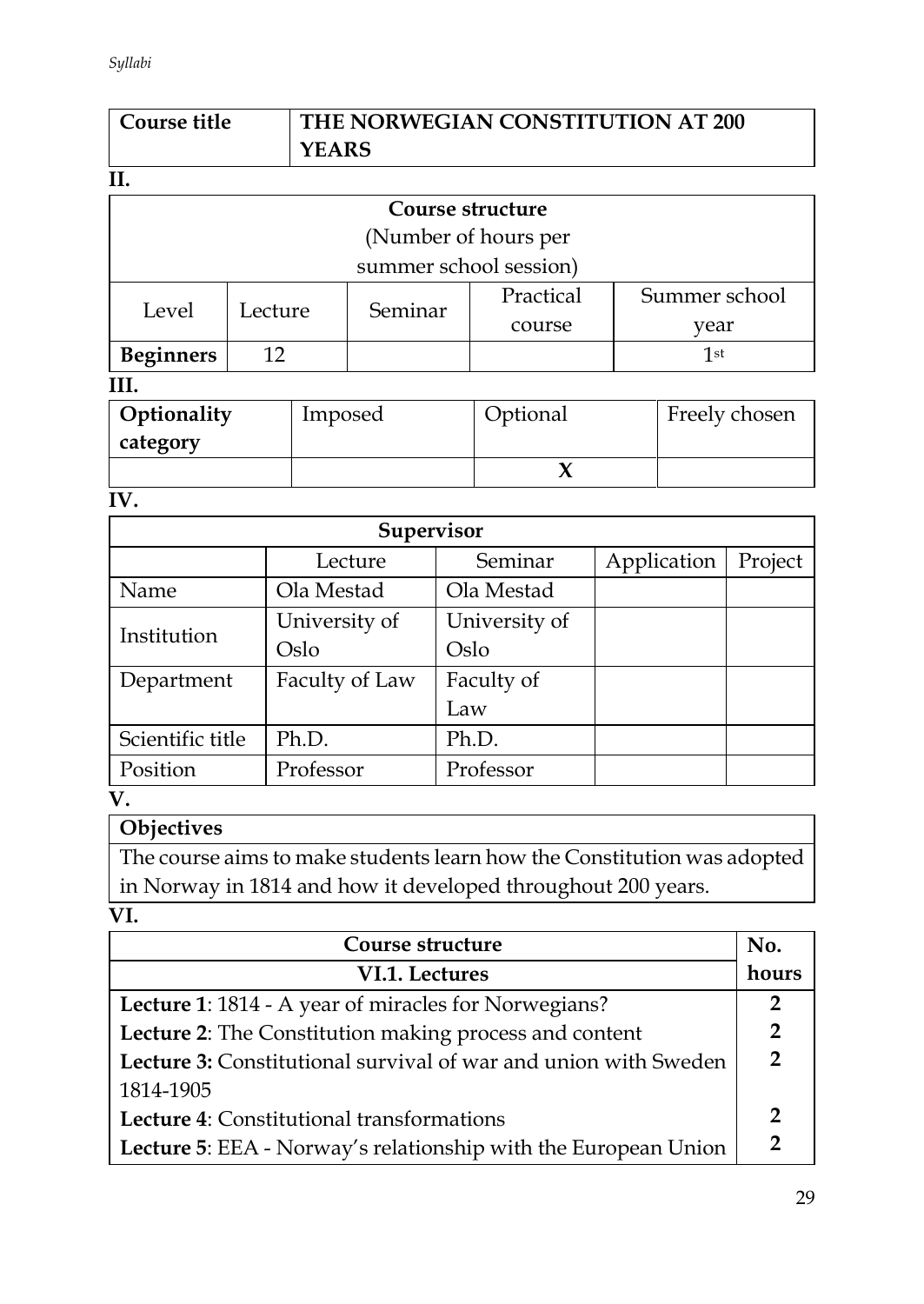| Lecture 6: Modernization of human rights protection in the |       |
|------------------------------------------------------------|-------|
| Constitution in 2014                                       |       |
| Total:                                                     | 12    |
|                                                            | hours |
| VI.2. Seminar                                              |       |
| VI.3. Application (if the case)                            |       |
| VI.4. Project topic (if the case)                          |       |

### **Syllabus outline**

**Lecture 1**: 1814 - A year of miracles for Norwegians?

- Nordic aspects of the Napoleonic wars

- The treaty of Kiel and its effects

**Lecture 2**: The Constitution making process and content

- How to make a constitution

- Popular sovereignty, separation of powers - freedom and equlity

**Lecture 3**: Constitutional survival of war and union with Sweden 1814- 1905

- Great power politics - the Congress of Vienna

- Independence within a union

**Lecture 4**: Constitutional transformations

- Development of parliamentarian government (1884)

- Judicial review by the courts

**Lecture 5**: EEA - Norway's relationship with the European Union

- EEA Agreement 1992 - Integration without membership

- Development under the EEA Agreement

**Lecture 6**: Modernization of human rights protection in the Constitution in 2014

- Impact of the European Convention of Human Rights in Norway

- 2014 inclusion of several human rights in the Constitution

### **VIII.**

### **References**

Mestad, Ola (2014). "Amerikansk inspirasjon i den norske grunnlova. Frihetstreet i Nord-Amerikas jord. American inspiration in the Norwegian Constitution. The tree of freedom on North American soil", in Gudleiv Forr (red.), *Rødt, hvitt og blått. Norsk grunnlov, amerikansk inspirasjon.* ART PRO Forlag AS. Kapittel. 73 – 85

Mestad, Ola (2014). "Korleis forske på grunnlova?". *Nytt Norsk Tidsskrift*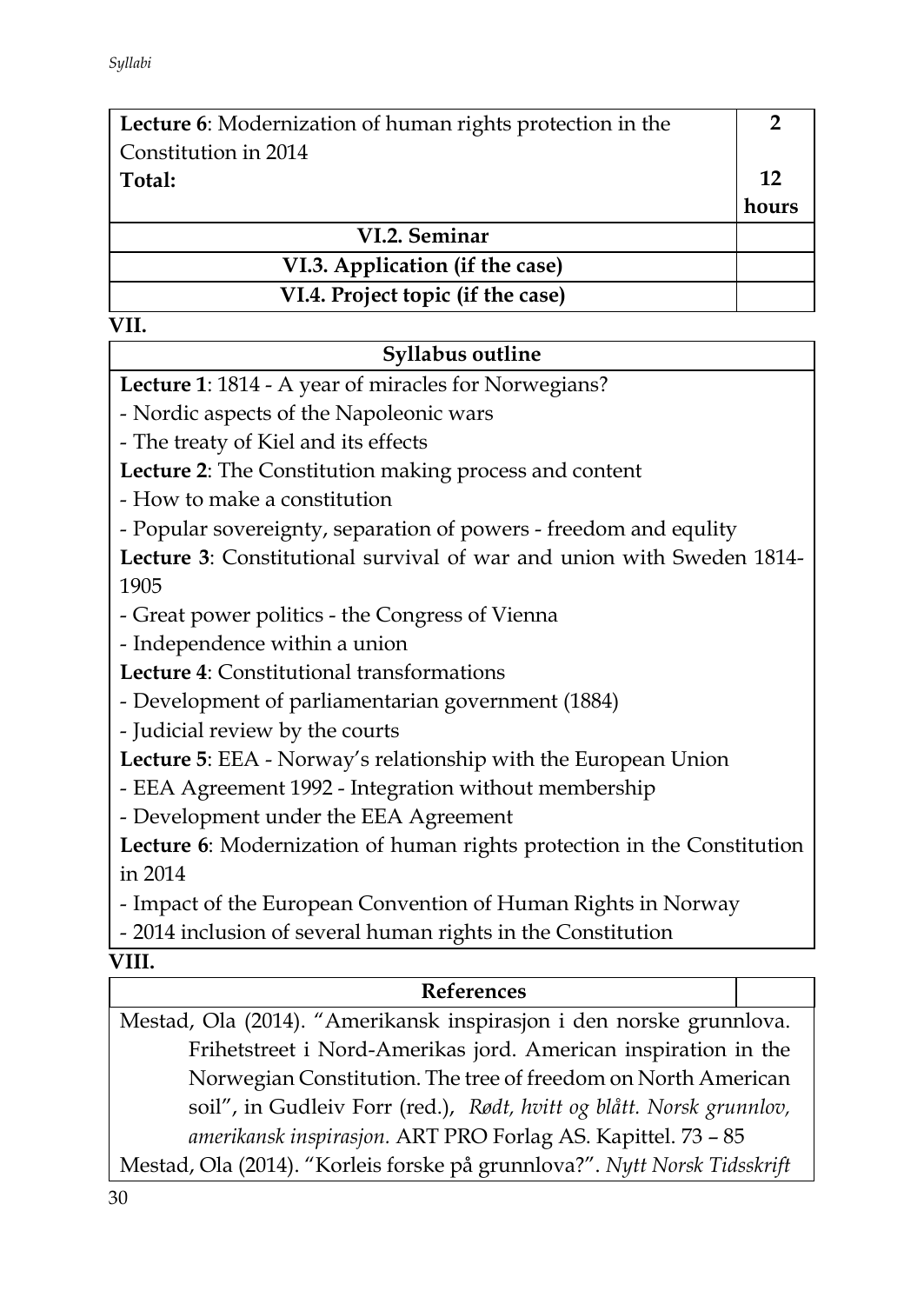| $(1)$ . 53-56                                                        |                       |  |  |
|----------------------------------------------------------------------|-----------------------|--|--|
| Mestad, Ola (2014). "Suvereniteten tilbakegitt det norske folk ved   |                       |  |  |
| Kieltraktaten. Det oversedde natur- og statsrettsgrunnlaget for      |                       |  |  |
| norsk sjølvstende og grunnlov i 1814". Historisk tidsskrift (1). 35- |                       |  |  |
| 65                                                                   |                       |  |  |
| Mestad, Ola (2012). "Moderat revolusjonsgrunnlov". Klassekampen. May |                       |  |  |
| 16, 2012                                                             |                       |  |  |
| (2008). "Næringsfridom<br>Mestad,<br>Ola                             | $\mathbf{i}$<br>1814- |  |  |
| grunnlova", in Forfatningsteori møter 1814.                          | Akademisk             |  |  |
| Publisering. 21-94                                                   |                       |  |  |
|                                                                      |                       |  |  |

| Forms of    | Methods and techniques used in the<br>teaching process   |
|-------------|----------------------------------------------------------|
| activity    |                                                          |
| Lecture     | Thematic lectures, PowerPoint presentations, discussions |
| Seminar     |                                                          |
| Application |                                                          |
| Project     |                                                          |

# **X.**

| <b>Type</b> | Assessment system (written,<br>written and oral, oral, others) |  |
|-------------|----------------------------------------------------------------|--|
| Exam        |                                                                |  |
| Colloquium  |                                                                |  |
| Continuous  | Continuous<br>assessment,<br>oral                              |  |
| assessment  | examination                                                    |  |
| Project     |                                                                |  |

# **I.**

| Course title | A NORWEGIAN BUSINESS GAME AND THE     |
|--------------|---------------------------------------|
|              | <b>CURRENT STATE OF THE NORWEGIAN</b> |
|              | <b>ECONOMY</b>                        |

# **II.**

| ---              |         |                        |           |               |
|------------------|---------|------------------------|-----------|---------------|
| Course structure |         |                        |           |               |
|                  |         | (Number of hours per   |           |               |
|                  |         | summer school session) |           |               |
| Level            | Lecture | Seminar                | Practical | Summer school |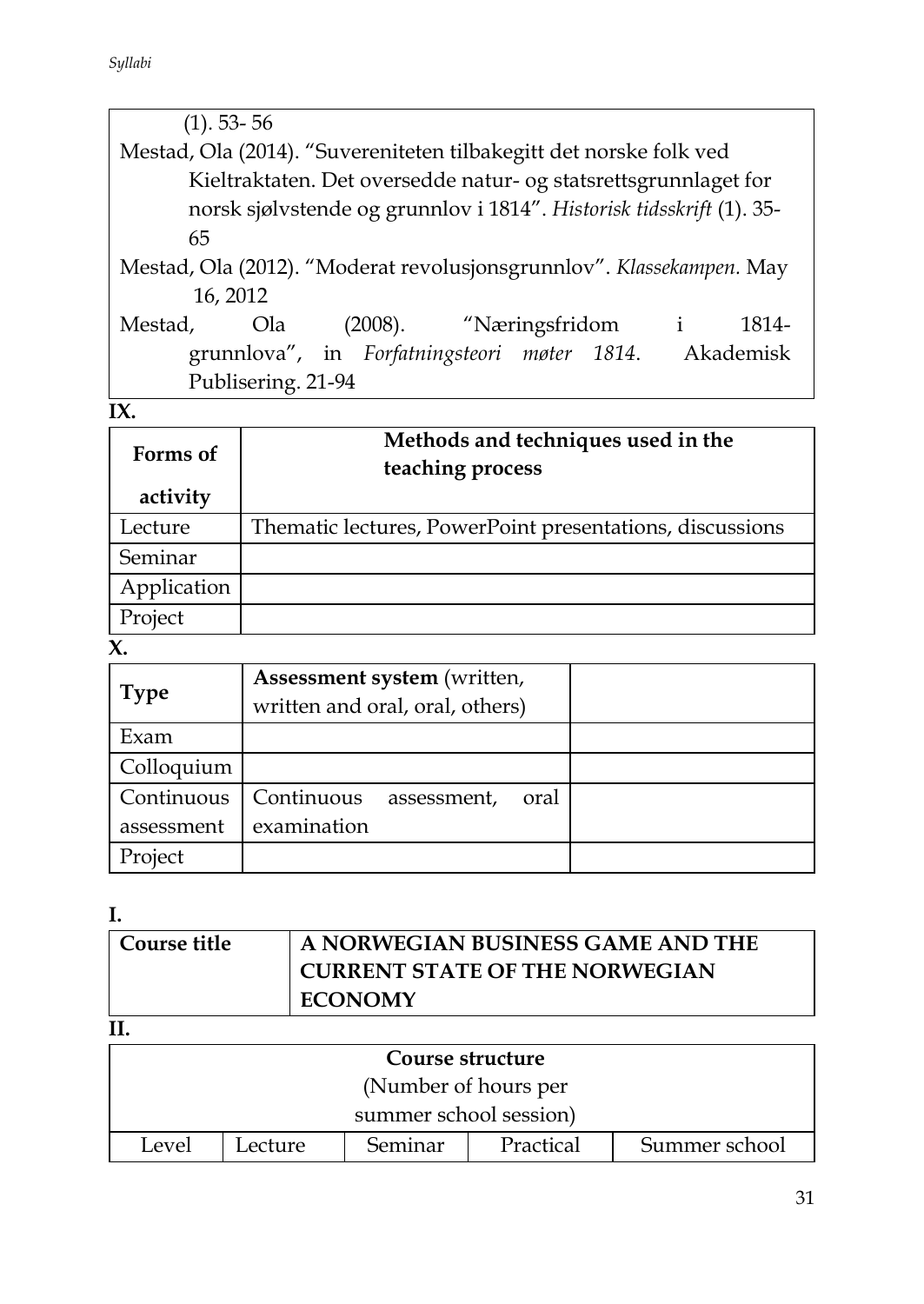|           |    | course | year         |
|-----------|----|--------|--------------|
| Beginners | -- |        | <sub>S</sub> |

**III.**

| Optionality | Imposed | Optional | Freely chosen |
|-------------|---------|----------|---------------|
| category    |         |          |               |
|             |         |          |               |

**IV.** 

| Supervisor       |               |               |             |         |  |
|------------------|---------------|---------------|-------------|---------|--|
|                  | Lecture       | Seminar       | Application | Project |  |
| Name             | Arne Dag Sti  | Arne Dag Sti  |             |         |  |
|                  | University of | University of |             |         |  |
| Institution      | Agder         | Agder         |             |         |  |
|                  | (retired)     | (retired)     |             |         |  |
| Department       | Department of | Department of |             |         |  |
|                  | Economics and | Economics and |             |         |  |
|                  | Finance       | Finance       |             |         |  |
| Scientific title | Ph.D. (Lic.   | Ph.D. (Lic.   |             |         |  |
|                  | NHH)          | NHH)          |             |         |  |
| Position         | Professor     | Professor     |             |         |  |

### **V.**

# **Objectives**

To learn basic understanding of business concepts and the macroeconomics effects of business decisions and policies in modern economics, with special reference to the current state of the Norwegian economy.

#### **VI.**

| Course structure                                              | No.            |
|---------------------------------------------------------------|----------------|
| VI.1. Lectures                                                | hours          |
| Lecture 1: Presentation of the SBT Business Case. Accounting  | $\overline{2}$ |
| Reports                                                       |                |
| Lecture 2: Basic Marketing Decisions and their effects        | $\overline{2}$ |
| Lecture 3: Basic Logistic Decisions and Cordination           | $\mathbf{2}$   |
| <b>Lecture 4: Basic Financial Decisions</b>                   | $\overline{2}$ |
| Lecture 5: Macroeconomics                                     | $\mathbf{2}$   |
| Lecture 6: Current Norwegian Dilemmaes in Economic Policies.  |                |
| Is it possible to upheld full employment and economic growth? |                |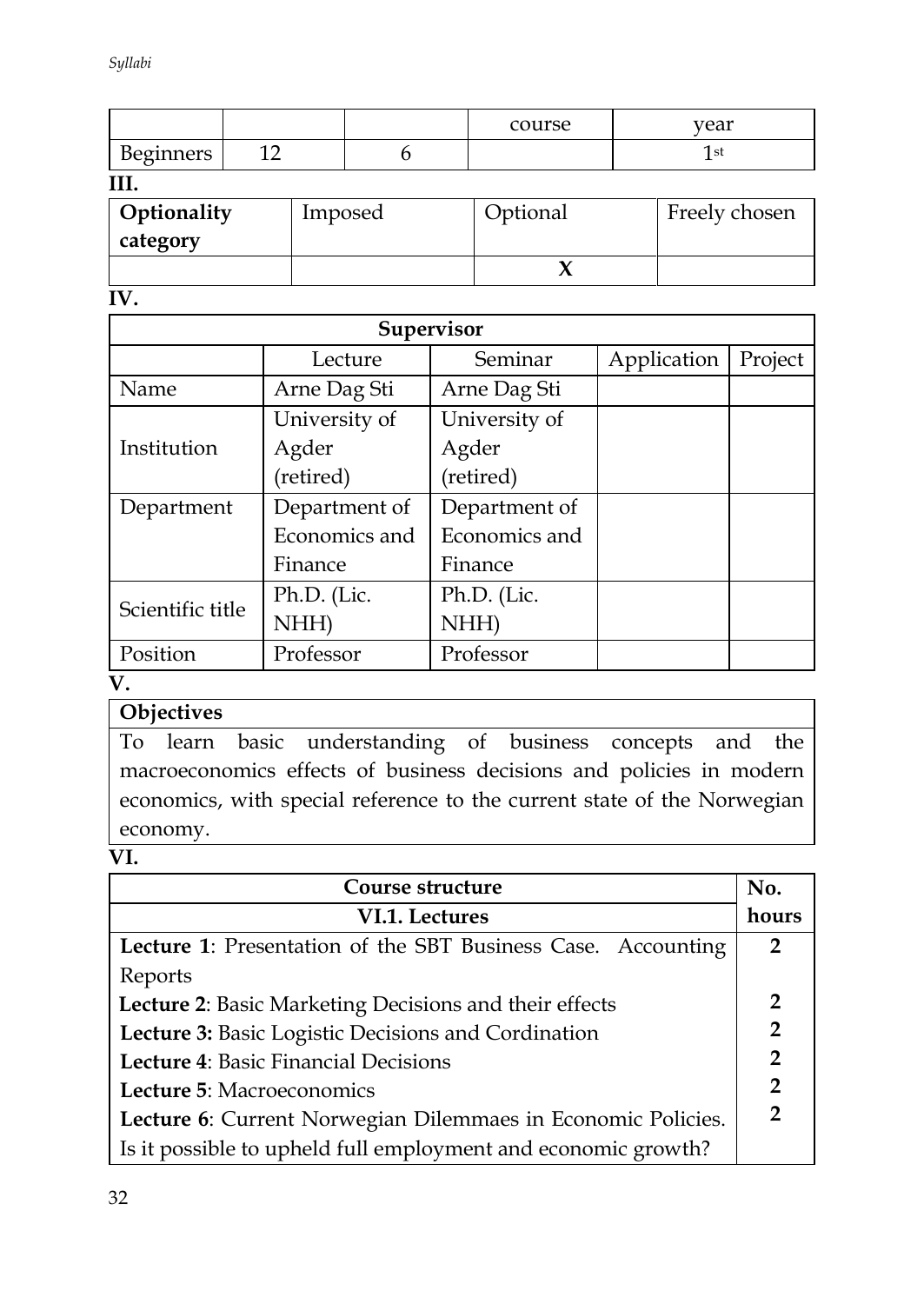|                                                                                                                    | 12         |
|--------------------------------------------------------------------------------------------------------------------|------------|
| Total:                                                                                                             | hours      |
| VI.2. Seminar                                                                                                      |            |
| The seminar will be a mix of group discussions and business<br>decision taking, with tutoring from the supervisor. |            |
| Total:                                                                                                             | 6<br>hours |
| VI.3. Application (if the case)                                                                                    |            |
| VI.4. Project topic (if the case)                                                                                  |            |

| Syllabus outline                 |  |
|----------------------------------|--|
| VII.1. A Norwegian business game |  |

Arne Dag Sti: Økonomisk Bedriftsledelse (Business Management). Bedriftsøkonomisk Forlag AS , Oslo. 6. Opplag 2013.

Essential content will be translated to English and handed out in the lectures.

### **VII.2. The current state of the Norwegian economy**

Macroeconomics: Paul A Samuelson: Economics, 1980 or later. Bank of Norway: Last Report on financial stability July 2014. Essential content will be handed out in lectures.

### **VIII.**

|  |                                              | <b>References</b>                                               |  |
|--|----------------------------------------------|-----------------------------------------------------------------|--|
|  | Samuelson, Paul A. Economics. 1980 or later. |                                                                 |  |
|  |                                              | Sti, Arne Dag. Økonomisk Bedriftsledelse (Business Management). |  |
|  |                                              | Bedriftsøkonomisk Forlag AS, Oslo. 6. Opplag 2013.              |  |
|  |                                              | Bank of Norway. Last Report on financial stability July 2014.   |  |

**IX.** 

| Forms of    | Methods and techniques used in the<br>teaching process                     |
|-------------|----------------------------------------------------------------------------|
| activity    |                                                                            |
| Lecture     | Traditional lectures 12 hours                                              |
| Seminar     | Decision training in groups 6 hours, under assistance from<br>the lecturer |
| Application |                                                                            |
| Project     |                                                                            |
| v           |                                                                            |

**X.**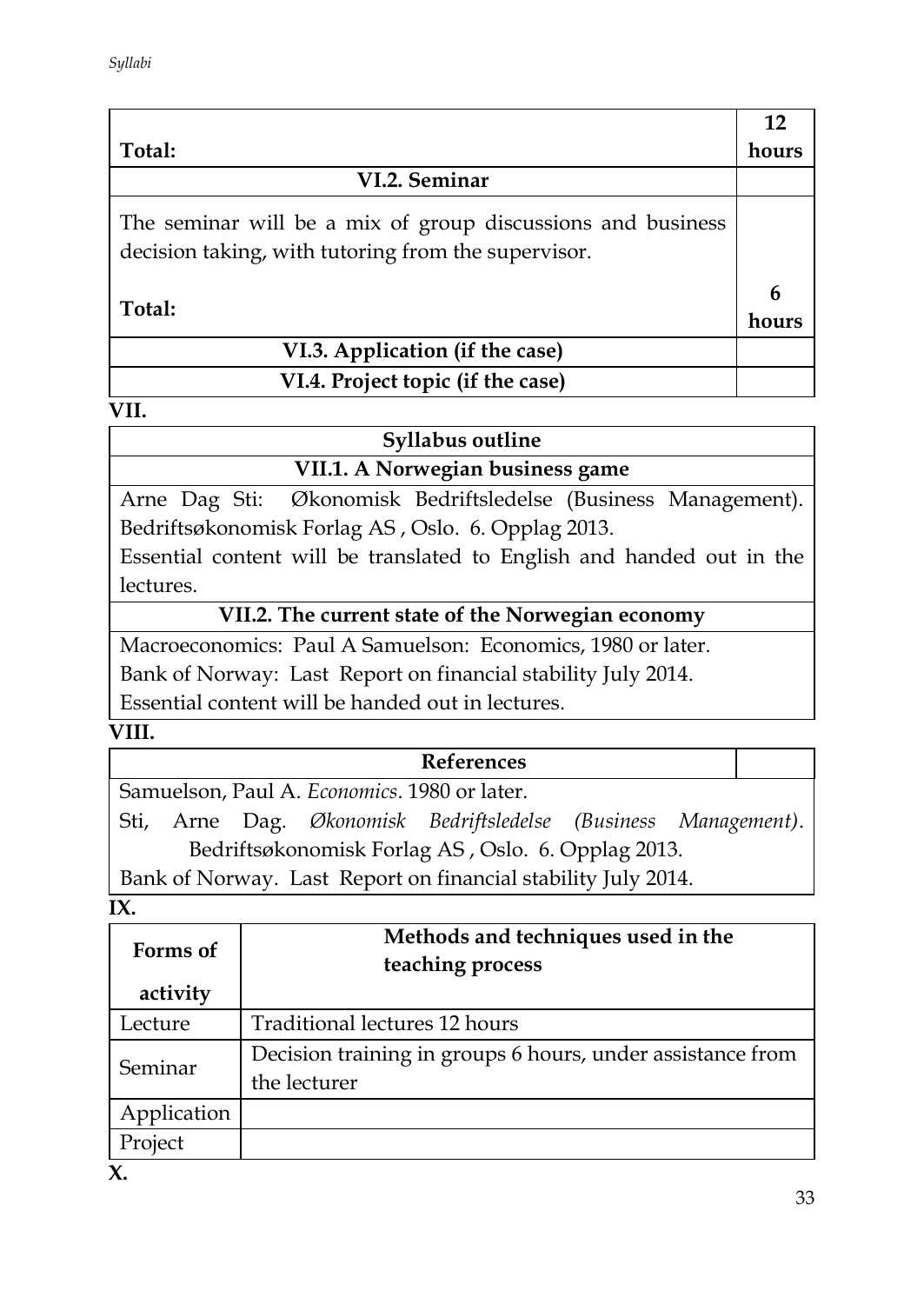| Type       | Assessment system (written,<br>written and oral, oral, others) |         |
|------------|----------------------------------------------------------------|---------|
| Exam       |                                                                |         |
| Colloquium |                                                                |         |
| Continuous | Quality of group decisions can be                              | Written |
| assessment | graded, with a minimum level of                                |         |
|            | performance for acceptance                                     |         |
| Project    |                                                                |         |

**I.** 

| Course title     |                      |  | <b>THE VIKINGS</b>     |           |               |
|------------------|----------------------|--|------------------------|-----------|---------------|
|                  |                      |  |                        |           |               |
|                  |                      |  | Course structure       |           |               |
|                  | (Number of hours per |  |                        |           |               |
|                  |                      |  | summer school session) |           |               |
| Level            | Lecture              |  | Seminar                | Practical | Summer school |
|                  |                      |  |                        | course    | year          |
| <b>Beginners</b> | 12                   |  |                        |           | 1st           |

**III.**

| Optionality<br>category | Imposed | Optional | Freely chosen |
|-------------------------|---------|----------|---------------|
|                         |         |          |               |

# **IV.**

|             | <b>Supervisor</b> |                   |                 |         |  |  |
|-------------|-------------------|-------------------|-----------------|---------|--|--|
|             | Lecture           | Seminar           | Applic<br>ation | Project |  |  |
| Name        | Costel Coroban    | Costel Coroban    |                 |         |  |  |
|             | Valahia Univ.     | Valahia Univ.     |                 |         |  |  |
| Institution | Tirgoviste/       | Tirgoviste/       |                 |         |  |  |
|             | Ovidius Univ. of  | Ovidius Univ. of  |                 |         |  |  |
|             | Constanta         | Constanta         |                 |         |  |  |
| Department  | Dept. of          | Dept. of          |                 |         |  |  |
|             | History/Doctora   | History/Doctoral  |                 |         |  |  |
|             | 1 School of       | School of         |                 |         |  |  |
|             | <b>Humanities</b> | <b>Humanities</b> |                 |         |  |  |
| Scientific  | Associate         | Associate         |                 |         |  |  |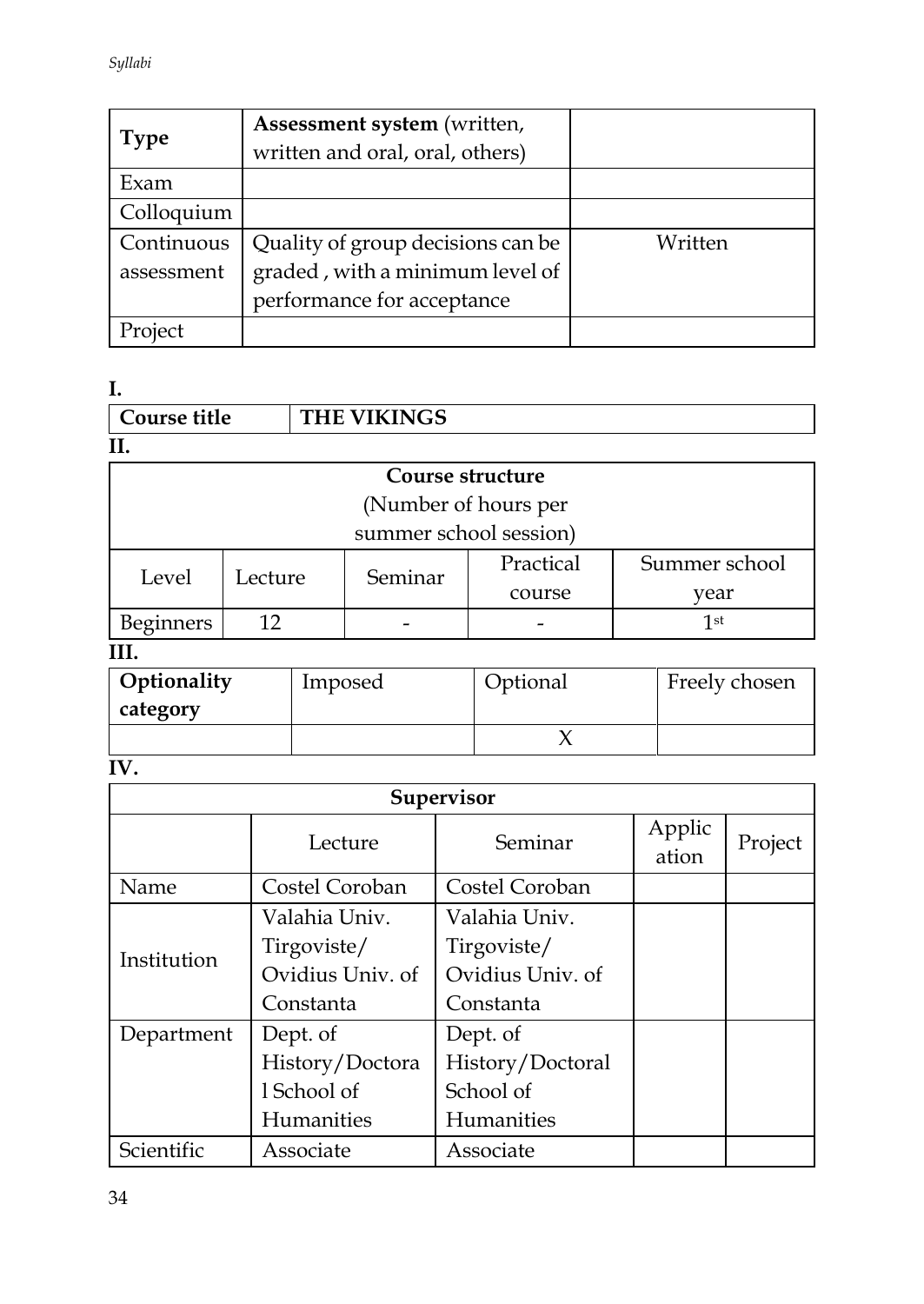*Syllabi*

| title    | researcher/PhD<br>researcher/PhD |                |  |
|----------|----------------------------------|----------------|--|
|          | Student                          | Student        |  |
|          | Associate                        | Associate      |  |
| Position | researcher/PhD                   | researcher/PhD |  |
|          | Student                          | Student        |  |

**V.**

| Objectives                                                          |  |
|---------------------------------------------------------------------|--|
| To be able to explain and infer information from historical sources |  |
| belonging to the Viking civilization;                               |  |
| To know and correctly apply historical and linguistic information   |  |
| from the age of the Viking expansion (cVII-XI A.D.);                |  |
| - To manifest a positive and responsible attitude towards the       |  |
| complexity of the phenomenon that is called "the Viking             |  |
| invasions";                                                         |  |
| - To ascertain, understand and employ the critical viewpoints and   |  |
| theories regarding the mythological and religious aspect of Viking  |  |
| spirituality;                                                       |  |
| To optimally and creatively capitalize one's own admiration for     |  |
| the Viking civilization.                                            |  |
| VI.                                                                 |  |

| Course structure                                                   | No.   |
|--------------------------------------------------------------------|-------|
| VI.1. Lectures                                                     | hours |
| Lecture 1: Introduction. The Origins of the Vikings and their      |       |
| Society.                                                           |       |
| Lecture 2: Viking Art. Runes.                                      |       |
| Lecture 3: Viking women.                                           |       |
| Lecture 4: Religion and Mythology. Rituals, feasts and sacrifices. |       |
| Lecture 5: Skaldic literature, Saga/sögur.                         |       |
| Lecture 6: Weapons and warships. The first invasions.              |       |
| Lecture 7: The Vikings in the Orkneys, Ireland and Scotland.       | hours |
| Lecture 8: Medieval Viking Iceland.                                |       |
| Lecture 9: The Vikings in Greenland, Vinland and Rus.              |       |
| Lecture 10: The Vikings and Alfred the Great's England. Viking     |       |
| Normandy.                                                          |       |
| Lecture 11: Scandinavian England. The Bayeux tapestry.             |       |
| Lecture 12: The Vikings and Early Christianity. Final evaluation.  |       |
| Total: 12                                                          |       |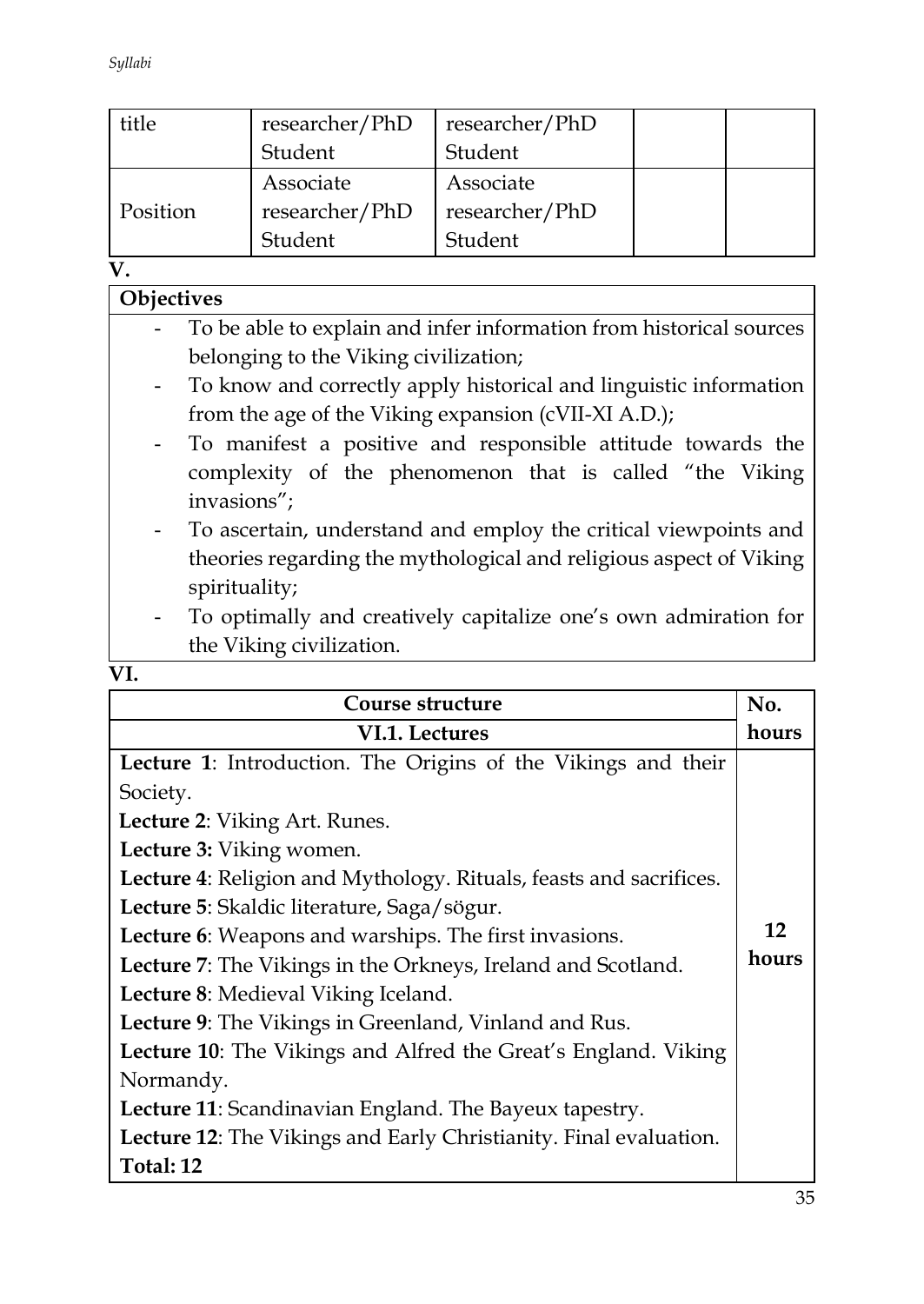| VI.2. Seminar                     |  |
|-----------------------------------|--|
| VI.3. Application (if the case)   |  |
| VI.4. Project topic (if the case) |  |

#### $\overline{\text{VII}}$

### **Syllabus outline**

**Lecture 1**: Introduction. The Origins of the Vikings and their Society

-Locating the Old Norse people; the ethimology of the word  $\mu$  viking"; -The origins of the Viking society;

-The Old Norse community, social classes, *Rígsþula*: Jarl, Karl, Thrall; -The military classes: Hird, Bondi/Bondar, Vik; Berserker;

-Old Norse Law: Thing, Allthing, exile, wergeld, the Runic law;

-Egil's Saga, feudal relations, marriage, the importance of good fortune, the royal court.

 **Lecture 2**: Viking Art. Runes.

-Pre-viking ornaments, animal symbols;

--ritual masks, motifs, the Borre style, jewelry, the Mammen style; --the Urnes style, mysterious animal symbols;

--the Runic alphabet, reading, writing, well-known inscriptions, interpretation of runic texts.

### **Lecture 3:** Viking women.

-the role of women and their social position in the Viking society; -women in Saga/sögur;

-weddings, fidelity, divorce, children and childhood, royal succession; -sports and games, celebrations, traditions, cooking, holiday recipes, textiles;

-women explorers.

**Lecture 4**: Religion and Mythology. Rituals, feasts and sacrifices.

-the Edda, Voluspa, Heimskringla;

-Cosmology: Ginnungagap, Audumbla, Ygdrassil, Ymir, Buri and Bor, Bestla, gods and giants, Ask and Embla;

-the Pantheon, Odin, Vili and Ve, the artefacts of the gods, Frey and Freyja, Heimdall, Loki, Thor, Baldr, Tyr, Hel;

-Midgard, Asgard, Valhalla, Nifleheim, Ragnarök;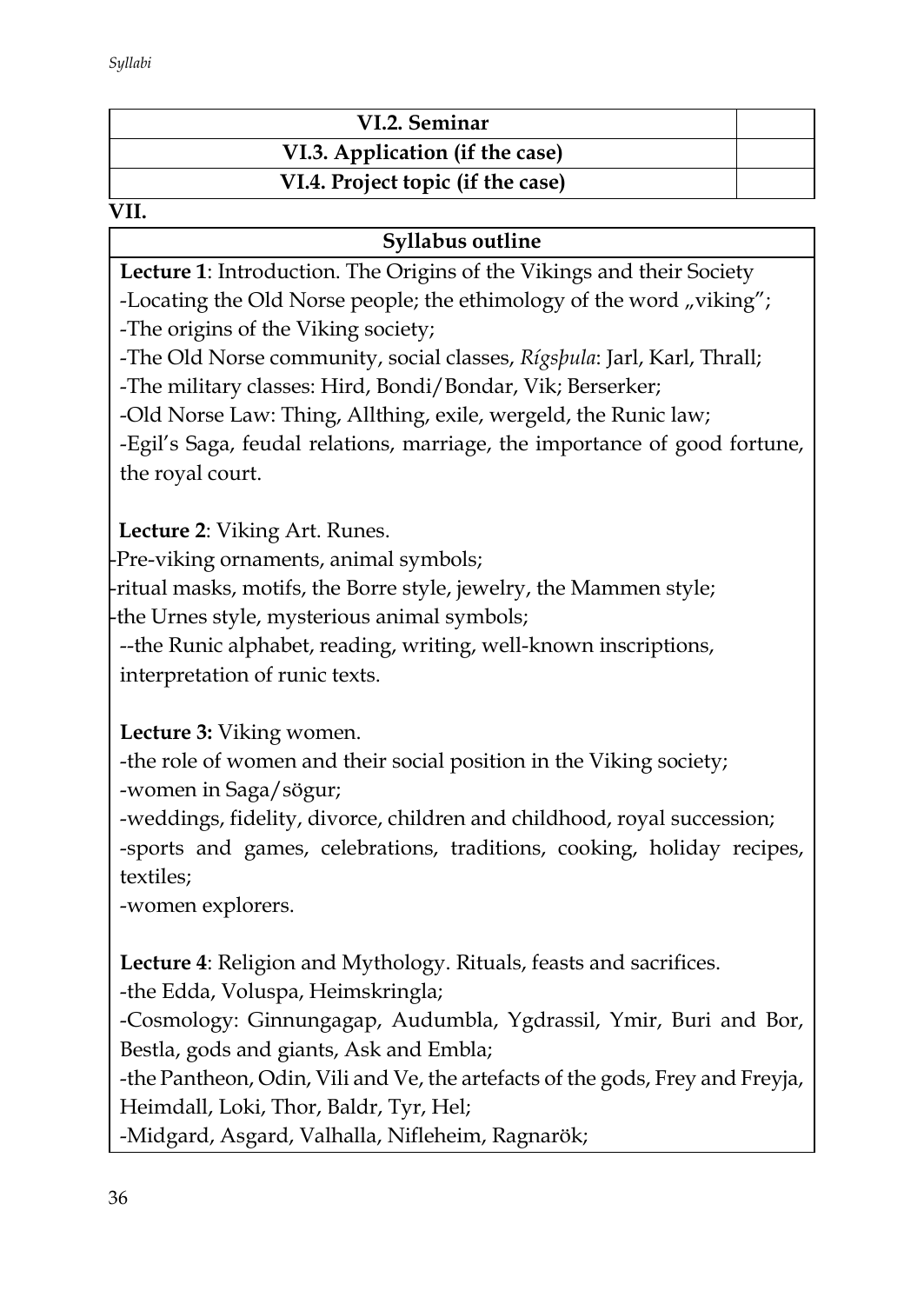-The Walkyries, Elves and other spirits, dwarves, gnomes, dragons, trolls, monsters, Beowulf; -Rituals, celebrations, sacrifices, the cult.

**Lecture 5**: Skaldic literature, Saga/sögur. - Söguöld.

-classification of sögur, motifs, locations, images, scenes;

-Egils Saga, Volsungasaga, Heimskringla, Eirik's Saga, Vinland Saga; -the Skalds, Icelandic sögur.

**Lecture 6**: Weapons and warships. The first invasions.

-Viking warships, Hjortspring ship, the Sutton Hoo ship, naval techonology, the Oseberg ship;

-Knarr and other types of vessels, navigation instruments;

-metalsmiths and weaponsmithing;

-types of weapons, axes, *breidox*, swords, spears;

-archery, shields, armour, war steeds, coifs;

-types of raids, battles, *strandhogg*;

-causes of Viking expansion, the first invasions on the European mainland.

**Lecture 7**: The Vikings in the Orkneys, Ireland and Scotland.

-Orkneyinga Saga, the invasion in the North Islands and Caithness; -Haraldr Harfragi, Earl Rognvald of Møre, Rognvald Eysteinsson, Sigurd the Brave, Olav Tryggvasson;

-the Viking kingdom of Dublin, Longphort, the Battle of Clontarf; -Laithlind; Soxulfr, Turges, Haakon, the Kingdom of Strathclyde;

**Lecture 8**: Medieval Viking Iceland.

-historical sources;

-Erik the Red's Saga (Eiríks saga rauða); Íslendingabók;

-the medieval Icelandic civilization (864-1350), "the Icelandic miracle".

**Lecture 9**: The Vikings in Greenland, Vinland and Rus.

- Íslendingabók, Eiríks saga rauða; The Primary Chronicle (Povest Vremmenîkh Let);

-the first expeditions, Gunnbjörn Ulfsson;

-the colonization of Greenland;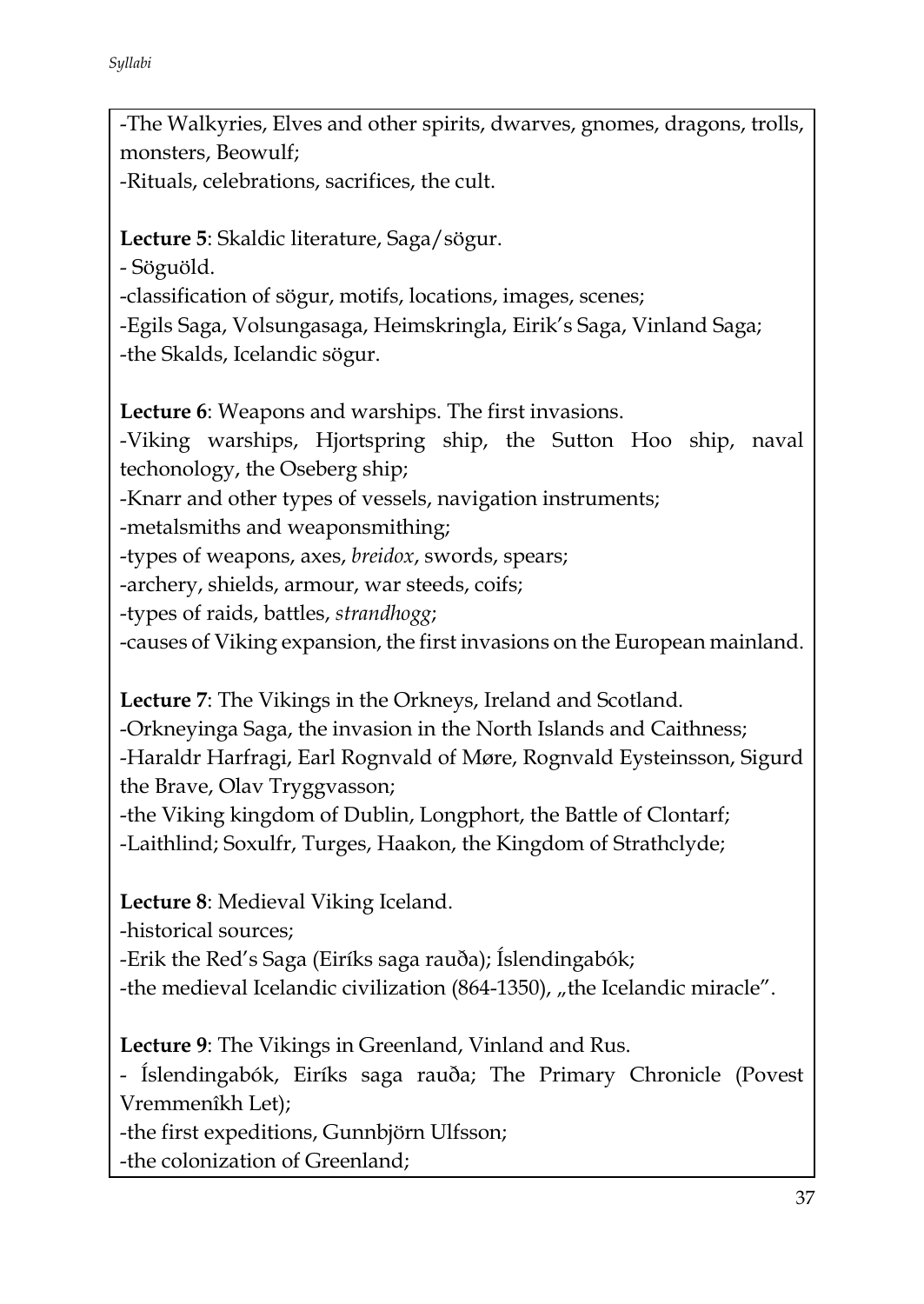-Vinland, the L'Anse aux Meadows settlement, Helluland, Markland; -Rus, Rurik, the foundation of Novgorod, the first contacts with the Arabs, Slavs; the Varangians.

**Lecture 10**: The Vikings and Alfred the Great's England. Viking Normandy.

-the Anglo-Saxon Chronicle, *De moribus et actis primorum Normannorum ducum*.

-the conquest of England; the invasion of Guthrum's Danes.

-Alfred the Great's resistance against the Vikings, the defeat of Guthrum, Ethaldun battle, Alfred's reforms, the treaty between Alfred and Guthrun, Danelaw;

-Rollo (Hrolf the Ganger), Gesta Danorum, the foundation of Normandy, the Treaty of Saint-Claire-sur-Epte, Normandy to William the Bastard.

**Lecture 11**: Scandinavian England. The Bayeux tapestry.

-Gesta Normanorum Ducum, the Bayeux Tapestry;

-Harald Hardrada, Knut the Great, Harthacnut, Edward the Confessor, Harald II Godwinson;

-the battles of Fulford, Stamford Bridge, Hastings 1066, the invasion of William the Conqueror; Domesday Booke, the conquest of England and its legacy.

**Lecture 12**: The Vikings and Early Christianity. Final evaluation.

**-**early Christian missionaries in Scandinavia;

-Denmark: Harald Bluetooth, relations with the Carolingian Empire and the Holy Roman Empire, Valdemar the Great, Bishop Absalon, Valdemar II.

-Sweden: the monk Ansgar and the missionaries; the Yngling kings, Erik the Victorious, King Olof Skötkonung, Erik the Holy (Saint Eric).

-Norway: King Harald Harfragi, the missionary kings Olav Tryggvasson, Saint Olav, Haakon the Good.

-Final evaluation.

### **VIII.**

**References**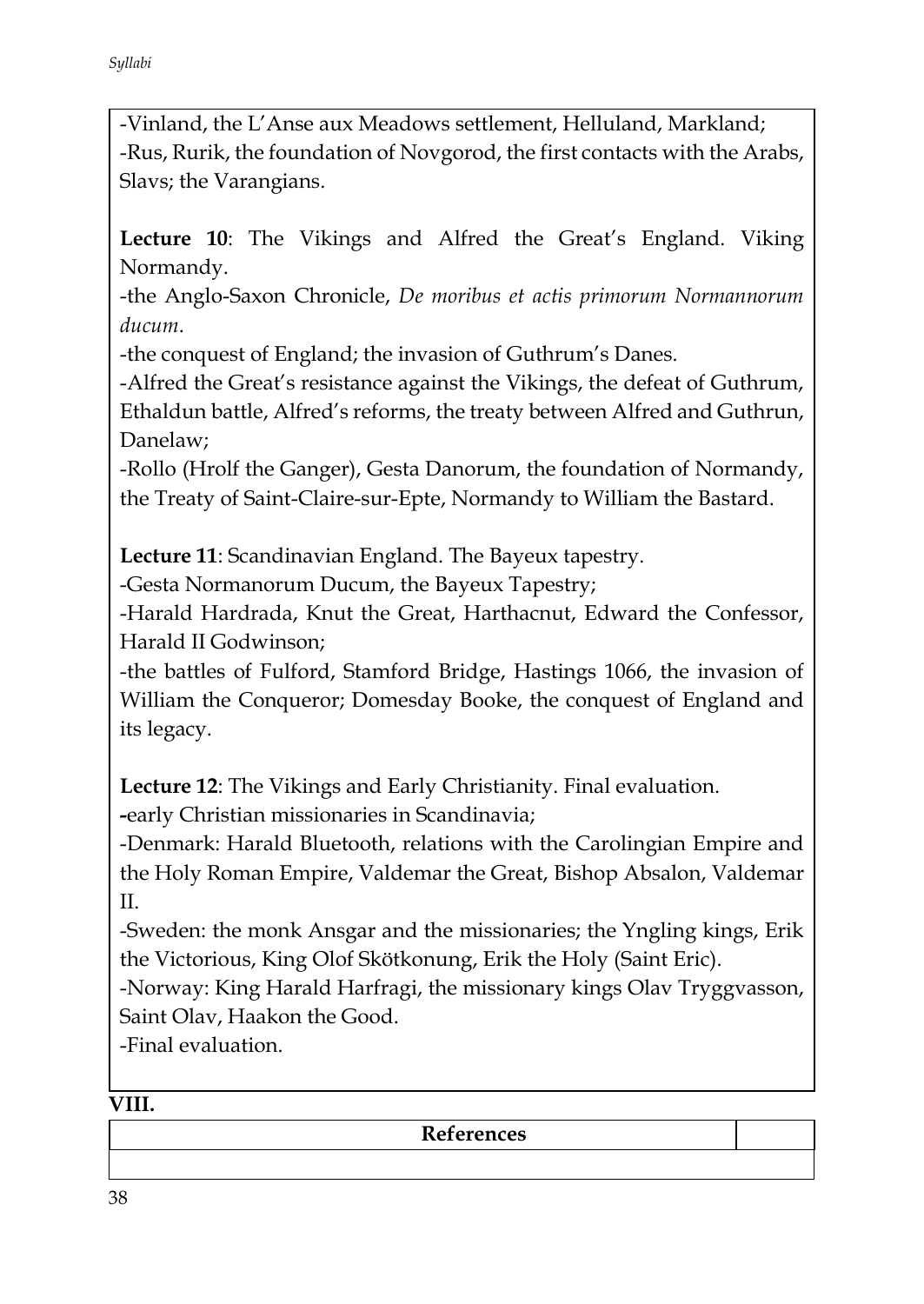*Syllabi*

| Beowulf, translation by Dan Duțescu și Leon Levițchi, Editura                   |
|---------------------------------------------------------------------------------|
| pentru Literatură Universală, București, 1969.                                  |
| Cântecul nibelungilor. Editura de Stat pentru Literatură și Artă:               |
| București, 1958. Verse adaptation by Adrian Maniu.                              |
| Cântecul Nibelungilor. Saeculum: Bucharest, 2008. Translation by                |
| Claudiu Paradais.                                                               |
| Edda. București: Saeculum I.O., 2005. Translation by Magda                      |
| Petculescu, Foreword by Dan Grigorescu.                                         |
| Egils Saga. London: Viking Society for Northern Research, 2003.                 |
| Edited by Bjarni Einarsson.                                                     |
| The Poetic Edda. Two Volumes in One. Princeton University Press:                |
| Princeton, 1936. Translated with Introduction and Notes by Henry                |
| Adams Bellows.                                                                  |
| <i>Walhalla și Thule. Mituri și legende vechi germanice. Vol. 1, 2. Editura</i> |
| Minerva: București, 1977. Readaptation by Mihai Isbășescu.                      |
| Baedeker, Karl. Civilizația germanică și a vikingilor. Prietenii Cărții:        |
| București, 2006. Translation by Liana Gomboșiu.                                 |
| Belcin, Cornelia. Popescu, Alexandru. Vikingii. Albatros: București, 1976.      |
| Bengtsson, Frans G. Vikingii. O povestire istorică din vremurile străbune.      |
| Dacia: Cluj, 1974. Translation by Constantin A. Gâdei.                          |
| Boyer, Régis. Islanda medievală. Vikingii. ALL: București, 2002.                |
| Durand, Frédéric. Vikingii. Corint: București, 2003. Translation by Ovidiu      |
| Cristea.                                                                        |
| Hollander, Lee M. Old Norse Poems. London: Abela Publishing, 2010.              |
| Jinga, Cristina. Comorile Nibelungilor. Prietenii Cărții: București, 2003.      |
| Logan, F. Donald, Vikingii în istorie. Editura Bălcescu: București, 1990.       |
| Translation by Mariana Grancea.                                                 |
| Lorinț, Florica. Oamenii nordului. Editura Științifică: București, 1965.        |
| Morogan, Elena-Maria. Mitologia Nordică. Mituri și legende. Editura             |
| Enciclopedică: București, 1992.                                                 |
| Sawyer, Peter, The Oxford Illustrated History of the Vikings, Oxford, OUP,      |
| 2001.                                                                           |
| Sturlson, Snorri. Heimskringla or the Chronicles of the Kings of Norway. 1996.  |
| Edited, proofed, and prepared by Douglas B. Killings.                           |
|                                                                                 |
| On-line sources:                                                                |

The poetic Edda in Old Norse and English, http://www.voluspa.org/.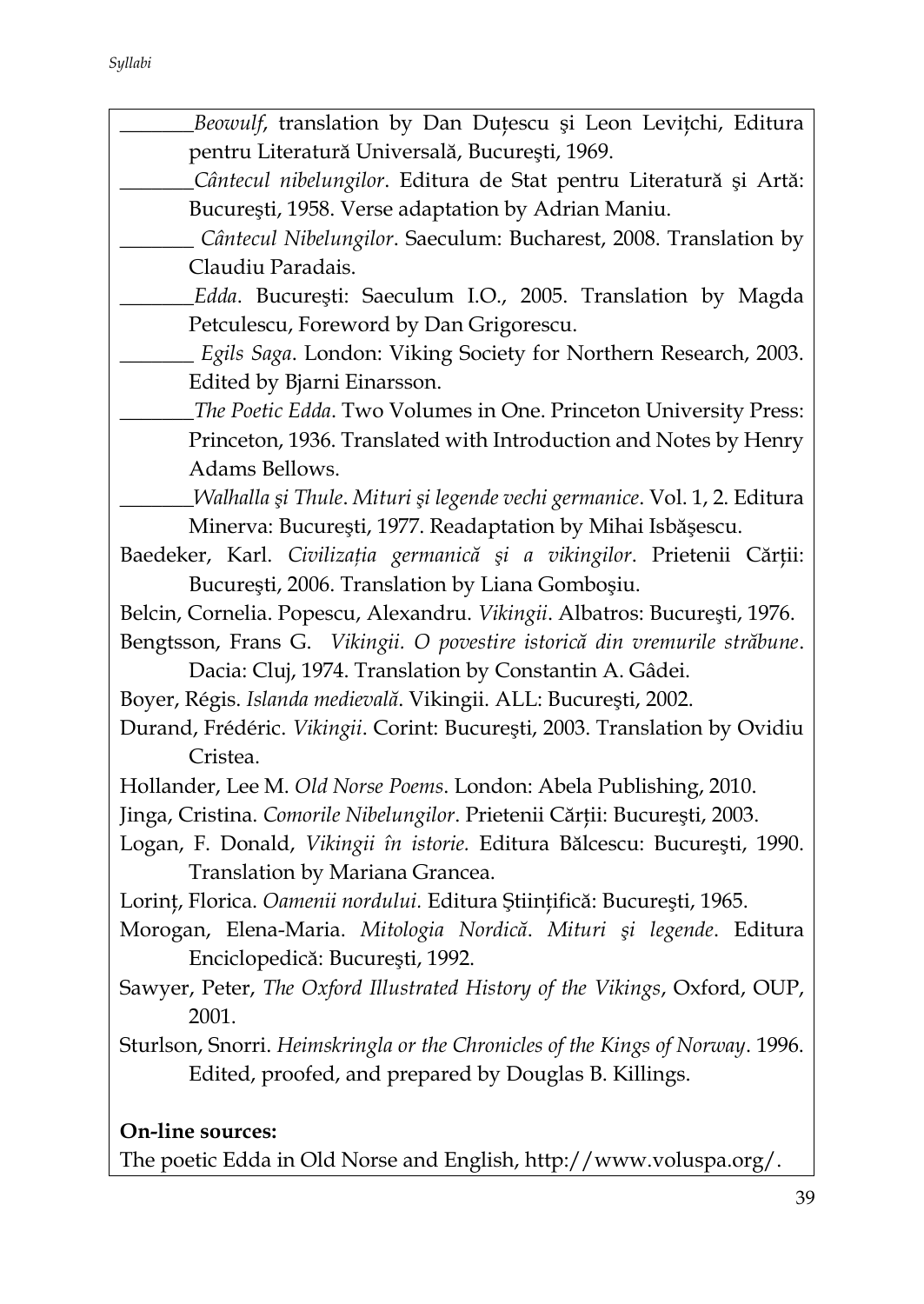Scandinavian Runic-text Data Base, http://www.nordiska.uu.se/forskn/samnord.htm. The Vikings, on-line course by Professor Dr. Sally Vaughn, University of Houston, https://www.youtube.com/watch?v=GN89xSq9tdo

**IX.** 

| Forms of<br>activity | Methods and techniques used in the<br>teaching process |  |                                                  |      |
|----------------------|--------------------------------------------------------|--|--------------------------------------------------|------|
|                      |                                                        |  |                                                  |      |
| Lecture              |                                                        |  | Lecturing, expository, discovery, brainstorming, | mind |
|                      | mapping.                                               |  |                                                  |      |
| Seminar              |                                                        |  |                                                  |      |
| Application          | $\overline{\phantom{0}}$                               |  |                                                  |      |
| Project              |                                                        |  |                                                  |      |

**X.** 

| <b>Type</b> | Assessment system (written,<br>written and oral, oral, others) |  |
|-------------|----------------------------------------------------------------|--|
| Exam        | written                                                        |  |
| Colloquium  |                                                                |  |
| Continuous  | oral                                                           |  |
| assessment  |                                                                |  |
| Project     |                                                                |  |

**I.** 

| Course title | <b>HENRIK IBSEN - CONTEMPORARY</b> |
|--------------|------------------------------------|
|              | <b>PERSPECTIVES</b>                |

**II.**

| Course structure     |                        |         |           |               |  |
|----------------------|------------------------|---------|-----------|---------------|--|
| (Number of hours per |                        |         |           |               |  |
|                      | summer school session) |         |           |               |  |
| Level                | Lecture                | Seminar | Practical | Summer school |  |
|                      |                        |         | course    | vear          |  |
| Beginners            |                        |         |           | 1st           |  |
| TTT                  |                        |         |           |               |  |

**III.**

| Optionality<br>category | Imposed | Optional | Freely chosen |
|-------------------------|---------|----------|---------------|
|                         |         |          |               |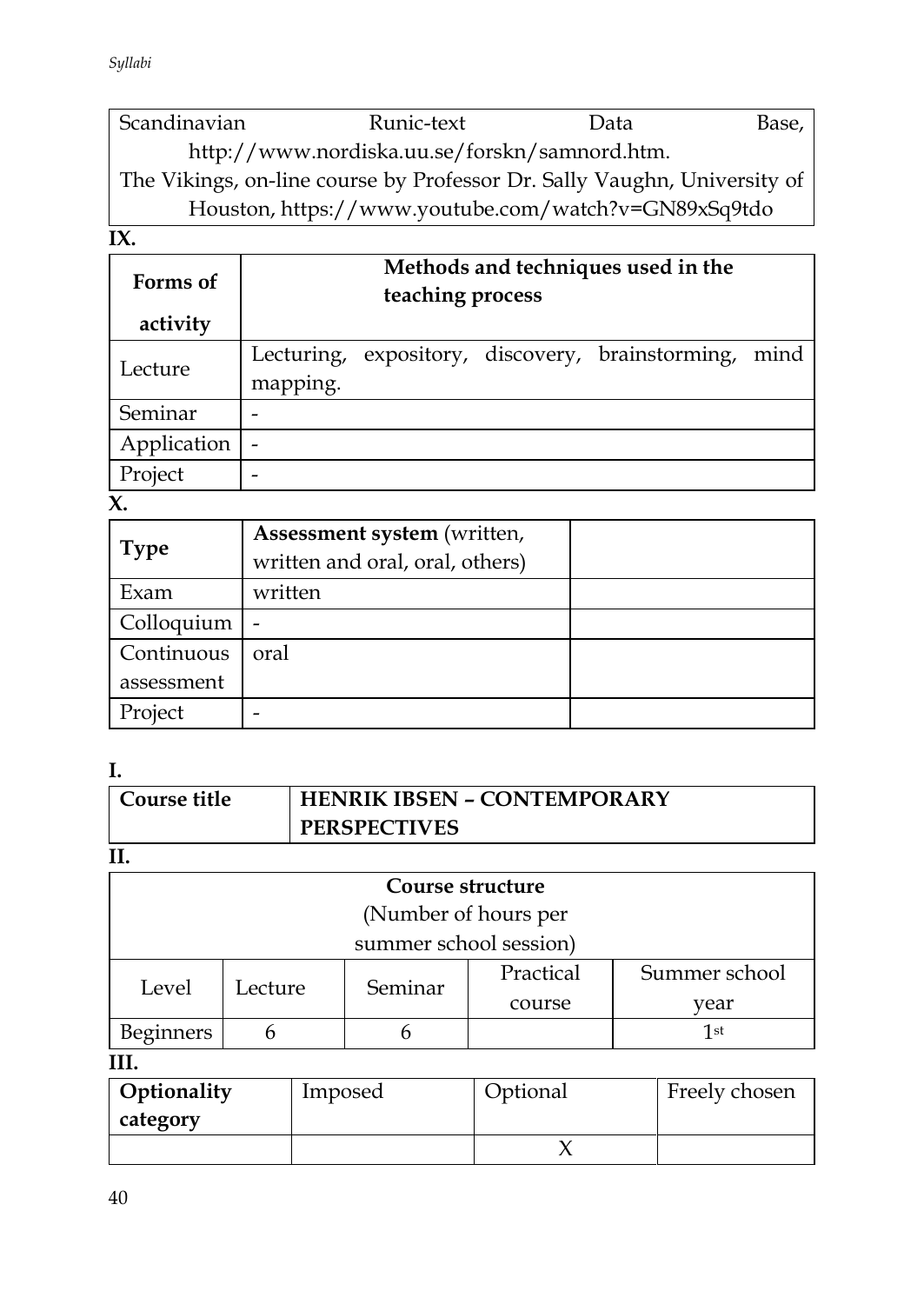| Supervisor          |                 |                 |             |         |  |  |
|---------------------|-----------------|-----------------|-------------|---------|--|--|
|                     | Lecture         | Seminar         | Application | Project |  |  |
| Name                | Crina Leon      | Crina Leon      |             |         |  |  |
|                     | Alexandru Ioan  | Alexandru Ioan  |             |         |  |  |
| Institution         | Cuza University | Cuza University |             |         |  |  |
|                     | of Iasi         | of Iasi         |             |         |  |  |
| Department          | Faculty of      | Faculty of      |             |         |  |  |
|                     | Letters         | Letters         |             |         |  |  |
| Scientific<br>title | Ph.D.           | Ph.D.           |             |         |  |  |
|                     | Scientific      | Scientific      |             |         |  |  |
| Position            | researcher      | researcher      |             |         |  |  |
|                     | Teacher of      | Teacher of      |             |         |  |  |
|                     | Norwegian       | Norwegian       |             |         |  |  |

#### **IV.**

# **V.**

# **Objectives**

The course aims to make students acquainted with the life and work of the Norwegian writer Henrik Ibsen, who dominated the second half of the 19th century, the so-called "Golden age" of Norwegian literature.

### **VI.**

| Course structure                                                         |              |  |
|--------------------------------------------------------------------------|--------------|--|
| VI.1. Lectures                                                           |              |  |
|                                                                          |              |  |
| <b>Lecture 1:</b> Norway in the second half of the 19th century. A short | 1            |  |
| biography of Ibsen.                                                      |              |  |
| Lecture 2: Phases of Ibsen's dramaturgy. Characteristics of Ibsen's      | 1            |  |
| realism and modernism.                                                   |              |  |
| Lecture 3: Ibsen's self-exile in Germany.                                |              |  |
| Lecture 4: Works adapted for the screen.                                 | $\mathbf{1}$ |  |
| Lecture 5: Ibsen's correspondence.                                       | $\mathbf{1}$ |  |
| Lecture 6: Ibsen's poetry.                                               | 1            |  |
| Total:                                                                   | 6            |  |
|                                                                          | hours        |  |
| VI.2. Seminar                                                            |              |  |
| During the seminars the supervisor and the students discuss              |              |  |
| about Ibsen starting from the knowledge acquired during the              |              |  |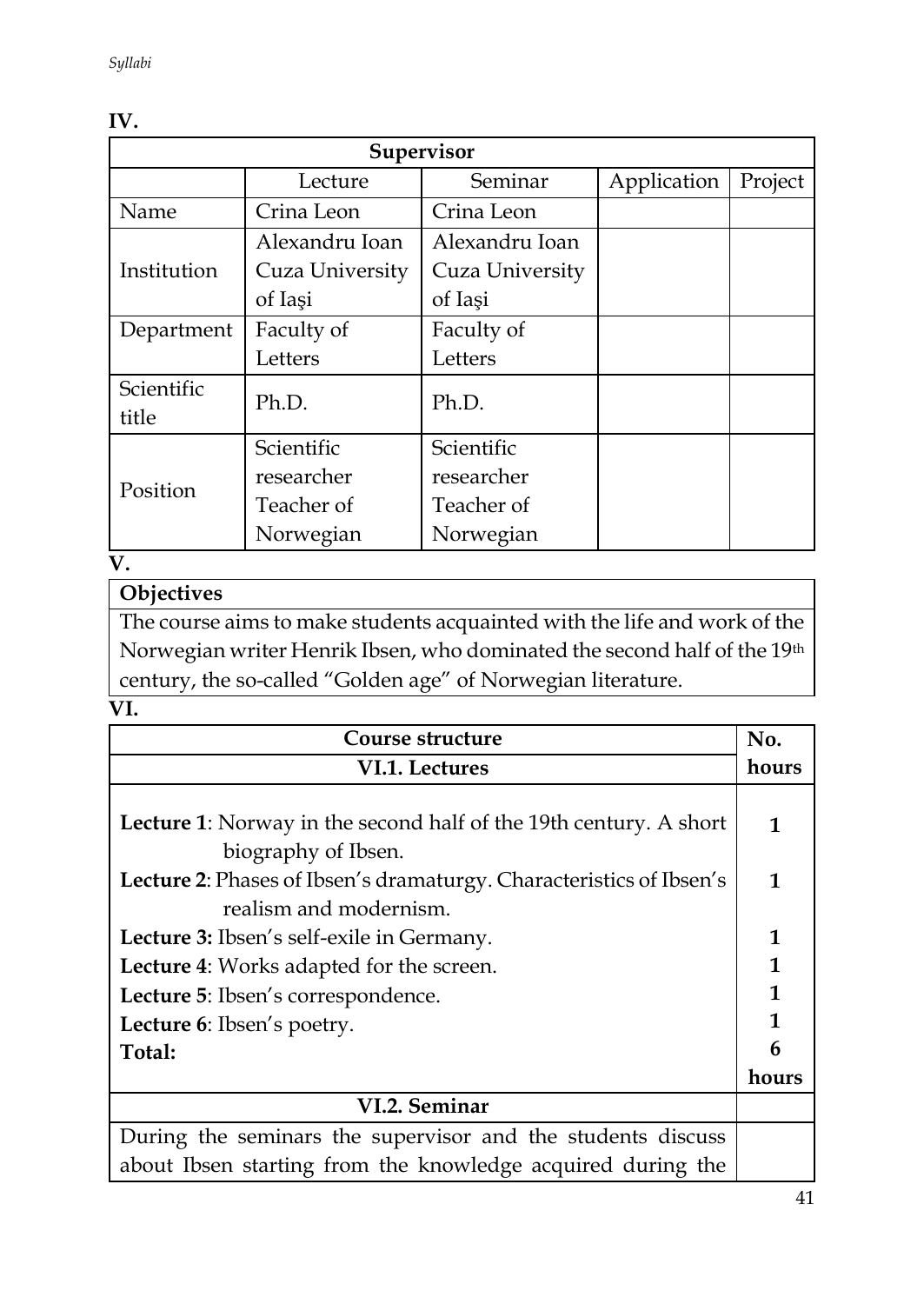| lectures, comment on texts written by Ibsen, watch materials<br>related to his work. |       |
|--------------------------------------------------------------------------------------|-------|
|                                                                                      |       |
| Total:                                                                               | hours |
| VI.3. Application (if the case)                                                      |       |
| VI.4. Project topic (if the case)                                                    |       |
|                                                                                      |       |

| Syllabus outline    |  |
|---------------------|--|
| VII.1. Ibsen's life |  |
|                     |  |

Historical and cultural context. Awakening of national consciousness through literature. Citizens' dealing with social norms. Women emancipation. Introduction of parliamentarism.

Ibsen in Grimstad, Christiania and Bergen. His self-exile in Germany. Ibsen's correspondence.

# **VII.2. Ibsen's work**

Literary phases: historical and legendary romanticism, dramatical poems, bourgeois realism, psychological realism (see Ovidiu Drîmba, "Henrik Ibsen, the founder of modern theatre", preface to Henrik Ibsen, *Teatru*, vol. I-III, Editura pentru Literatura universală, Bucureşti, 1966). Ibsen's poetry.

#### **VIII.**

#### **References**

Drîmba, Ovidiu, *Scriitori scandinavi în cultura lumii*, Casa de Editură Excelsior "Multi Press", Bucureşti, 1997

- Ibsen, Henrik, *Teatru*, vol. I-III, Editura pentru Literatură Universală, Bucureşti, 1966
- Leon, Crina, *Henrik Ibsen şi cultura germană a timpului său*, Editura Tehnopress, Iaşi, 2011

Tomescu Baciu, Sanda, *Peer Gynt şi miturile nordice*, Editura Napoca Star, Cluj-Napoca, 2000

Vartic, Ion, *Ibsen şi "teatrul invizibil". Preludii la o teorie a dramei*, Editura Didactică şi Pedagogică, Bucureşti, 1995

#### **IX.**

| Forms of | Methods and techniques used in the |
|----------|------------------------------------|
|          | teaching process                   |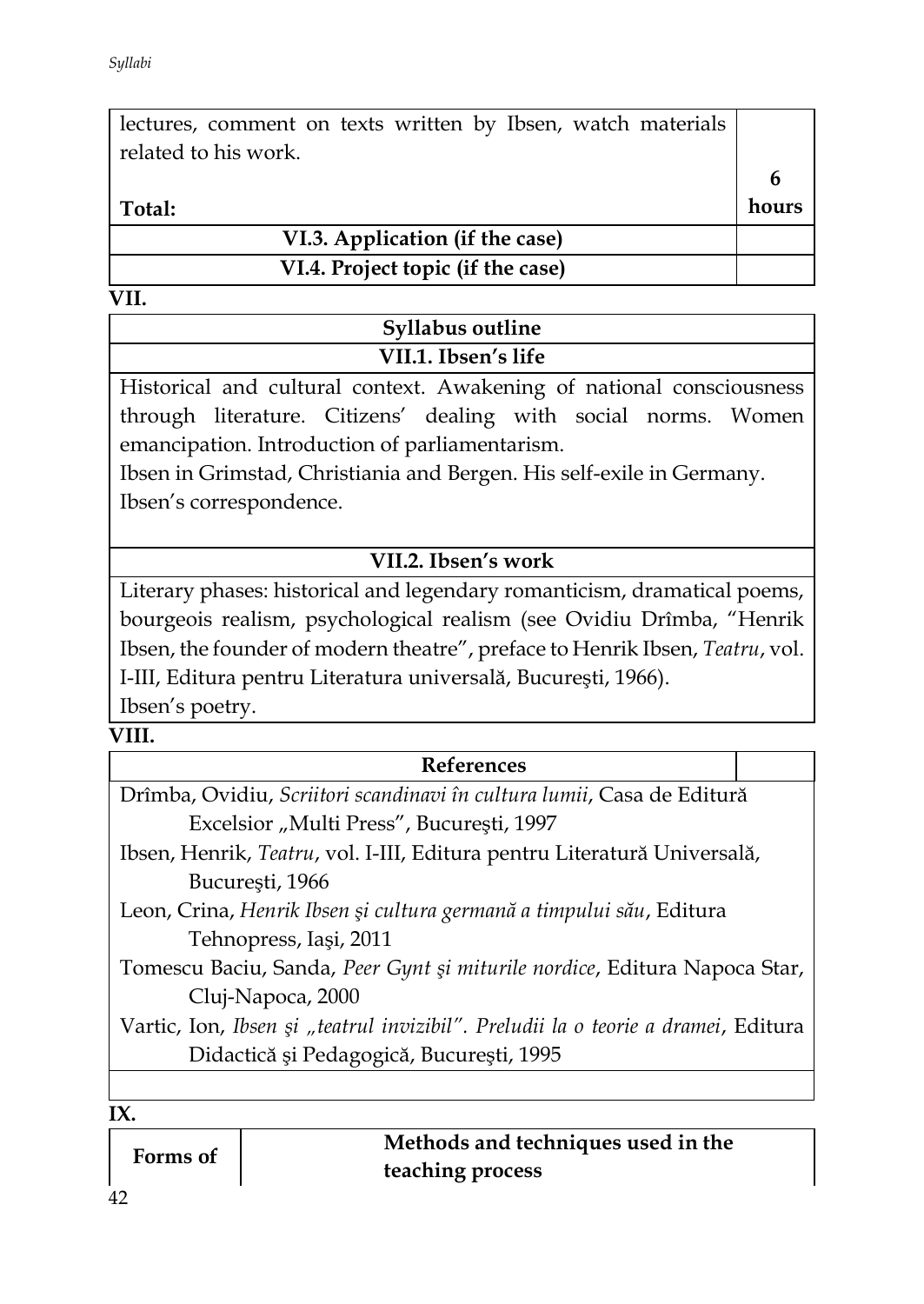| activity    |                                                                   |
|-------------|-------------------------------------------------------------------|
| Lecture     | Thematic lectures, PowerPoint presentations.                      |
| Seminar     | Text analysis, interactive methods of acquiring new<br>knowledge. |
| Application |                                                                   |
| Project     |                                                                   |

 $\overline{\mathbf{x}}$ .

|             | Assessment system (written,     |  |
|-------------|---------------------------------|--|
| <b>Type</b> | written and oral, oral, others) |  |
| Exam        | Written examination (for the    |  |
|             | lectures)                       |  |
| Colloquium  |                                 |  |
| Continuous  | Continuous assessment (for the  |  |
| assessment  | seminars)                       |  |
| Project     |                                 |  |

# **I.**

| <b>Course title</b> | <b>SCANDINAVIAN AND ROMANIAN</b>         |
|---------------------|------------------------------------------|
|                     | <b>CONTRIBUTIONS TO PEACE DURING THE</b> |
|                     | <b>TWENTIETH CENTURY</b>                 |
| --                  |                                          |

**II.**

| Course structure       |         |         |           |               |  |
|------------------------|---------|---------|-----------|---------------|--|
| (Number of hours per   |         |         |           |               |  |
| summer school session) |         |         |           |               |  |
| Level                  | Lecture | Seminar | Practical | Summer school |  |
|                        |         |         | course    | vear          |  |
| <b>Beginners</b>       |         |         |           | 1st           |  |

**III.**

| Optionality | Imposed | Optional | Freely chosen |
|-------------|---------|----------|---------------|
| category    |         |          |               |
|             |         |          |               |

# **IV.**

| Supervisor  |               |               |                       |  |  |  |
|-------------|---------------|---------------|-----------------------|--|--|--|
|             | Lecture       | Seminar       | Application   Project |  |  |  |
| Name        | Silviu Miloiu | Silviu Miloiu |                       |  |  |  |
| Institution | Valahia       | Valahia       |                       |  |  |  |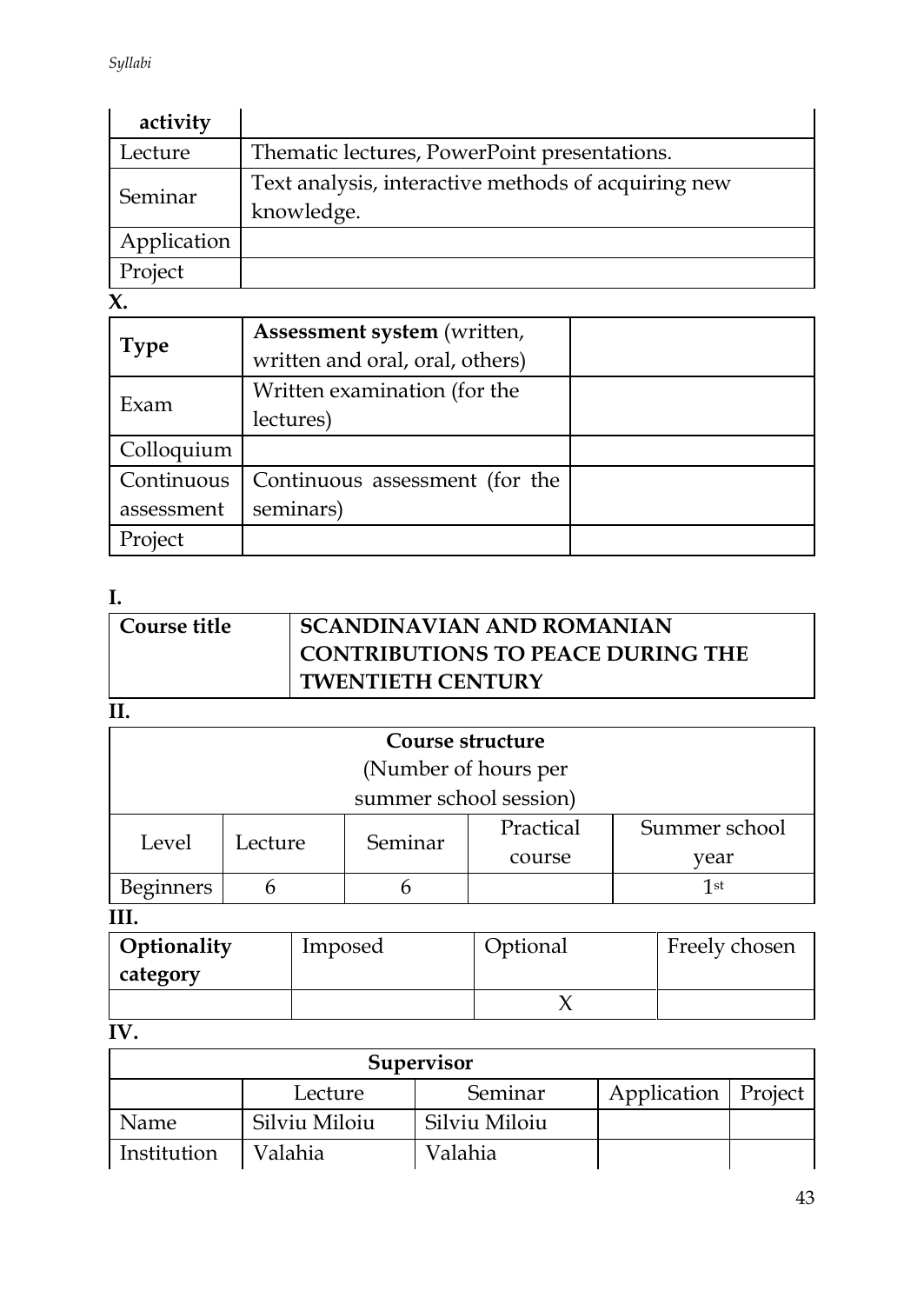*Syllabi*

|                         | University | University |  |
|-------------------------|------------|------------|--|
| Department   Depart. of |            | Depart. of |  |
|                         | History    | History    |  |
| Scientific<br>title     | Ph.D.      | Ph.D.      |  |
| Position                | Professor  | Professor  |  |

**V.**

# **Objectives**

The course approaches and parallels the Scandinavian and Romanian contributions to peace during the Twentieth Century. Topics such as the Romanian contributions to the development of international criminal law, the Nobel Peace Prizes and Scandinavian and Romanian involvement in the promotion of collective and regional security and peacekeeping will be focused on in this course.

**VI.** 

| Course structure                                         | No.          |  |
|----------------------------------------------------------|--------------|--|
| VI.1. Lectures                                           | hours        |  |
|                                                          |              |  |
| <b>Lecture 1:</b> The Nobel Peace Prizes                 | 1            |  |
| <b>Lecture 2:</b> The Nansen Committee for Refugees      | $\mathbf{1}$ |  |
| Lecture 3: Romanian and Scandinavian contributions to    | 1            |  |
| collective and regional security                         |              |  |
| Lecture 4: Romanian contributions to the development of  | 1            |  |
| criminal law                                             |              |  |
| Lecture 5: Romanian and Scandinavian contributions to    |              |  |
| peacekeeping actions                                     |              |  |
| Lecture 6: Final evaluation                              |              |  |
| Total:                                                   |              |  |
|                                                          |              |  |
| VI.2. Seminar                                            |              |  |
| Readings, discussions and movies about topics approached |              |  |
| during the lectures.                                     | 6            |  |
|                                                          |              |  |
| Total:                                                   |              |  |
| VI.3. Application (if the case)                          |              |  |
| VI.4. Project topic (if the case)                        |              |  |

**VII.**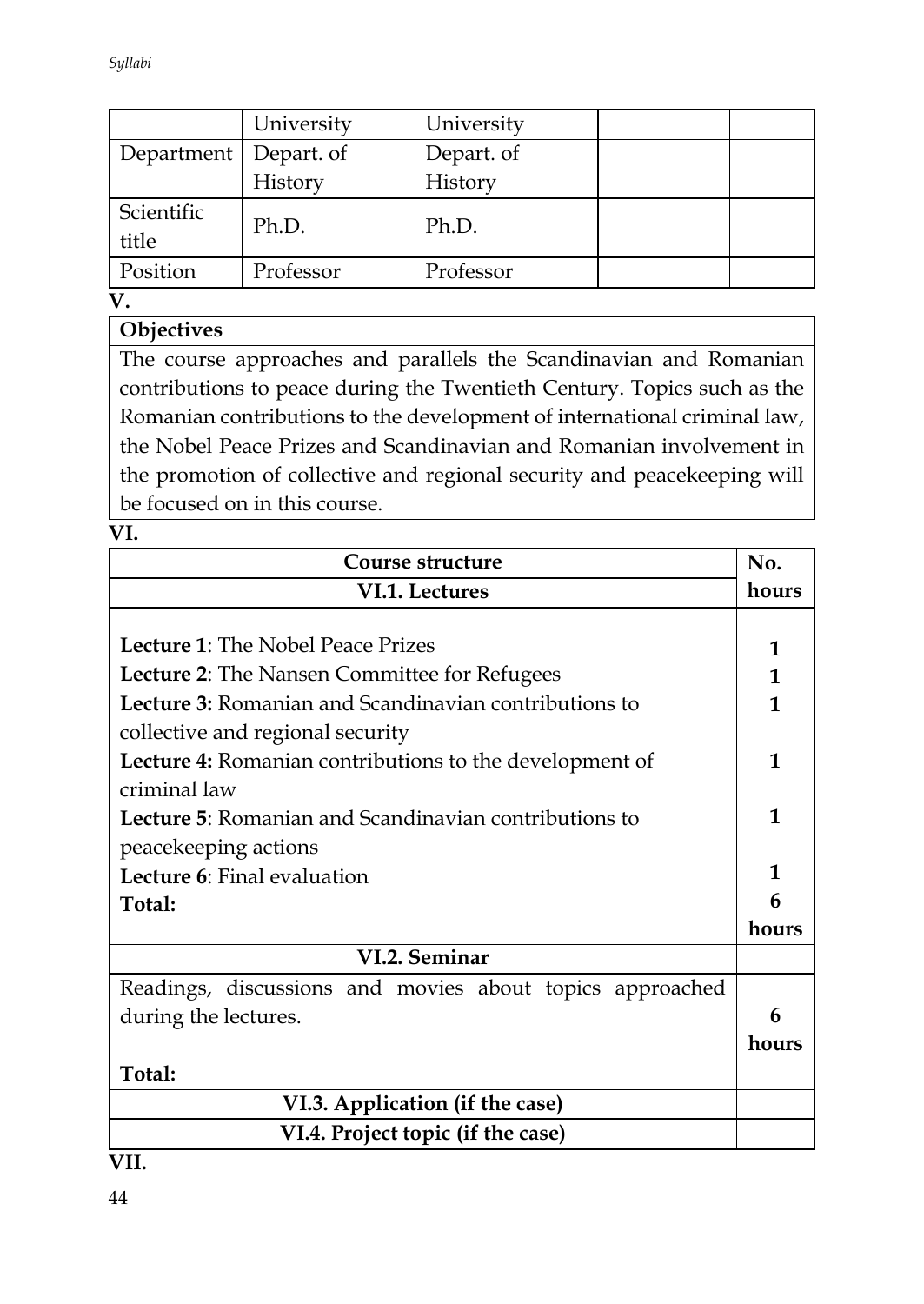# **Syllabus outline**

Romanian contributions to the development of international criminal law; the Nobel Peace Prizes; Scandinavian and Romanian involvement in the promotion of collective and regional security and peacekeeping

#### **VIII.**

|                                                                                |                                                                                                                                    | <b>References</b> |  |  |          |       |
|--------------------------------------------------------------------------------|------------------------------------------------------------------------------------------------------------------------------------|-------------------|--|--|----------|-------|
| Archer, Clive, and Pertti Joenniemi. The Nordic Peace. Aldershot,              |                                                                                                                                    |                   |  |  |          |       |
|                                                                                | Hampshire, England: Ashgate, 2003.                                                                                                 |                   |  |  |          |       |
| Heffermehl, Fredrik S. The Nobel Peace Prize What Nobel Really Wanted.         |                                                                                                                                    |                   |  |  |          |       |
| Santa                                                                          |                                                                                                                                    | Barbara, CA:      |  |  | Praeger, | 2010. |
|                                                                                | <http: login.aspx?direct="true&amp;scope=sit&lt;/td" search.ebscohost.com=""><td></td><td></td><td></td><td></td><td></td></http:> |                   |  |  |          |       |
|                                                                                | e&db=nlebk&db=nlabk&AN=334221>.                                                                                                    |                   |  |  |          |       |
| Marrus, M. R. European Refugees from the First World War Through the Cold      |                                                                                                                                    |                   |  |  |          |       |
| <i>War. Philadelphia: Temple University Press, 2002.</i>                       |                                                                                                                                    |                   |  |  |          |       |
| Miloiu, Silviu, 2004-2005. O istorie a Europei Nordice și Baltice. Târgoviste: |                                                                                                                                    |                   |  |  |          |       |
|                                                                                | Editura Cetatea de Scaun, vol. I-II.                                                                                               |                   |  |  |          |       |
| Popescu, Oana. 2011. Romania și Danemarca în prima jumatate a secolului XX.    |                                                                                                                                    |                   |  |  |          |       |
|                                                                                | Targoviste: Cetatea de Scaun.                                                                                                      |                   |  |  |          |       |
| Sbarna, Gheorghe. 2011. Vespasian V. Pella - în slujba științei dreptului și a |                                                                                                                                    |                   |  |  |          |       |
|                                                                                | cauzei pačii. Ploiesți: Ed. Karta-Graphic.                                                                                         |                   |  |  |          |       |

| $\sim$ |
|--------|

| Forms of<br>activity | Methods and techniques used in the<br>teaching process |
|----------------------|--------------------------------------------------------|
| Lecture              | Thematic lectures, PowerPoint presentations.           |
| Seminar              | Text analysis, interactive methods of acquiring new    |
|                      | knowledge.                                             |
| Application          |                                                        |
| Project              |                                                        |

**X.** 

| <b>Type</b> | Assessment system (written,<br>written and oral, oral, others) |  |
|-------------|----------------------------------------------------------------|--|
| Exam        | Written examination (for the<br>lectures)                      |  |
| Colloquium  |                                                                |  |
| Continuous  | Continuous assessment (for the                                 |  |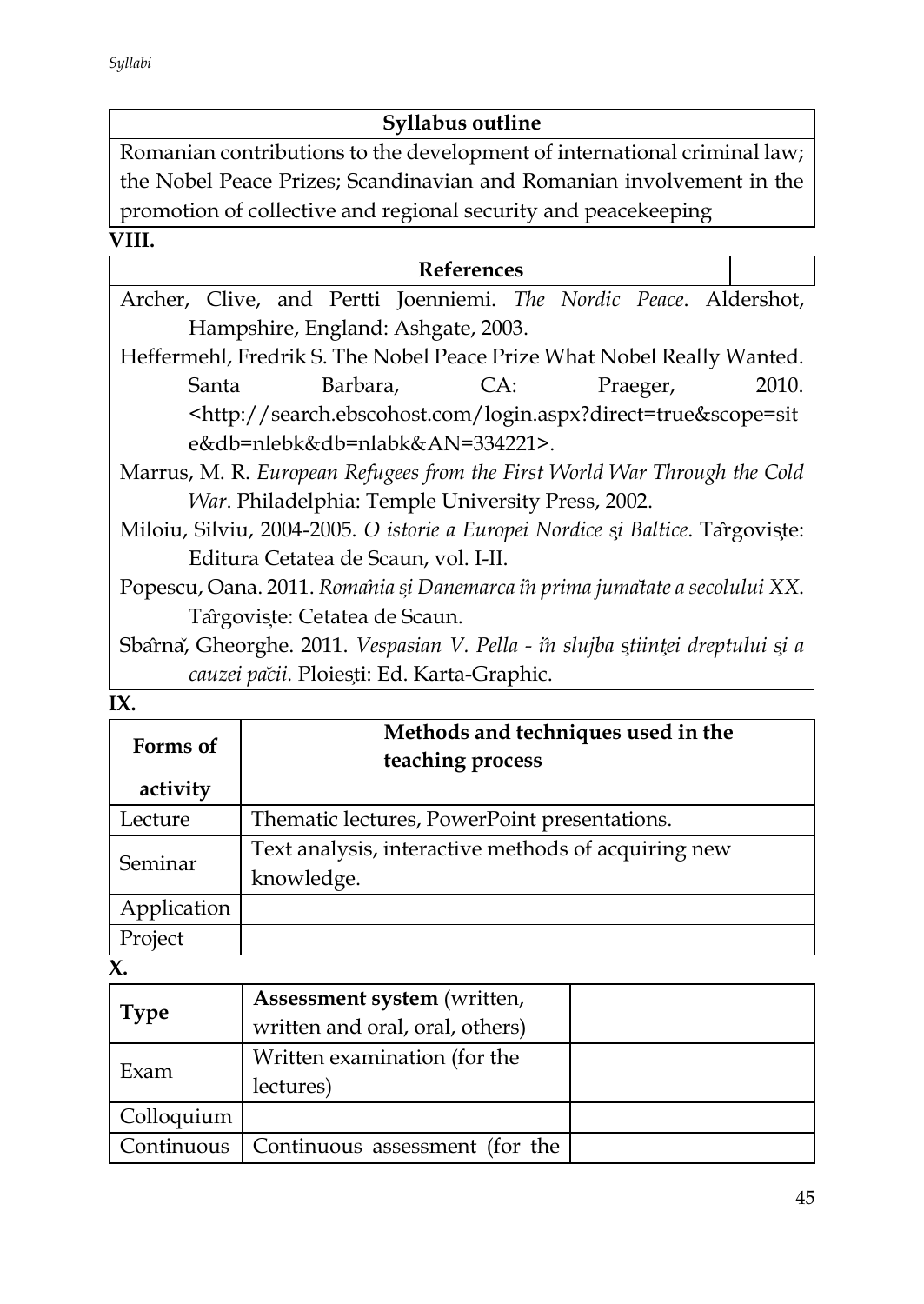| assessment | seminars) |  |
|------------|-----------|--|
| Project    |           |  |

#### **I.**

| Course title | ROMANIA AND THE SCANDINAVIAN    |  |
|--------------|---------------------------------|--|
|              | <b>COUNTRIES: CHALLENGES OF</b> |  |
|              | <b>SECURITY IN THE COLD WAR</b> |  |
|              |                                 |  |

| Course structure        |         |         |           |               |  |  |
|-------------------------|---------|---------|-----------|---------------|--|--|
| (Number of hours per    |         |         |           |               |  |  |
| summer school session)  |         |         |           |               |  |  |
| Level                   | Lecture | Seminar | Practical | Summer school |  |  |
|                         |         | vear    |           |               |  |  |
| <b>Beginners</b><br>1st |         |         |           |               |  |  |
| TTT.                    |         |         |           |               |  |  |

#### **III.**

| Optionality<br>category | Imposed | Optional | Freely chosen |
|-------------------------|---------|----------|---------------|
|                         |         |          |               |

#### **IV.**

| Supervisor       |               |               |             |         |  |  |
|------------------|---------------|---------------|-------------|---------|--|--|
|                  | Lecture       | Seminar       | Application | Project |  |  |
| Name             | Cezar Stanciu | Cezar Stanciu |             |         |  |  |
| Institution      | Valahia       | Valahia       |             |         |  |  |
|                  | University    | University    |             |         |  |  |
| Department       | Department of | Department of |             |         |  |  |
|                  | History       | History       |             |         |  |  |
| Scientific title | Ph.D.         | Ph.D.         |             |         |  |  |
| Position         | Assistant     | Assistant     |             |         |  |  |

**V.**

# **Objectives**

- to develop the students' capacity to formulate correct assessments of the political and historical factors which determined the evolution of postwar bilateral relations between Romania and the Scandinavian countries;
	- to develop the students' ability to compare different choices in matters of security relating them to existing preconditions;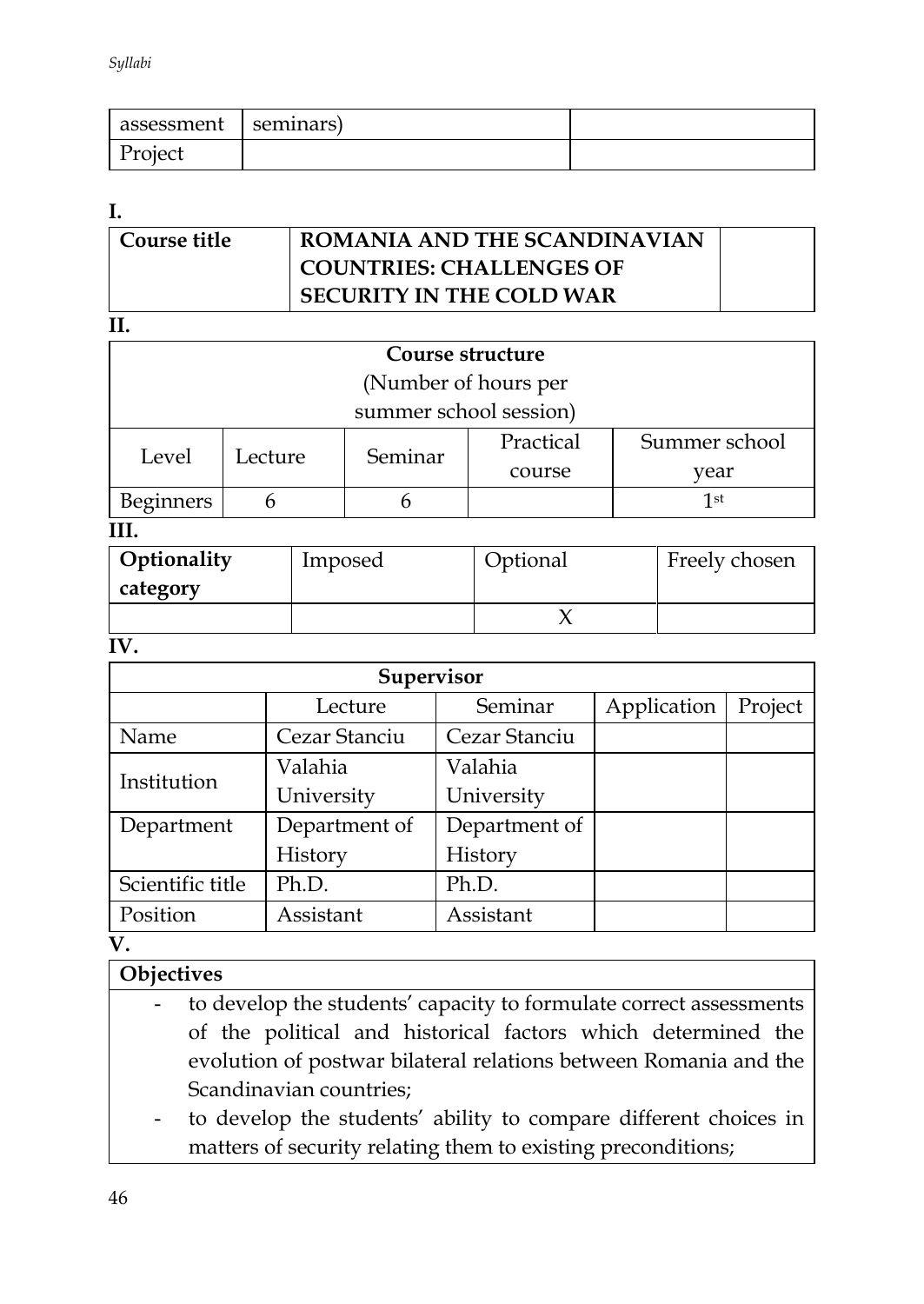- to evaluate various options in the field of security and formulate independent points of view with regard to their viability;
- to develop the students' ability to investigate sources and elaborate critical assessments of them.

| ×<br>۰, |
|---------|

| Course structure                                                                                    | No.          |
|-----------------------------------------------------------------------------------------------------|--------------|
| VI.1. Lectures                                                                                      | hours        |
| <b>Lecture 1:</b> Romania and the Scandinavian countries in the context                             | 1            |
| of postwar reorganization of Europe                                                                 |              |
| Lecture 2: Neutrality or alignment as security options                                              | 1            |
| Lecture 3: Romanian-Scandinavian cooperation in politics and                                        | $\mathbf{1}$ |
| economy                                                                                             |              |
| Lecture 4: Political convergences: visions of détente and the role                                  | 1            |
| of small states                                                                                     | 1            |
| <b>Lecture 5:</b> The CSCE and its aftermath                                                        | $\mathbf{1}$ |
| Lecture 6: The limits of rapprochement: incompatibilities and                                       |              |
| failures                                                                                            | 6            |
| Total:                                                                                              | hours        |
| VI.2. Seminar                                                                                       |              |
| Premises. Bipolarity and the impact of bloc-oriented<br>1.                                          | $\mathbf{1}$ |
| policies                                                                                            |              |
| Limited choices. "Nuclear umbrella" or Finlandization?<br>2.                                        | 1            |
|                                                                                                     |              |
| 3.                                                                                                  | 1            |
| Extended choices: trade penetrates the Iron Curtain<br>Small states in a world of superpowers<br>4. | 1            |
| 5.<br>The Cold War revived: 1975-1989                                                               | $\mathbf{1}$ |
| Final evaluation<br>6.                                                                              | 1            |
|                                                                                                     | 6            |
| Total:                                                                                              | hours        |
| VI.3. Application (if the case)                                                                     |              |

| Syllabus outline                                                         |
|--------------------------------------------------------------------------|
| The course aims at developing student skills to evaluate various options |
| in the field of security and formulate independent points of view with   |
| regard to their viability;                                               |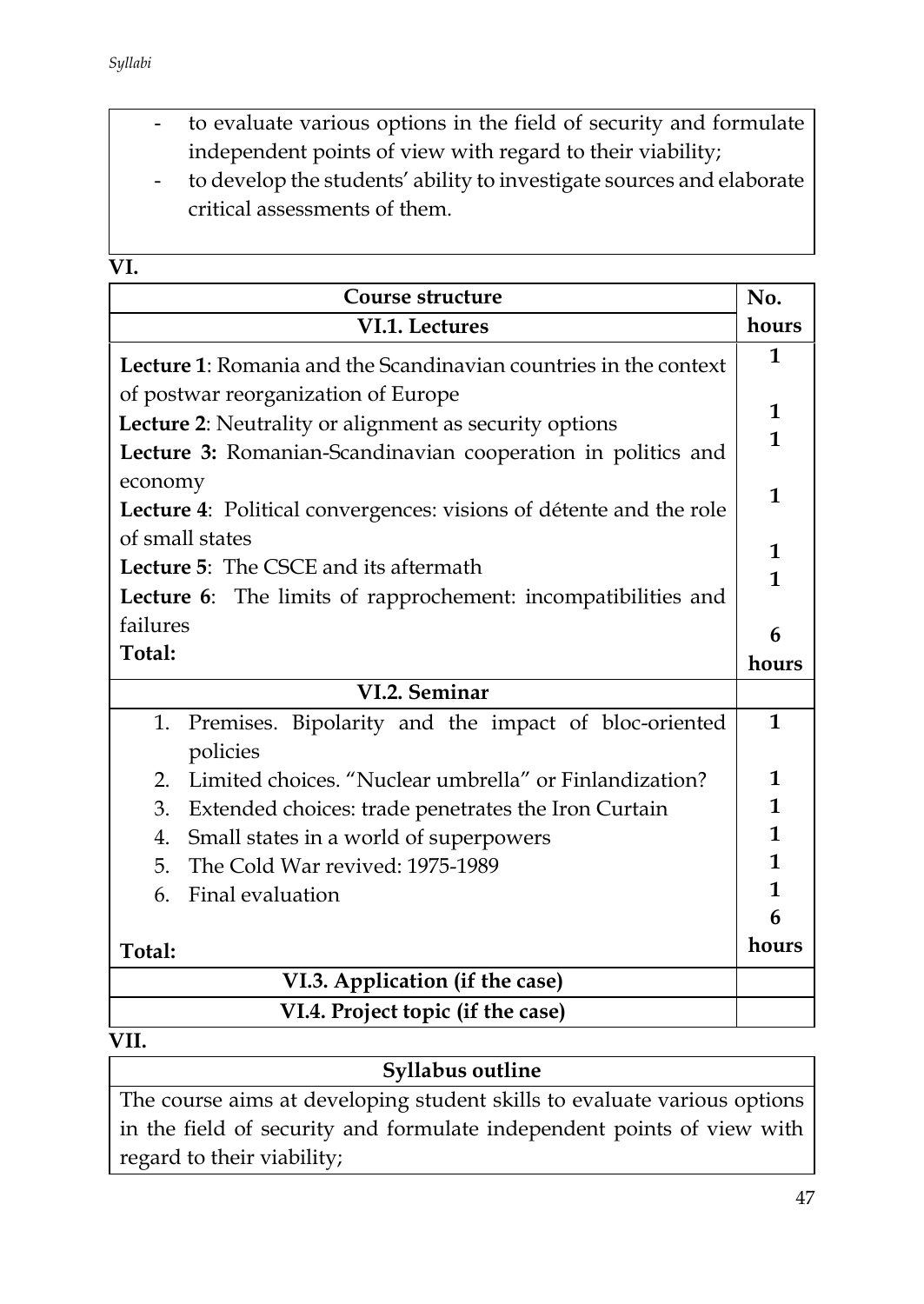#### **VIII.**

# **References** Agius, Christine, *The Social Construction of Swedish Neutrality: Challenges to Swedish Identity and Sovereignty*, Manchester University Press, 2006 Burakowski, Adam, *Dictatura lui Nicolae Ceauşescu 1965-1989*, Editura Polirom, Iaşi, 2012 Karsh, Efraim, *Neutrality and Small States*, Routledge, London, 2012 Kullaa, Rinna, *Non-Alignment and its Origins in Cold War Europe: Yugoslavia, Finland and the Soviet Challenge*, I.B. Tauris, 2012 Maliţa, Mircea, *Tablouri din războiul rece. Memorii ale unui diplomat român*, Editura C.H. Beck, Bucureşti, 2007 Miloiu, Silviu, *O istorie a Europei nordice şi baltice*, vol. II, Editura Cetatea de Scaun, Târgovişte, 2004 Olesen, Thorsten B., *The Cold War and the Nordic countries: historiography at a crossroads*, University Press of Southern Denmark, 2004

#### **IX.**

| Forms of<br>activity | Methods and techniques used in the<br>teaching process   |
|----------------------|----------------------------------------------------------|
| Lecture              | Lecture, demonstration, comparison, brainstorming,       |
| Seminar              | Brainstorming, debate, discovery, conversation, workshop |
| Application          |                                                          |
| Project              |                                                          |

#### **X.**

| <b>Type</b> | Assessment system (written,<br>written and oral, oral, others) |  |
|-------------|----------------------------------------------------------------|--|
| Exam        | 50% (written)                                                  |  |
| Colloquium  |                                                                |  |
| Continuous  | 50% (oral)                                                     |  |
| assessment  |                                                                |  |
| Project     |                                                                |  |

**I.** 

| Course title | THE FINNISH CULTURE DURING THE |  |
|--------------|--------------------------------|--|
|              | <b>TWENTIETH CENTURY</b>       |  |
|              |                                |  |

**II.**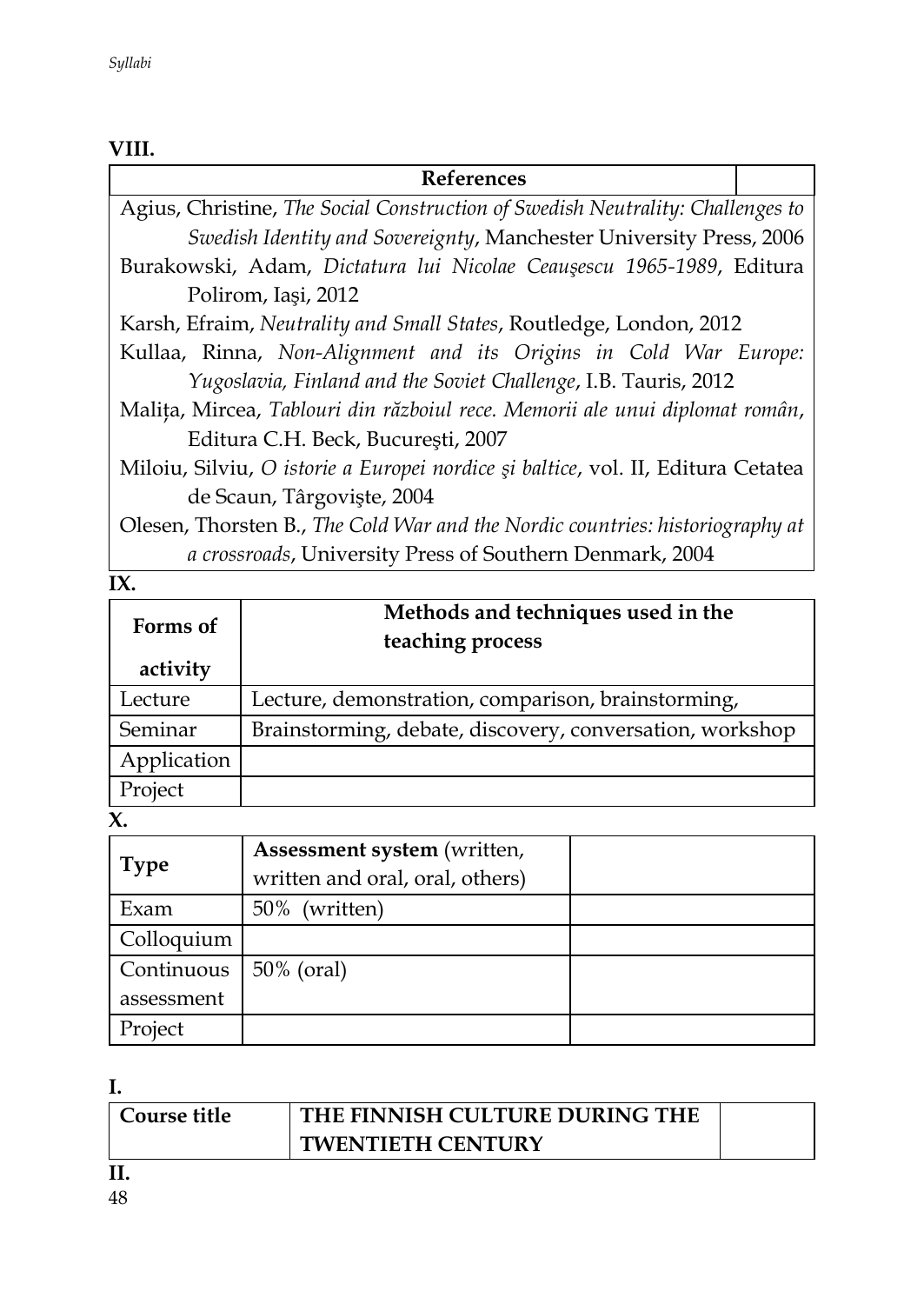| Course structure     |                                   |                        |           |               |  |  |  |  |
|----------------------|-----------------------------------|------------------------|-----------|---------------|--|--|--|--|
| (Number of hours per |                                   |                        |           |               |  |  |  |  |
|                      |                                   | summer school session) |           |               |  |  |  |  |
| Level                | Lecture                           | Seminar                | Practical | Summer school |  |  |  |  |
|                      |                                   |                        | course    | vear          |  |  |  |  |
| Beginners            |                                   |                        | 1st       |               |  |  |  |  |
|                      |                                   |                        |           |               |  |  |  |  |
|                      | 0.01333311<br>$\Gamma$ 1 1<br>т 1 |                        |           |               |  |  |  |  |

| Optionality | Imposed | Optional | Freely chosen |
|-------------|---------|----------|---------------|
| category    |         |          |               |
|             |         |          |               |

**IV.** 

| Supervisor       |                              |                |             |         |  |  |
|------------------|------------------------------|----------------|-------------|---------|--|--|
|                  | Lecture                      | Seminar        | Application | Project |  |  |
| Name             | Elena Dragomir               | Elena          |             |         |  |  |
|                  |                              | Dragomir       |             |         |  |  |
|                  | The Romanian                 | The Romanian   |             |         |  |  |
|                  | Association for              | Association    |             |         |  |  |
| Institution      | Baltic and<br>Nordic Studies | for Baltic and |             |         |  |  |
|                  |                              | Nordic         |             |         |  |  |
|                  |                              | <b>Studies</b> |             |         |  |  |
| Department       | Center of Baltic             | Center of      |             |         |  |  |
|                  | and Nordic                   | Baltic and     |             |         |  |  |
|                  | <b>Studies</b>               | Nordic         |             |         |  |  |
|                  |                              | <b>Studies</b> |             |         |  |  |
| Scientific title | Ph.D.                        | Ph.D.          |             |         |  |  |
| Position         | Director                     | Director       |             |         |  |  |

**V.**

### **Objectives**

Students will develop:

1. Knowledge and basic understanding about:

• Finnish culture in the 20<sup>th</sup> century, including popular culture, lifestyle, mentality, education, society, nature, and population

Finland's culture and society in a European/global context

 Objects and practices which are associated to Finish identity and traditions (e.g. naming the national symbols of Finland, being familiar with some local celebrations or holidays, etc.).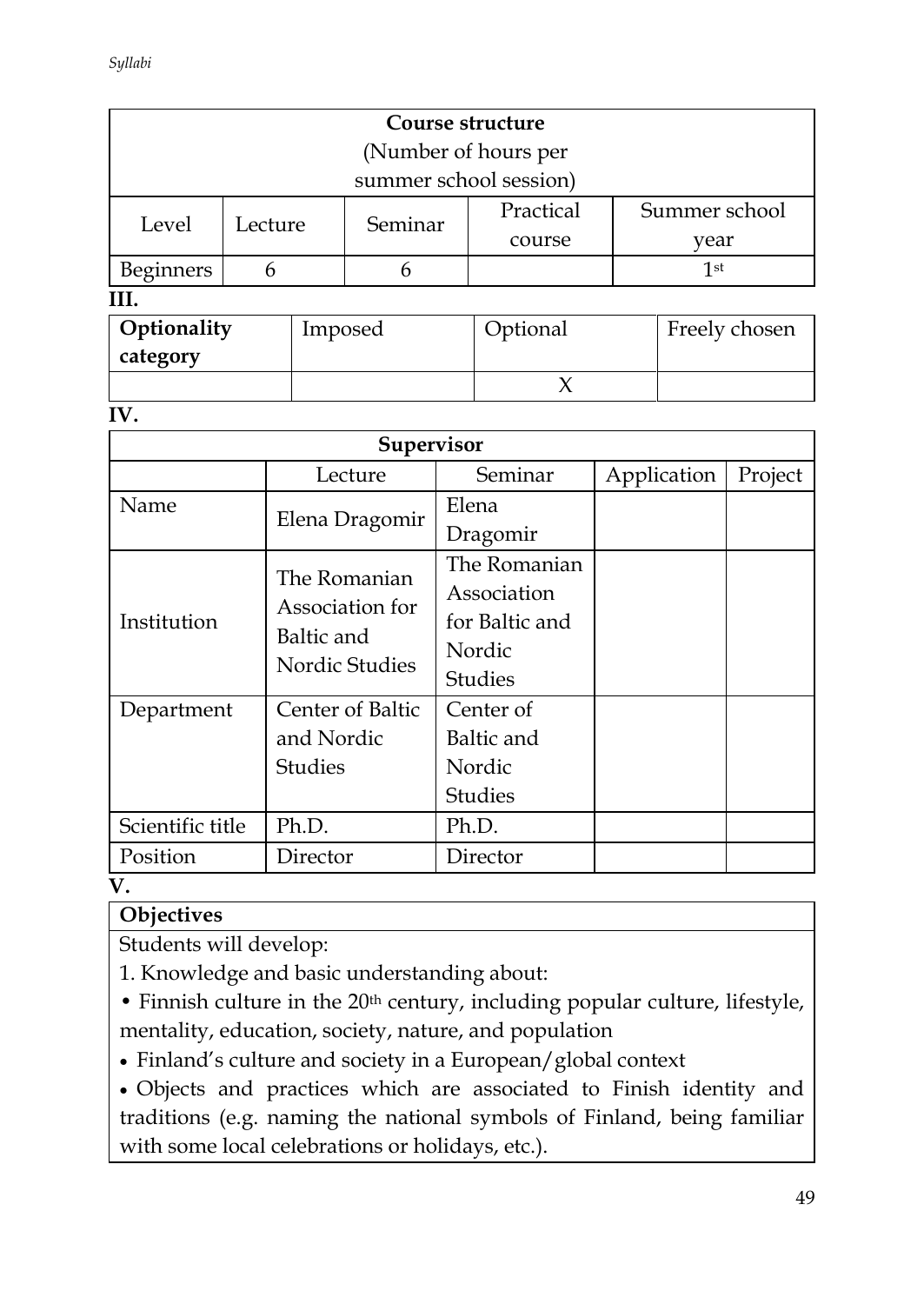• interactions of persons, societies, cultures and environments across time

• continuity and change, personal and social futures and strategies for change

2. Skills to:

• investigate and engage in effective evaluation, analysis and synthesis of information

from a variety of sources

• communicate information, ideas and issues in appropriate forms to different audiences

in a variety of contexts;

3. Informed and responsible values and attitudes towards:

- intercultural understanding
- informed and active citizenship

• lifelong learning.

**VI.** 

| Course structure                                                                     | No.            |
|--------------------------------------------------------------------------------------|----------------|
| VI.1. Lectures                                                                       | hours          |
| Lecture 1: Introduction to Finland and its culture                                   | $\overline{2}$ |
| Lecture 2: Finnish literature, folk culture and national epic                        | 1              |
| Kalevala                                                                             |                |
| <b>Lecture 3:</b> Education, press, radio, and sport in Finland                      | $\mathbf{1}$   |
| Lecture 4: Visual art, music, film, sculpture, architecture and                      |                |
| design in Finland                                                                    | 1              |
| <b>Lecture 5:</b> Views to Finnish culture: stereotypes, identities, way             | 1              |
| of life, traditions                                                                  |                |
|                                                                                      |                |
|                                                                                      | 6              |
| Total:                                                                               | hours          |
| VI.2. Seminar                                                                        |                |
|                                                                                      |                |
| Seminar 1: Introduction to Finland and its culture                                   | 1              |
| <b>Seminar 2:</b> Finnish literature, folk culture and national epic                 | 1              |
| Kalevala                                                                             |                |
| <b>Seminar 3:</b> Education, press, radio, and sport in Finland                      | 1              |
| Seminar 4: Visual art, music, film, sculpture, architecture and<br>design in Finland | 1              |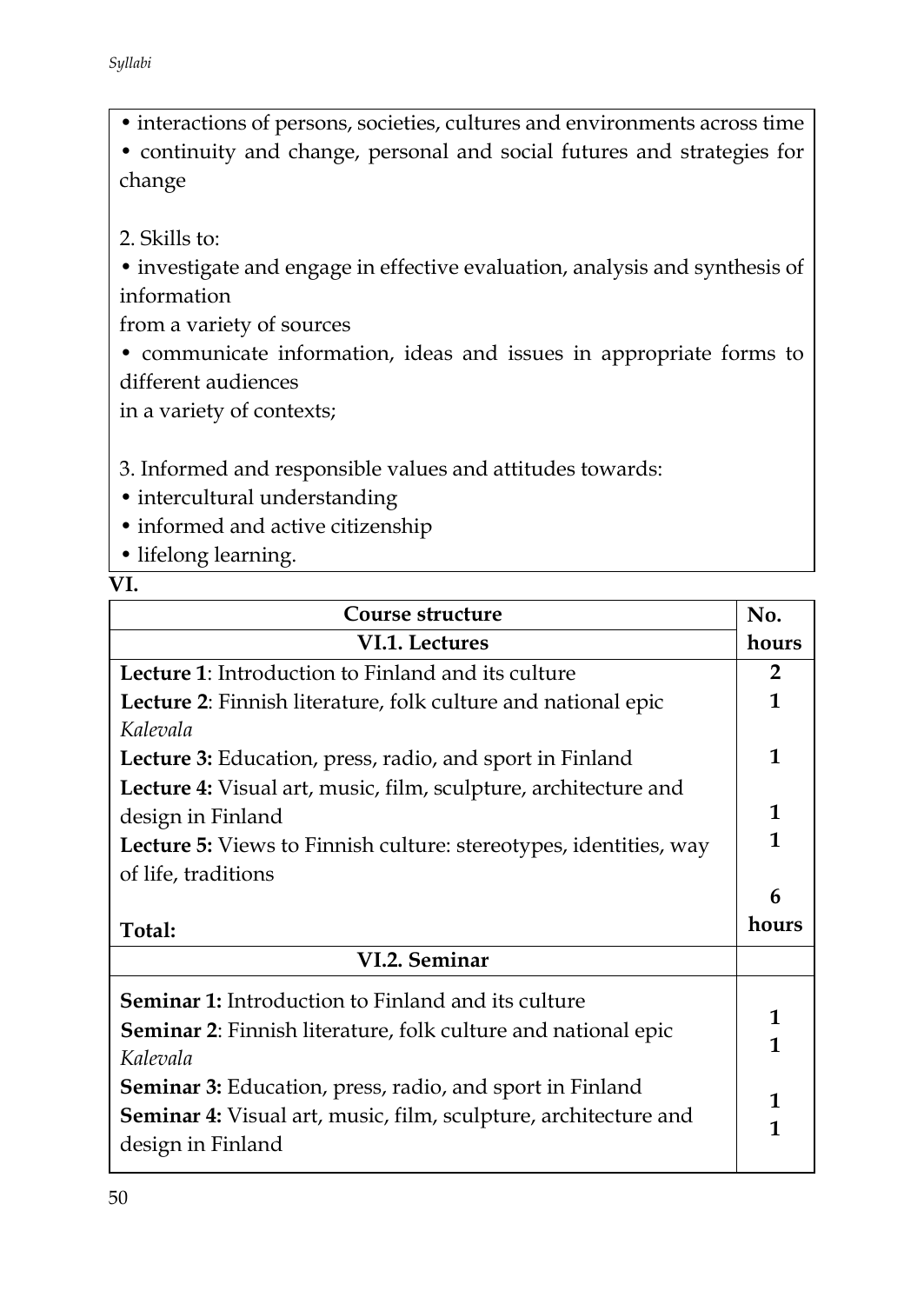| <b>Seminar 5:</b> Views to Finnish culture: stereotypes, identities, way | 1     |
|--------------------------------------------------------------------------|-------|
| of life, traditions                                                      | 1     |
| Final evaluation                                                         |       |
|                                                                          | 6     |
| Total:                                                                   | hours |
| VI.4. Project topic (if the case)                                        |       |
| Students will choose an interesting topic about the Finnish              |       |
| culture and will prepare a presentation about it.                        |       |
| Possible topics:                                                         |       |
| A Finnish writer, architect, designer, film maker etc.                   |       |
| A Finnish work of art (sculpture, painting, novel, poetry,               |       |
| building, etc.)                                                          |       |
| Finnish traditions, customs and celebrations (Easter, Christmas,         |       |
| Midsummer celebrations etc.)                                             |       |

# **Syllabus outline**

Students will explore the Nordic country through texts, stories, historical events, movies, literature and arts. The aim is to learn what Finland is like and has been like as a nation and understand the cultural characteristics of the area. Students are encouraged to use analytical, creative and critical thinking to understand and respect the Finnish way of life.

### **VIII.**

|                                                                        |  | <b>References</b> |  |  |  |
|------------------------------------------------------------------------|--|-------------------|--|--|--|
| Elena Dragomir, Silviu Miloiu, Istoria Finlandei, Ed. Cetatea de Scaur |  |                   |  |  |  |
| Târgoviște, 2011.                                                      |  |                   |  |  |  |

**IX.** 

| Forms of | Methods and techniques used in the<br>teaching process |
|----------|--------------------------------------------------------|
| activity |                                                        |
| Lecture  |                                                        |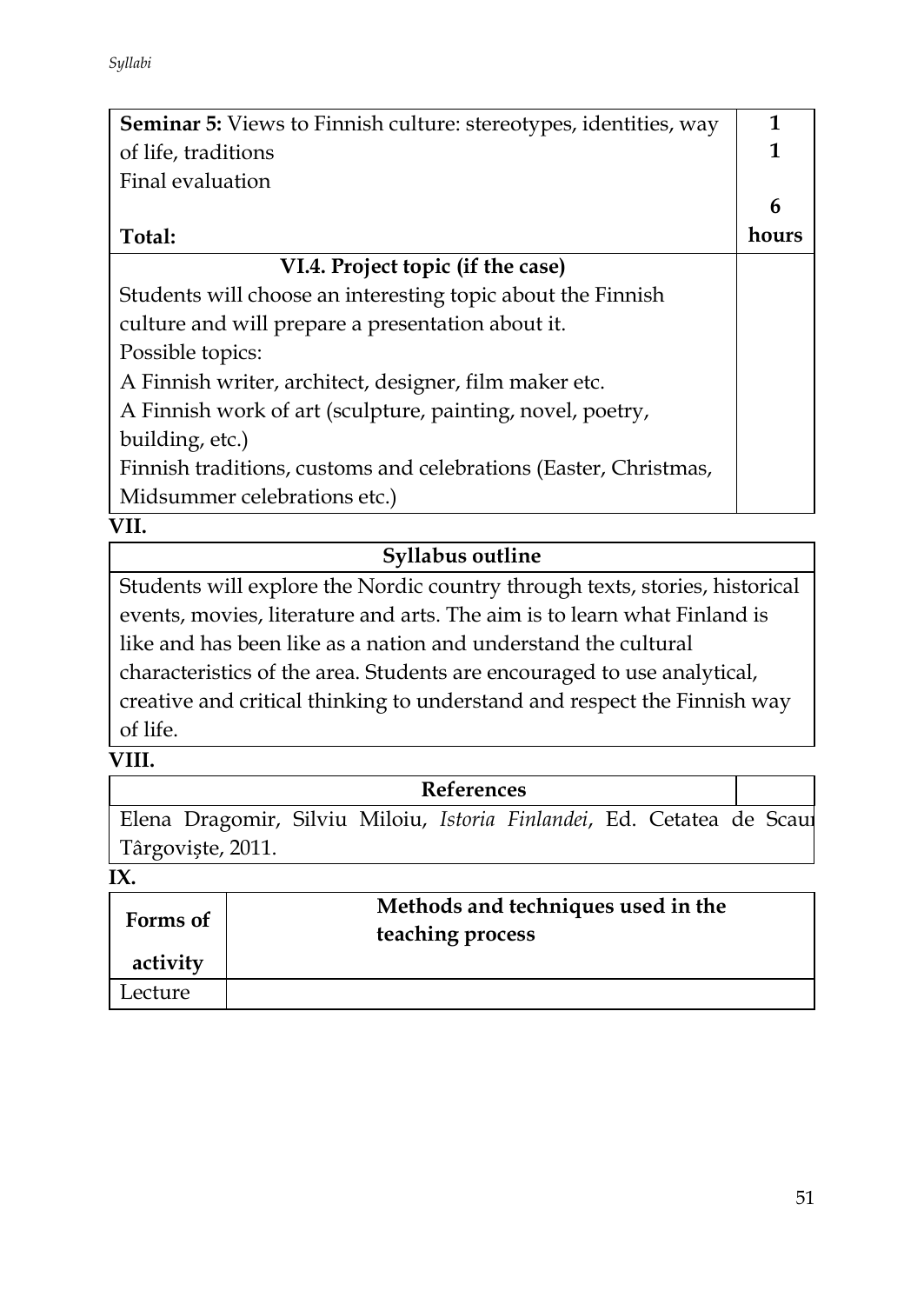|         | Students will explore the Nordic country through texts,          |  |
|---------|------------------------------------------------------------------|--|
|         | stories, historical events, movies, literature and arts. The aim |  |
|         | is to learn what Finland is like and has been like as a nation   |  |
|         | and understand the cultural characteristics of the area.         |  |
| Seminar | Students are encouraged to use analytical, creative and          |  |
|         | critical thinking to understand and respect the Finnish way      |  |
|         | of life.                                                         |  |
|         | Student will compare the Finnish culture with other cultures     |  |
|         | in European/global context.                                      |  |
|         | Students will choose an interesting topic about the Finnish      |  |
| Project | culture and will prepare a presentation about it.                |  |

**X.** 

|                | Assessment system (written,     |  |
|----------------|---------------------------------|--|
| <b>Type</b>    | written and oral, oral, others) |  |
| Attendance     |                                 |  |
| and class      | 50%                             |  |
| participation: |                                 |  |
| Individual     | 50%                             |  |
| assignment/    |                                 |  |
| Project:       |                                 |  |

# **I.**

| Course title | SCANDINAVIA - NATURE, MAN, |  |
|--------------|----------------------------|--|
|              | <b>ECONOMY</b>             |  |

**II.**

| ---                    |                      |         |           |               |  |
|------------------------|----------------------|---------|-----------|---------------|--|
| Course structure       |                      |         |           |               |  |
|                        | (Number of hours per |         |           |               |  |
| summer school session) |                      |         |           |               |  |
| Level                  | Lecture              | Seminar | Practical | Summer school |  |
|                        |                      |         | course    | year          |  |
| <b>Beginners</b>       |                      |         |           | 1st           |  |

# **III.**

| Optionality | Imposed | Optional | Freely chosen |
|-------------|---------|----------|---------------|
| category    |         |          |               |
|             |         |          |               |

**IV.**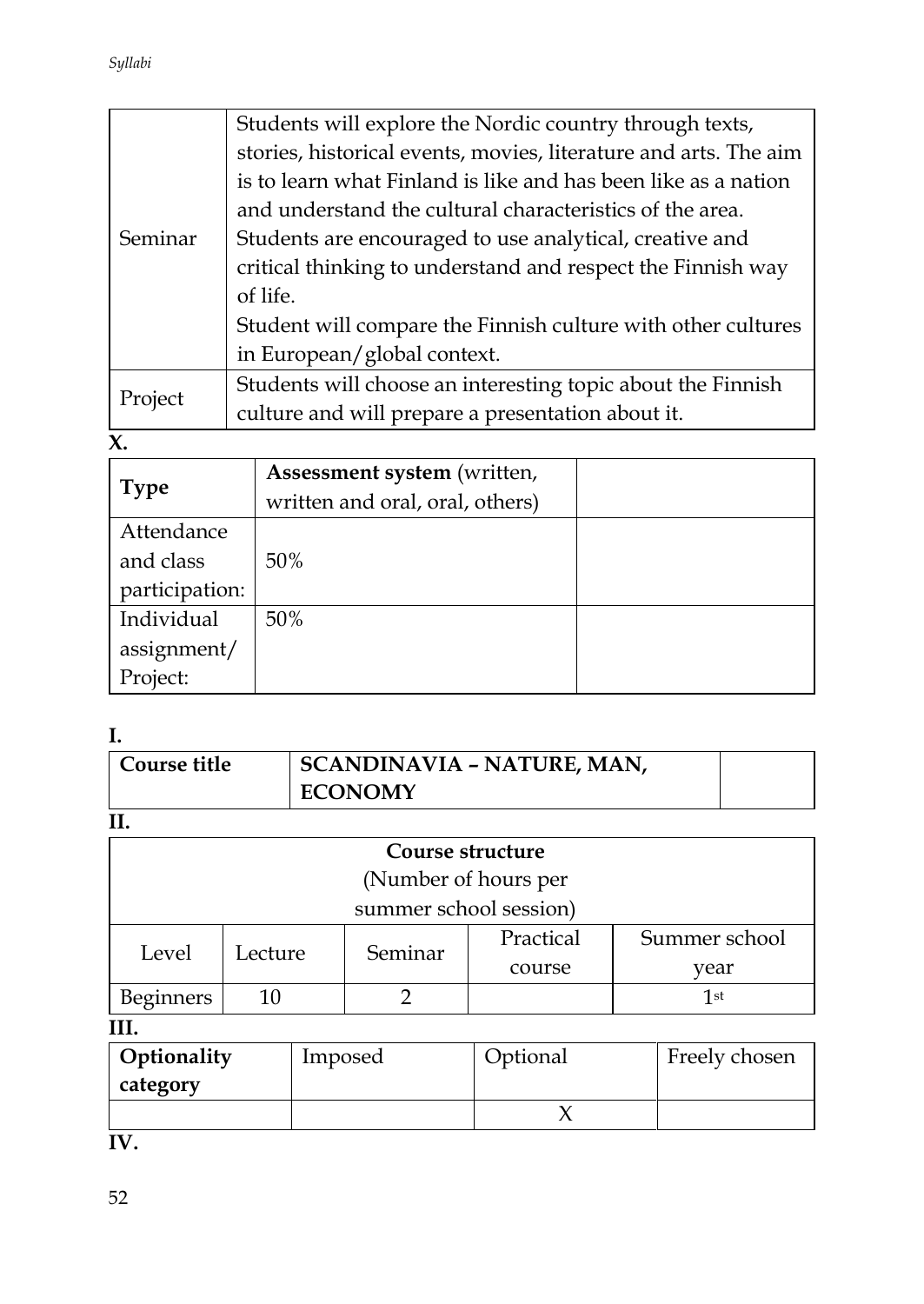| <b>Supervisor</b> |                |               |             |         |  |
|-------------------|----------------|---------------|-------------|---------|--|
|                   | Lecture        | Seminar       | Application | Project |  |
| Name              | Daniela Larion | Daniela       |             |         |  |
|                   |                | Larion        |             |         |  |
|                   | Al. I. Cuza    | Al. I. Cuza   |             |         |  |
| Institution       | University of  | University of |             |         |  |
|                   | <b>Iasi</b>    | Iasi          |             |         |  |
| Department        | Geography      | Geography     |             |         |  |
| Scientific title  | Ph.D.          | Ph.D.         |             |         |  |
| Position          | Lecturer       | Lecturer      |             |         |  |

### **V.**

# **Objectives**

- to understand the natural elements of the Scandinavian environment, their interdependence and interference in generation the unique landscape of Scandinavia
- to use the physical and human geographical elements in describing different areas in Scandinavia
- to explain the regional differences in the demography and economy of Scandinavia
- to elaborate studies on the environmental changes in different regional spaces (causes and consequences)
- **VI.**

| Course structure                                                |                |  |
|-----------------------------------------------------------------|----------------|--|
| VI.1. Lectures                                                  | hours          |  |
| Lecture 1: Scandinavia Region - geographical location and       | $\mathbf{1}$   |  |
| consequences on the natural and human environment               | $\overline{2}$ |  |
| Lecture 2: Past and present glaciation in Scandinavia - fjords, |                |  |
| glacial lakes, glaciers                                         | 1              |  |
| Lecture 3: Climate and eco-zones. Scandinavian midnight sun.    |                |  |
| Lecture 4: Demography and urbanism in Scandinavia. The          |                |  |
| Scandinavians.                                                  |                |  |
| Lecture 5: Natural resources and Scandinavian economic          |                |  |
| prosperity                                                      | $\overline{2}$ |  |
| Lecture 6: Environment and environmental protection in          |                |  |
| Scandinavia                                                     | $\mathcal{P}$  |  |
| Total:                                                          |                |  |
|                                                                 | 10             |  |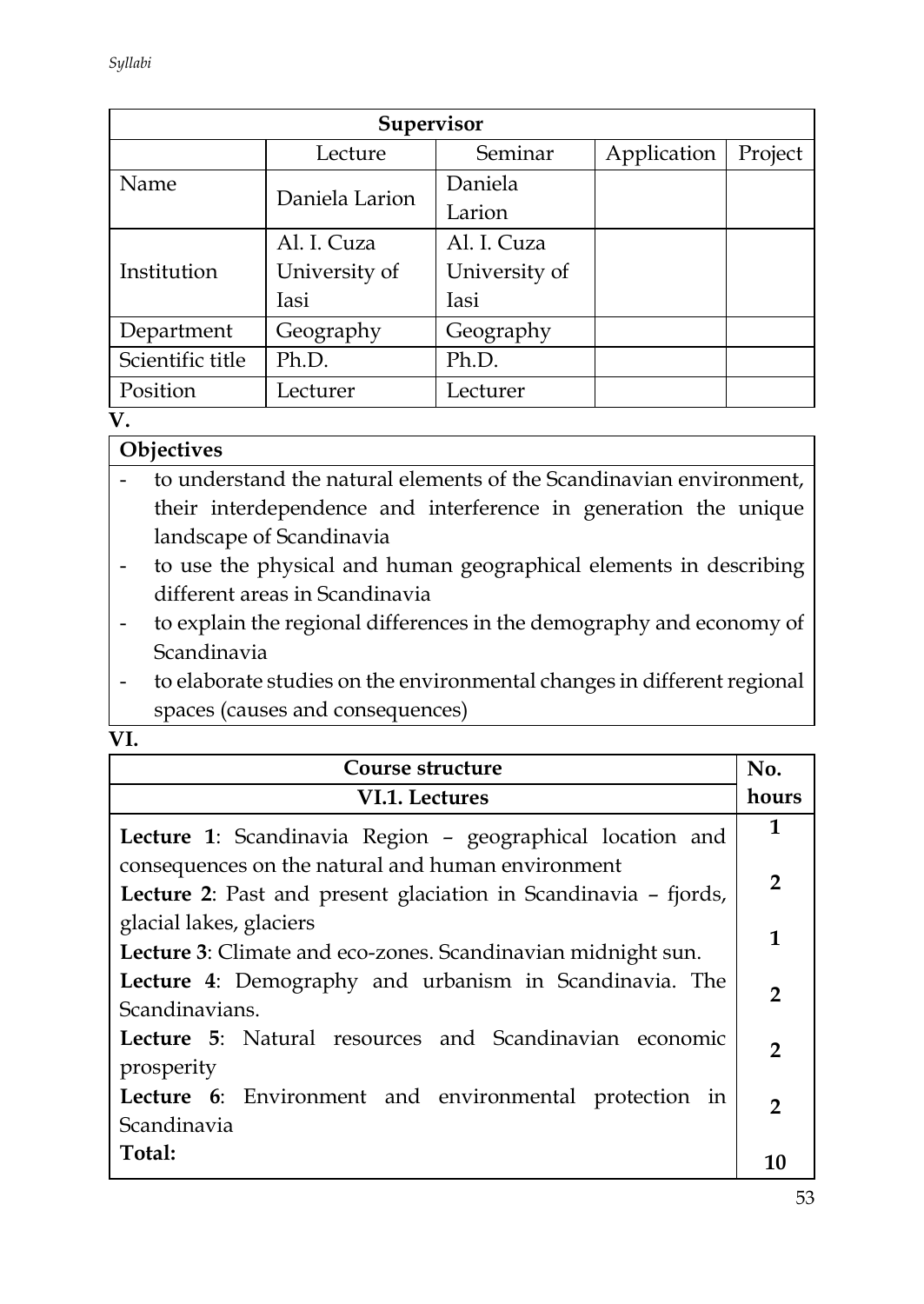|                                                            | hours |
|------------------------------------------------------------|-------|
| VI.2. Seminar                                              |       |
| Map of Scandinavia (physical aspects) - practical activity |       |
| Map of Scandinavia (human aspects) – practical activity    |       |
|                                                            | 2     |
| Total:                                                     | hours |
| VI.3. Application (if the case)                            |       |
| VI.4. Project topic (if the case)                          |       |

### **Syllabus outline**

Geographical terms (in the fields of regional geography, climatology, hydrology, geomorphology, glaciology, environment, human, social and economic geography)

### **VIII.**

### **References**

1. Larion D. (2005) – *Geografia continentelor – Europa* , Editura Azimuth, Iaşi

2. Larion D. (2010) – *Geografia mediilor temperate si reci* – Editura PIM, Iasi

3. Neguţ S. et al (2001) - *Enciclopedia Europei*, Editura Meronia, Bucureşti

4. Neguţ S. et al (1995, 1998, 2003) - *Statele lumii*, Bucuresti

5. X X X (1994) – *World Reference Atlas,* Teknologisk Forlag, Oslo

6. X X X (1995 – 2010) – *Calendario Atlante de Agostini*

7. X X X (2008) - *Geografica – Enciclopedia si Atlasul Lumii,* Editura Ullmann, Roma.

8. X X X (1980 – 2012) - *National Geographic*

#### **IX.**

| Forms of<br>activity | Methods and techniques used in the<br>teaching process                           |  |
|----------------------|----------------------------------------------------------------------------------|--|
| Lecture              | Interactive power point presentations; conversation;<br>problematization; debate |  |
| Seminar              | Use of diagrams and graphical representations;                                   |  |
| Application          |                                                                                  |  |
| Project              | Geographical research methods                                                    |  |

**X.** 

|      | <b>Assessment system</b>    |  |
|------|-----------------------------|--|
| Type | (written, written and oral, |  |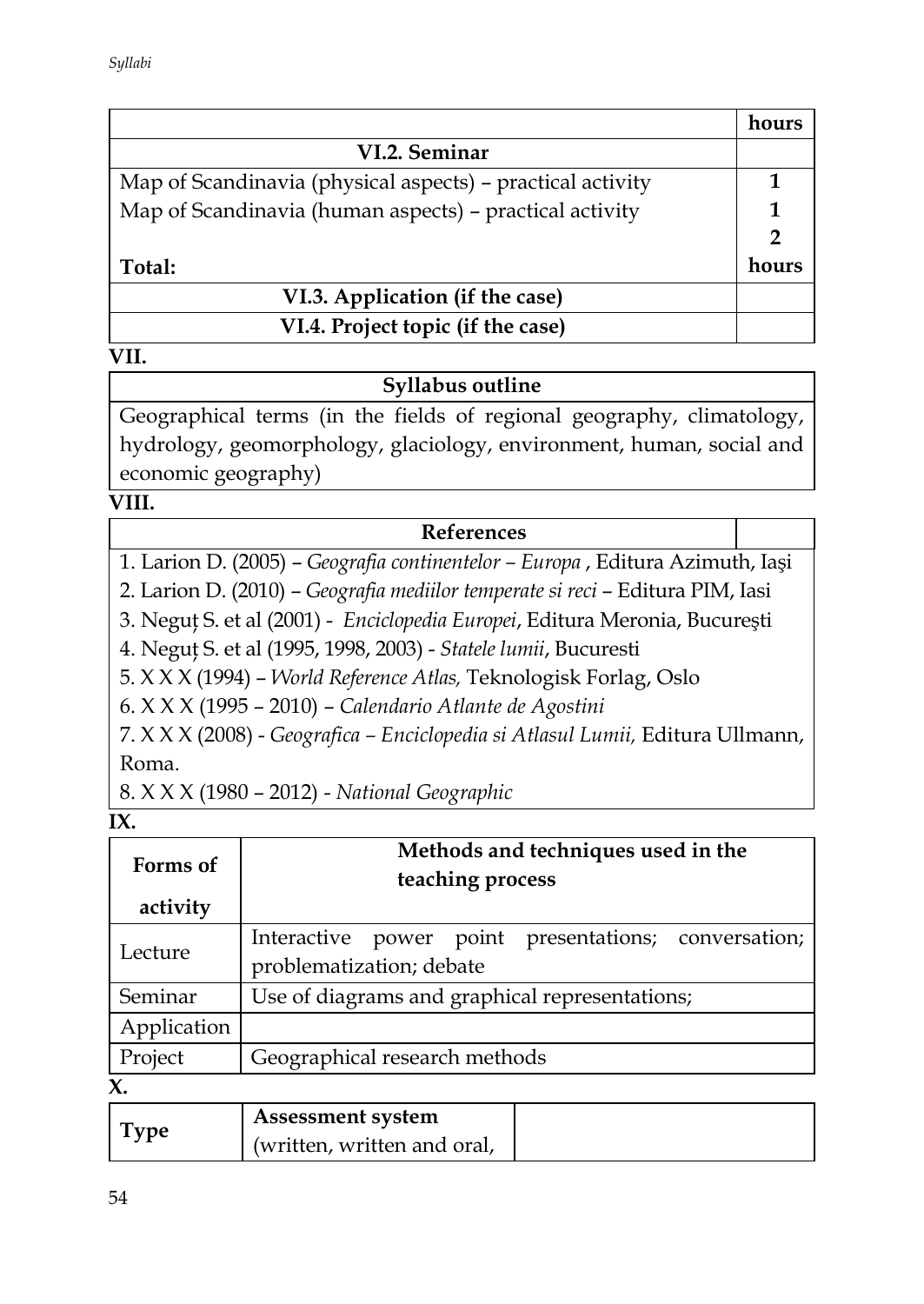|            | oral, others) |  |
|------------|---------------|--|
| Exam       |               |  |
| Colloquium |               |  |
| Continuous | 50%           |  |
| assessment |               |  |
| Project    | 50%           |  |

**I.** 

| Course title | NORWAY AS A TOURIST                 |  |
|--------------|-------------------------------------|--|
|              | <b>DESTINATION FOR THE ROMANIAN</b> |  |
|              | <b>TRAVELLERS DURING THE</b>        |  |
|              | <b>INTERWAR PERIOD</b>              |  |

**II.**

| Course structure       |         |         |           |               |  |  |
|------------------------|---------|---------|-----------|---------------|--|--|
| (Number of hours per   |         |         |           |               |  |  |
| summer school session) |         |         |           |               |  |  |
| Level                  | Lecture | Seminar | Practical | Summer school |  |  |
|                        |         |         | course    | vear          |  |  |
| <b>Beginners</b>       |         |         |           | 1st           |  |  |
|                        |         |         |           |               |  |  |

# **III.**

| Optionality | Imposed | Optional | Freely chosen |
|-------------|---------|----------|---------------|
| category    |         |          |               |
|             |         |          |               |

**IV.** 

| Supervisor  |                   |         |             |         |  |  |
|-------------|-------------------|---------|-------------|---------|--|--|
|             | Lecture           | Seminar | Application | Project |  |  |
| Name        | Ana - Maria Despa |         |             |         |  |  |
| Institution | Valahia Univ.     |         |             |         |  |  |
|             | Targoviste/ARSBN  |         |             |         |  |  |
| Department  | Dept. of History  |         |             |         |  |  |
| Scientific  | Ph.D.             |         |             |         |  |  |
| title       |                   |         |             |         |  |  |
| Position    |                   |         |             |         |  |  |

**V.**

- To be able to distinguish between various historical sources;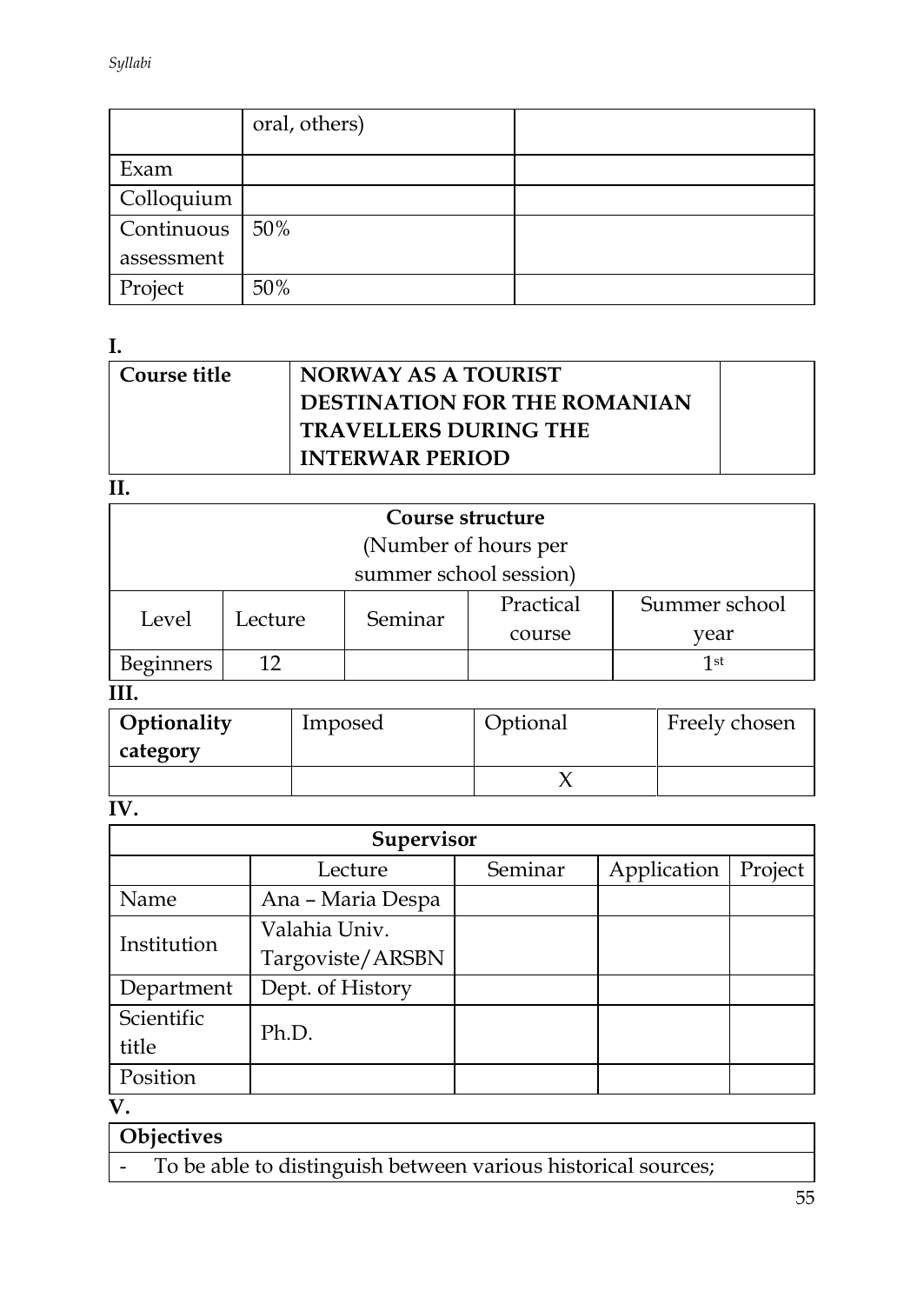- To be able to explain the factors behind Norway's image as a tourist destination for the Romanian travellers during the interwar period;
- To manifest a positive attitude towards the Romanian Norwegian cultural relations during the interwar period;
- $\overline{\mathbf{VI}}$

| Course structure                                                      | No.   |
|-----------------------------------------------------------------------|-------|
| VI.1. Lectures                                                        | of    |
|                                                                       | hours |
| Lecture 1: Introduction                                               |       |
| Lecture 2: Formation process of mutual perceptions and images         |       |
| Lecture 3: Norway as a tourist destination for the Romanian           |       |
| travellers. Items of Interest (part 1)                                |       |
| Lecture 4: Norway as a tourist destination for the Romanian           |       |
| travellers. Items of Interest (part 2)                                |       |
| Lecture 5: Tourism in Norway in the interwar period. Costs,           | 12    |
| routes and social prestige                                            | hours |
| Lecture 6: Romanian travellers in Norway between 1936 - 1939.         |       |
| Case study                                                            |       |
| Lecture 7: Norway as a tourist destination for the Romanian           |       |
| travellers in the first half of the $20th$ century (part 1)           |       |
| Lecture 8: Norway as a tourist destination for the Romanian           |       |
| travellers in the first half of the 20 <sup>th</sup> century (part 2) |       |
| Lecture 9: Norway as a tourist destination for the Romanian           |       |
| travellers in the first half of the $20th$ century (part 3)           |       |
| Lecture 10: Norway seen as a model by the Romanian travellers         |       |
| in the first half of the 20th century                                 |       |
| Lecture 11: Norwegian perceptions on Romania during the half          |       |
| of the 20 <sup>th</sup> century                                       |       |
| Lecture 12: Conclusion. Final evaluation                              |       |
| Total: 12                                                             |       |
| VI.2. Seminar                                                         |       |
| VI.3. Application (if the case)                                       |       |
| VI.4. Project topic (if the case)                                     |       |

**Syllabus outline**

**Lecture 1**: **Introduction**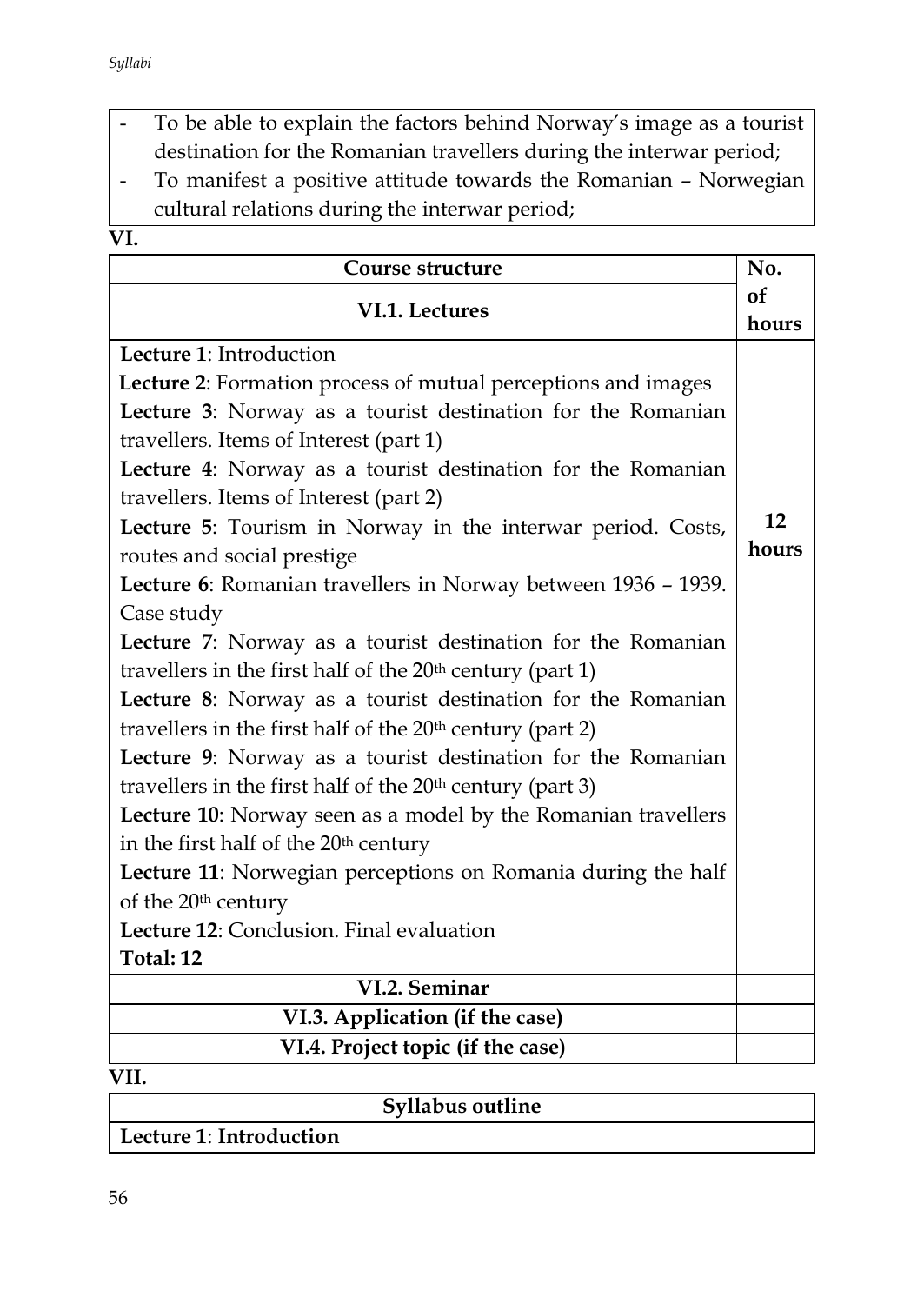- Historical sources: diplomatic documents, travel literature, travel notes, newspapers, graphics;
- The role of travel literature in the formulation and dissemination of Norway's image as a tourist destination for the Romanian travellers;

### **Lecture 2**: **Formation process of mutual perceptions and images**

- Short presentation of Romanian Norwegian relations during the interwar period;
- Key factors in forming the mutual perceptions and images between Romania and Norway;
- Imagology. Definitions;

### **Lecture 3**: **Norway as a tourist destination for the Romanian travellers. Items of Interest (part 1)**

- Polar expedition: Fridtjof Nansen, Roald Amundsen;
- Svalbard Archipelago (Spitsbergen Island);
- North Cape;

# **Lecture 4**: **Norway as a tourist destination for the Romanian travellers. Items of Interest (part 2)**

- Aurora Borealis;
- Midnight Sun;
- Norwegian fjords;
- Indigenous population;

# **Lecture 5**: **Tourism in Norway in the interwar period. Costs, routes and social prestige**

- Tourism as a social behaviour;
- Travel costs and routes;

# **Lecture 6**: **Romanian travellers in Norway between 1936 – 1939. Case study**

- Diplomatic documents vs. Travel literature;
- Period relevance for the course topic;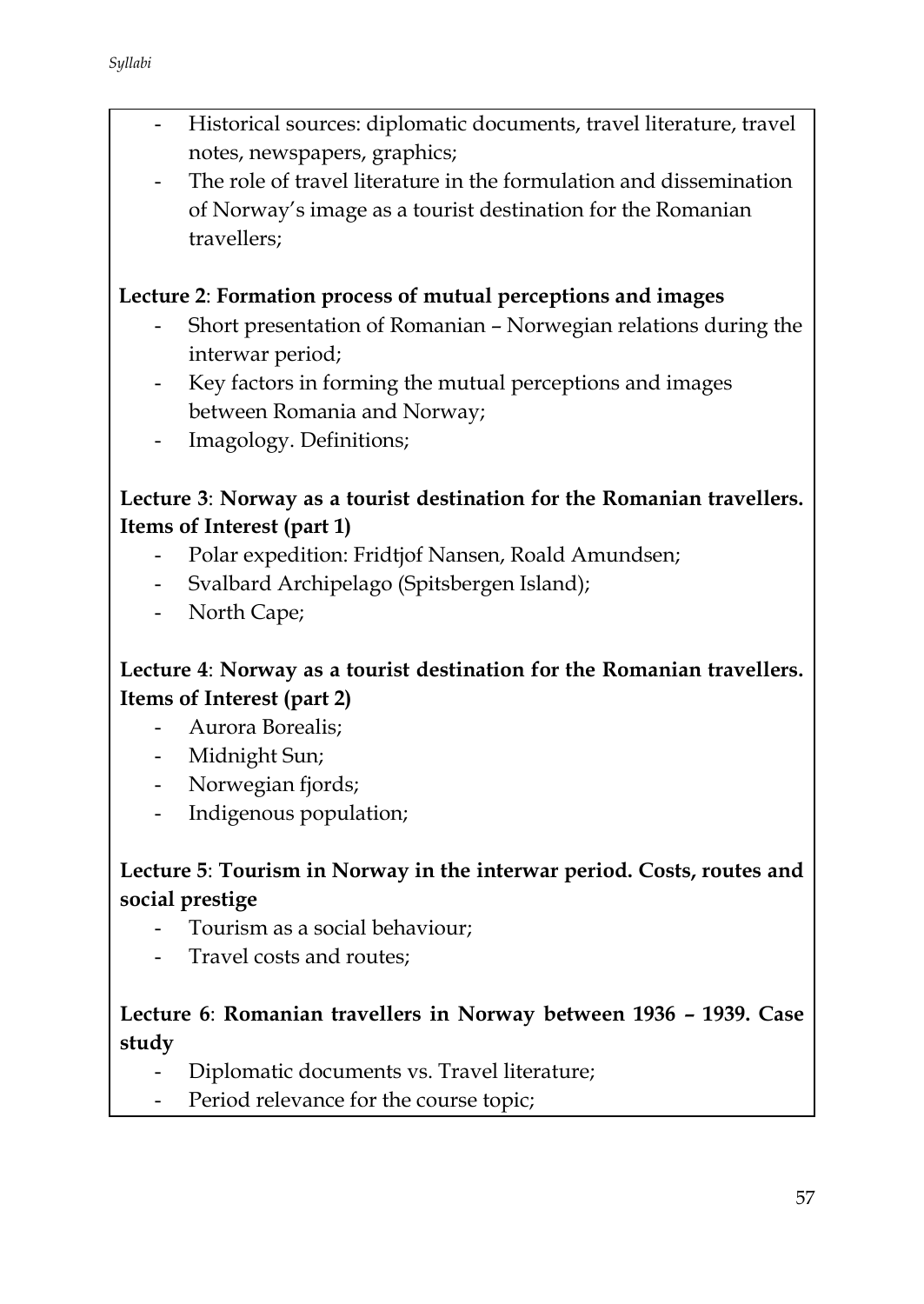The assessment criteria: purpose, residence, occupation, sights visited by the Romanians who travelled to Norway between 1936 – 1939;

# **Lecture 7**: **Norway as a tourist destination for the Romanian travellers in the first half of the 20th century (part 1)**

- Romanian travel literature about Norway landscape and geographical aspects;
- Romanian travel literature about Norway historical and cultural aspects;

# **Lecture 8**: **Norway as a tourist destination for the Romanian travellers in the first half of the 20th century (part 2)**

Romanian travel literature about Norway - economical aspects;

# **Lecture 9**: **Norway as a tourist destination for the Romanian travellers in the first half of the 20th century (part 3)**

Romanian travel literature about Norway - educational aspects;

### **Lecture 10**: **Norway seen as a model by the Romanian travellers in the first half of the 20th century**

- Early Romanian perception on the Norwegian social political realities;
- First Romanian attempt to borrow and deploy some of the social and educational Nordic features;

# **Lecture 11**: **Norwegian perceptions on Romania during the half of the 20th century**

Various positive and negative Norwegian perceptions on Romania;

# **Lecture 12**: **Conclusion. Final evaluation**

### **Total: 12**

#### **VIII.**

### **References**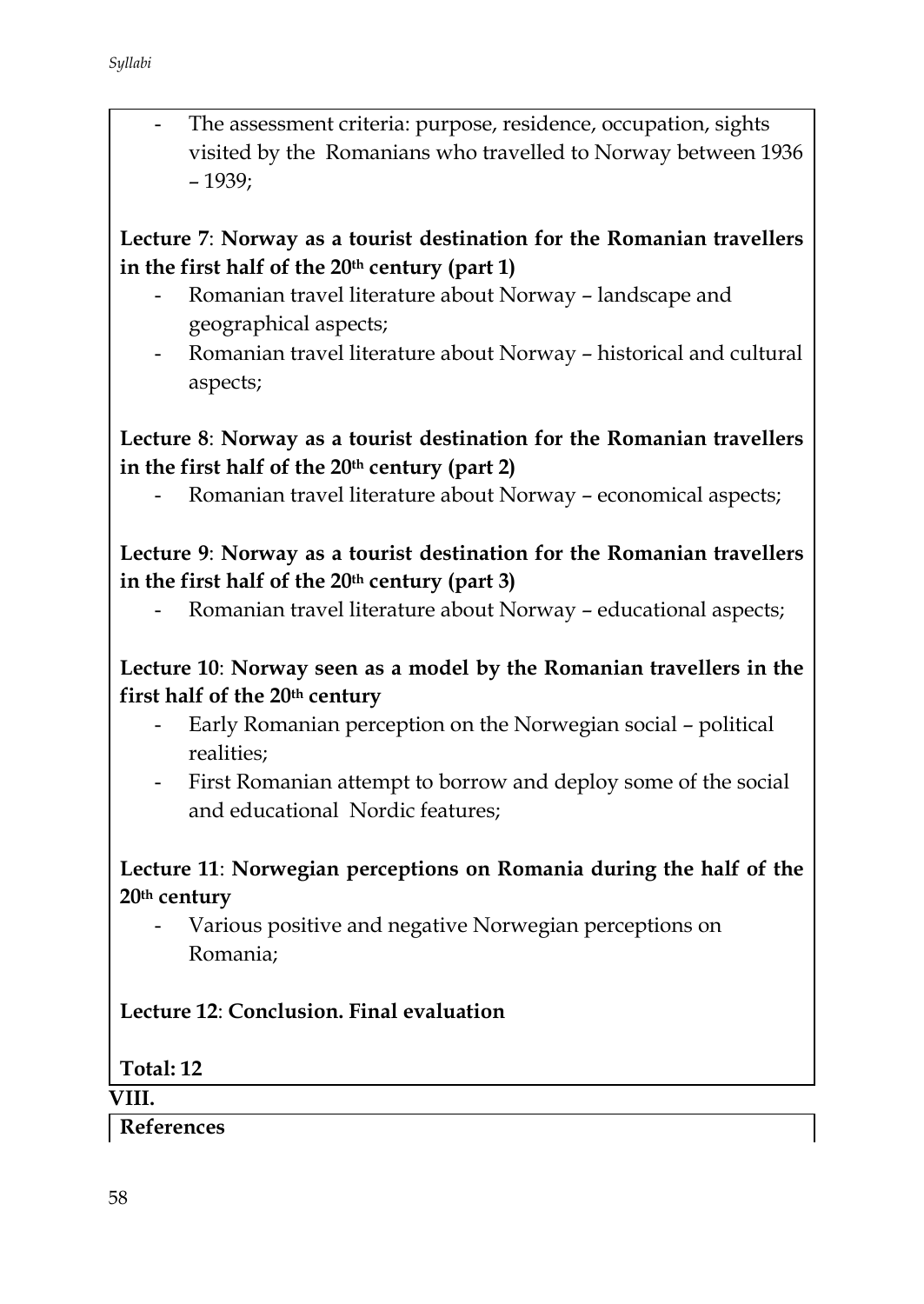- 1. Riksarkivet, S-2669 Utenriksstasjonene, Legasjonen/Ambassaden i Bucuresti, Romania.
- 2. Riksarkivet, S-2259 Utenriksdepartementet.
- 3. Riksarkivet, Kungl. Utrikesdepartementet, B-avd. 2, vol. 107, B-1 K/Eru, Norges intressen i Romania 1942.

# **A. Newspapers**

- 1. *Aftenposten* (iulie august 1924, august 1930, august 1932, noiembrie – decembrie 1933, mai – octombrie 1934, martie – mai 1935, martie – aprilie 1936, iulie 1937, noiembrie 1938, iunie – ianuarie 1939).
- 2. *Dimineața* (aprilie 1936).
- 3. *L'Independance Roumain* (septembrie decembrie 1922, martie 1924, aprilie 1936)
- 4. *Tidens Tegn* (ianuarie, noiembrie, decembrie 1919, iulie 1928, august 1932, decembrie 1933, august 1934, mai 1935, aprilie 1936, februarie, iulie 1939).
- 5. *Ziarul călătoriilor și al întâmplărilor de pe mare și uscat* (noiembrie 1897 – decembrie 1939).

# **B. Books and articles**

- 4. Butculescu, Nicoale, *O călătorie spre Nord. Scoţia, Irlanda, Spitzberg, Norvegia*, Editura Universul, București, 1937.
- 5. Constantinescu, I. Stelian, *Schițe din Norvegia. Însemnări dintr-o călătorie în ținuturile nordice cu zece reproduceri după natură. Coperta și vignete de pictorul Tonitza*, Editura Al. A Stănciulescu, București, 1920.
- 6. Cioflec, Romulus, *Sub soarele polar. Impresii și peripeții din voiajul unor salvați dela naufragiu de spărgătorul Krasin cu ilustrații*, Editura Națională, București, 1932.
- 7. Conea Ioan, *Din Norvegia*, Editura Cartea Românească.
- 8. Gunnar, Flood, *Notele unui ofițer norvegian înaintea și în timpul Războiului de Neatârnare 1876 – 1878*, ediție de Radu R. Rosetii, în Miloiu Silviu, *O concepție românească a Nordului sec. XIX – XX, vol. I*, Editura Cetatea de Scaun, Târgoviște, 2009.
- 9. Iorga, Nicolae, *Pe drumuri depărtate, vol. II*, Editura Minerva, București, 1987 (ediție Valeriu Râpeanu).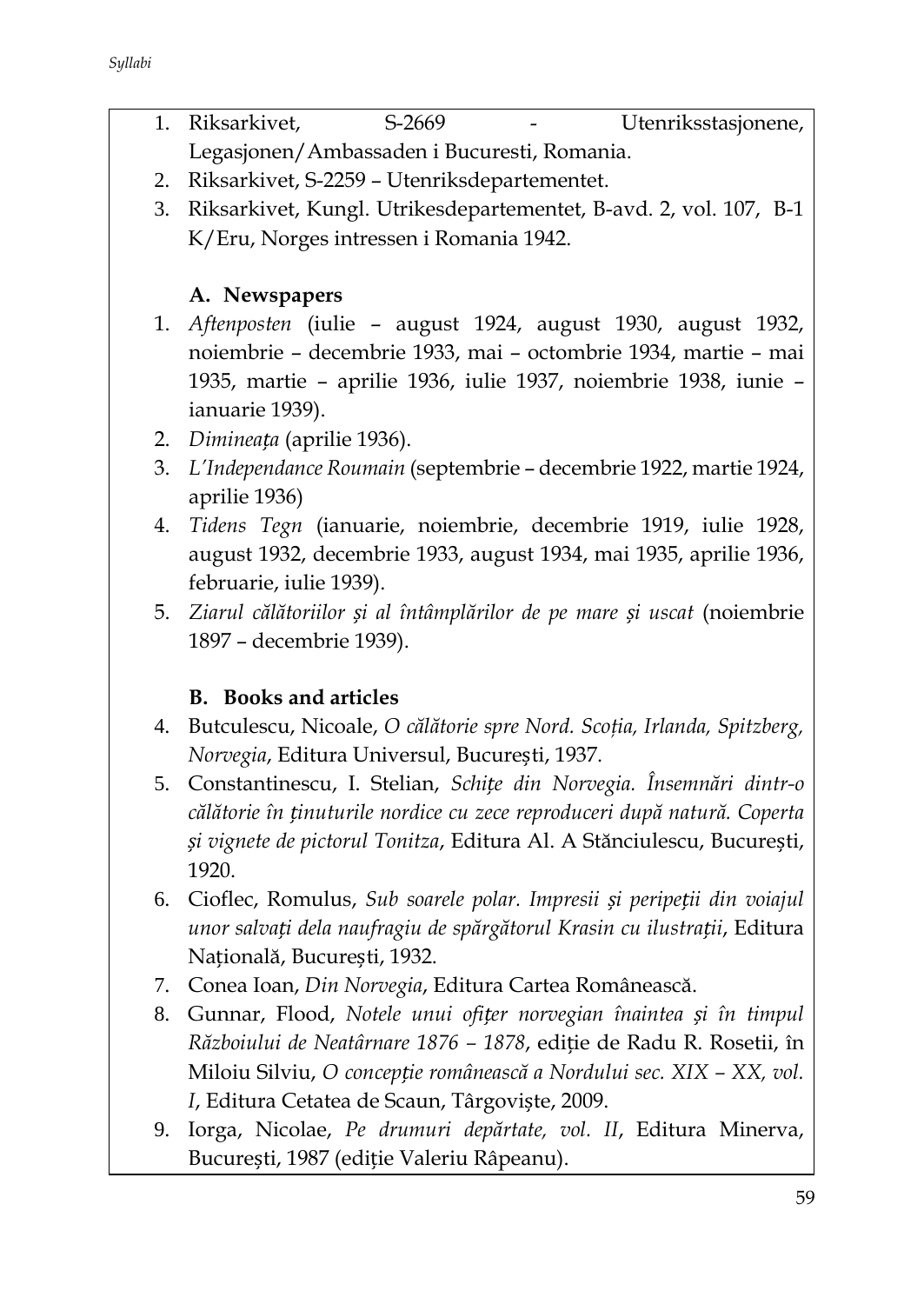|  |                         |  |  | 10. Iurașcu, Dimitrie, Rugina toamnei. Mărturii de diplomat din vremuri  |  |
|--|-------------------------|--|--|--------------------------------------------------------------------------|--|
|  |                         |  |  | <i>apuse</i> , Ediție îngrijită și note de ing. Niculae Iurașcu, Editura |  |
|  | Partener, Galați, 2012. |  |  |                                                                          |  |

- 11. Miloiu, Silviu, *Nicolae Iorga - Țări Scandinave: Suedia și Norvegia: note de drum și conferințe*, Editura Valahia University Press, Târgoviște, 2008.
- 12. Negru, Mihail, *Europa în zbor în 80 de ore. Raidul continental al avionului România – Sfânta Maria. Jurnal de bord*, Editura Universul, București, 1929.
- 13. Novian, Radu, *Școala și Biserica în Norvegia*, București, 1904.
- 14. Smara, *Conferințe și Discursuri*, Editura Universul, București, 1905.
- 15. Smara, *O româncă spre Polul Nord*, Editura Universul, București, 1932.
- 16. Ștefan, C. Ioan, *O călătorie la Spitzberg (cu 15 ilustrațiuni fotografice)*, București, 1916.
- 17. \*\*\* *Tragedia de la Polul Nord. Destăinuiri senzaționale asupra expediției Nobile*, Atelierele Adevărul, București, 1930

**IX** 

| Forms of    | Methods and techniques used in the<br>teaching process |  |  |                                       |      |
|-------------|--------------------------------------------------------|--|--|---------------------------------------|------|
| activity    |                                                        |  |  |                                       |      |
| Lecture     | Lecturing,                                             |  |  | expository, discovery, brainstorming, | mind |
|             | mapping.                                               |  |  |                                       |      |
| Seminar     |                                                        |  |  |                                       |      |
| Application |                                                        |  |  |                                       |      |
| Project     |                                                        |  |  |                                       |      |
|             |                                                        |  |  |                                       |      |

**X.** 

| <b>Type</b> | <b>Assessment system</b><br>(written, written and oral,<br>oral, others) |  |
|-------------|--------------------------------------------------------------------------|--|
| Exam        | written                                                                  |  |
| Colloquium  |                                                                          |  |
| Continuous  | Oral                                                                     |  |
| assessment  |                                                                          |  |
| Project     |                                                                          |  |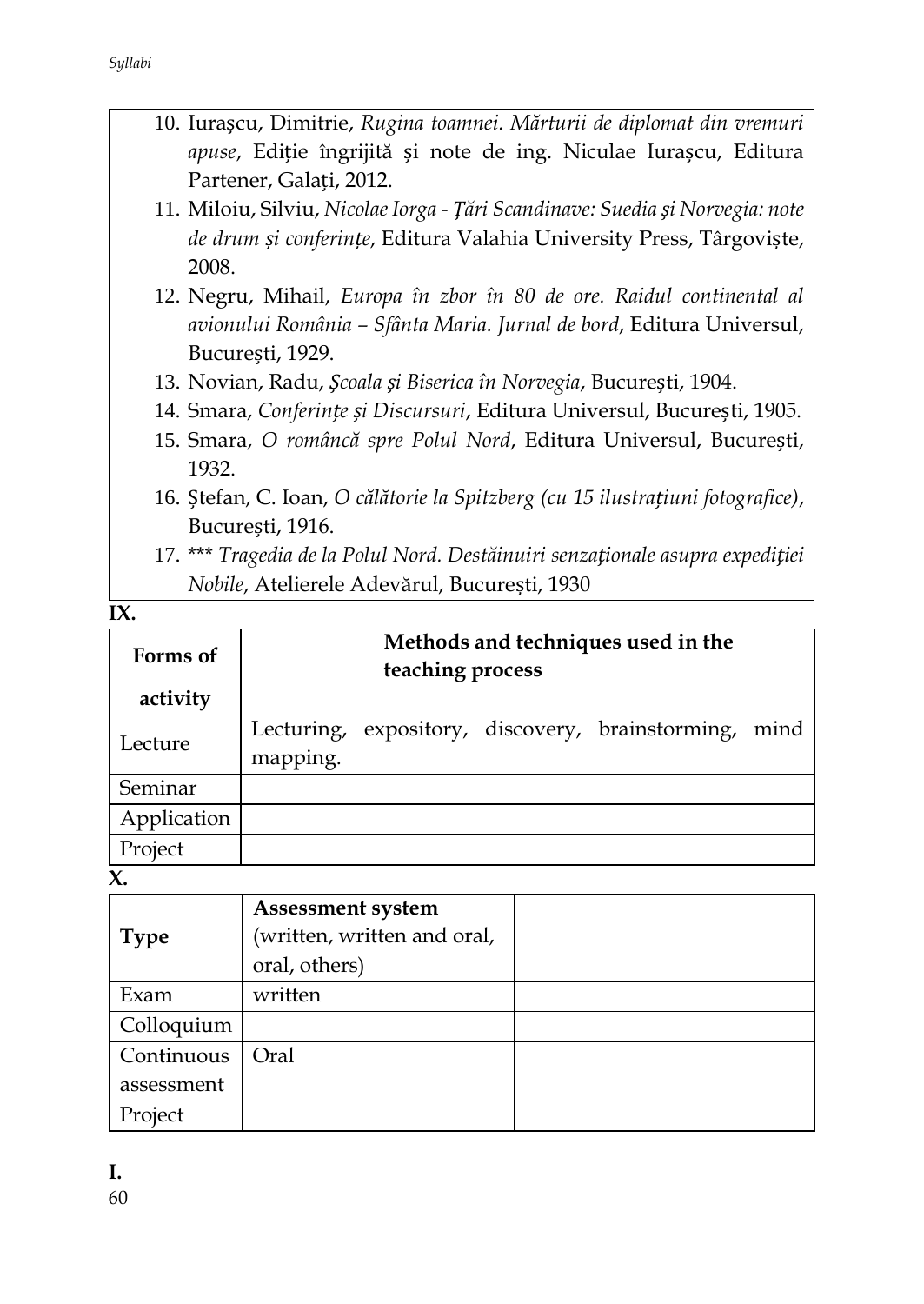# **Course title THE MINORITY POLICIES IN ROMANIA AND THE NORDIC AREA FROM WORLD WAR II TO PRESENT TIMES**

#### **II.**

| Course structure        |                        |         |           |               |  |  |  |
|-------------------------|------------------------|---------|-----------|---------------|--|--|--|
|                         | (Number of hours per   |         |           |               |  |  |  |
|                         | summer school session) |         |           |               |  |  |  |
| Level                   | Lecture                | Seminar | Practical | Summer school |  |  |  |
|                         |                        |         | course    | vear          |  |  |  |
| <b>Beginners</b><br>1st |                        |         |           |               |  |  |  |
|                         |                        |         |           |               |  |  |  |

| Optionality<br>category | Imposed | Optional | Freely chosen |
|-------------------------|---------|----------|---------------|
|                         |         |          |               |

# **IV.**

| Supervisor             |  |  |  |  |  |
|------------------------|--|--|--|--|--|
| Application<br>Project |  |  |  |  |  |
|                        |  |  |  |  |  |
|                        |  |  |  |  |  |
|                        |  |  |  |  |  |
|                        |  |  |  |  |  |
|                        |  |  |  |  |  |
|                        |  |  |  |  |  |
|                        |  |  |  |  |  |
|                        |  |  |  |  |  |
|                        |  |  |  |  |  |
|                        |  |  |  |  |  |
|                        |  |  |  |  |  |
|                        |  |  |  |  |  |
|                        |  |  |  |  |  |
|                        |  |  |  |  |  |
|                        |  |  |  |  |  |
|                        |  |  |  |  |  |
|                        |  |  |  |  |  |
|                        |  |  |  |  |  |

**Objectives**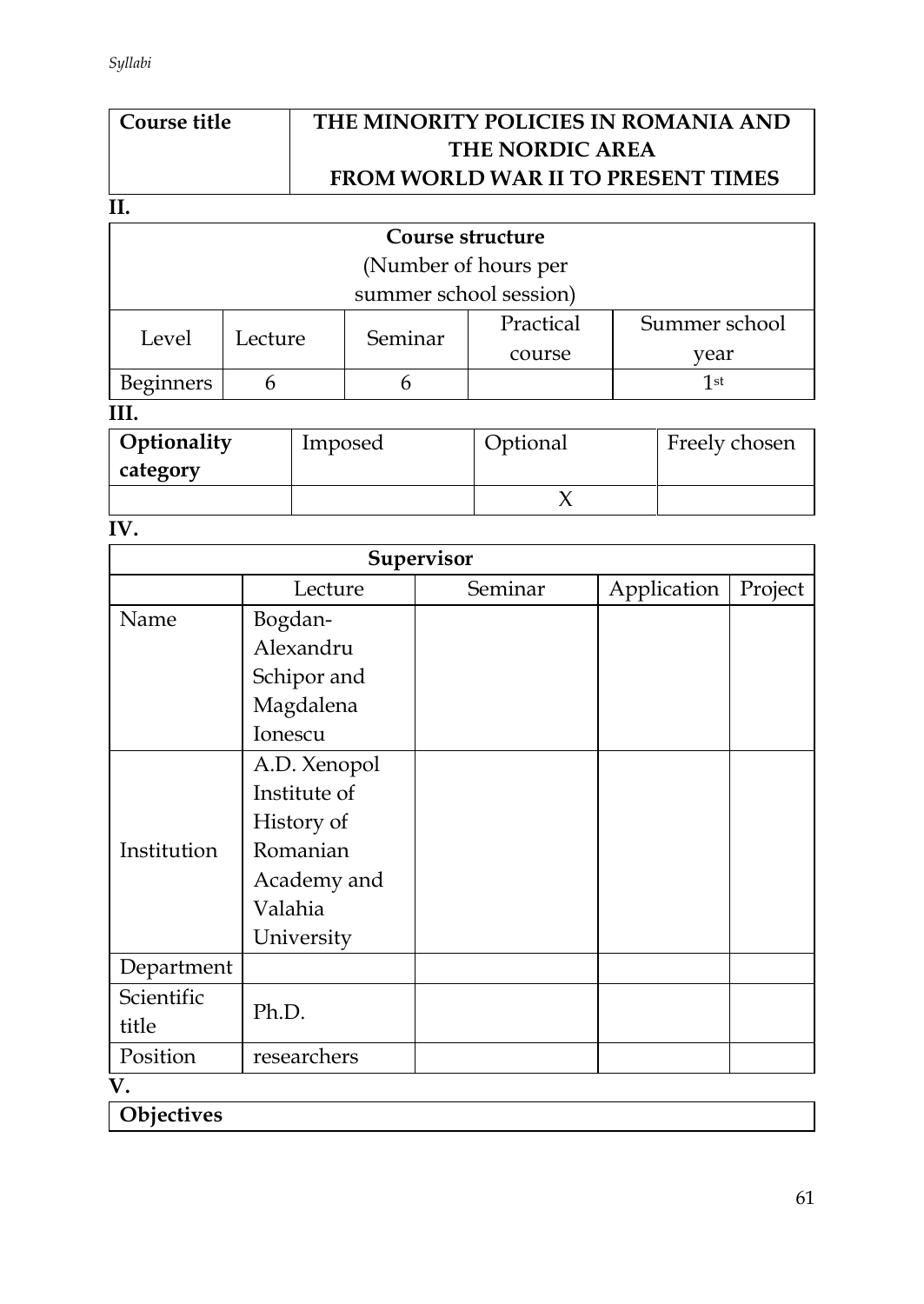The course aims to discuss the developments of minority policies in both the North and Romania since the outbreak of Second World War, provide an overview of the way of life, and the traditions of less known minorities (eg sami, kven). The course also aims to provide an adequate definition of concepts of minority and majority, Roma policies, but also of understanding the position of the Nordic countries towards the new minorities (immigrants).

| $\sim$ |  |
|--------|--|
|--------|--|

| Course structure                                                                                                                                                                                                                                                               |            |  |  |
|--------------------------------------------------------------------------------------------------------------------------------------------------------------------------------------------------------------------------------------------------------------------------------|------------|--|--|
| VI.1. Lectures                                                                                                                                                                                                                                                                 | hours      |  |  |
| Lecture 1: Repatriation of German minority from the Romanian<br>territory in 1939 - 1940.                                                                                                                                                                                      | 1          |  |  |
| Lecture 2: The repatriation of Baltic Germans, 1939-1941                                                                                                                                                                                                                       | 1          |  |  |
| Lecture 3: Deportation to the Soviet Union. Administration and<br>everyday life in labor camps                                                                                                                                                                                 | 1          |  |  |
| Lecture 4: Status of Minorities in Romania and the Baltic States:<br>What is a minority? Minority vs. majority; Ethnic minorities vs.<br>national minorities; Minority policies in Romania between 1945-<br>1989; Analysis of minority-majority relations in the Baltic States | 1          |  |  |
| during 1944/1945-1990; Majorities resistance to minority policies<br>("Forest Brothers")<br>Lecture 5: Integration of minorities in the Scandinavian space;<br>Sami - a brief introduction; Roma in the North - from                                                           | 1          |  |  |
| discrimination to tolerance; Participation of minorities in public<br>decision-making (Swedes in Finland, Germans in Denmark)<br>Lecture 6: EU enlargement and new national minorities                                                                                         |            |  |  |
| Total:                                                                                                                                                                                                                                                                         | 6<br>hours |  |  |
| VI.2. Seminar                                                                                                                                                                                                                                                                  |            |  |  |
| Readings, discussions and movies about the topics approached<br>during the lectures.<br>Total:                                                                                                                                                                                 | 6<br>hours |  |  |
| VI.3. Application (if the case)                                                                                                                                                                                                                                                |            |  |  |
| VI.4. Project topic (if the case)                                                                                                                                                                                                                                              |            |  |  |